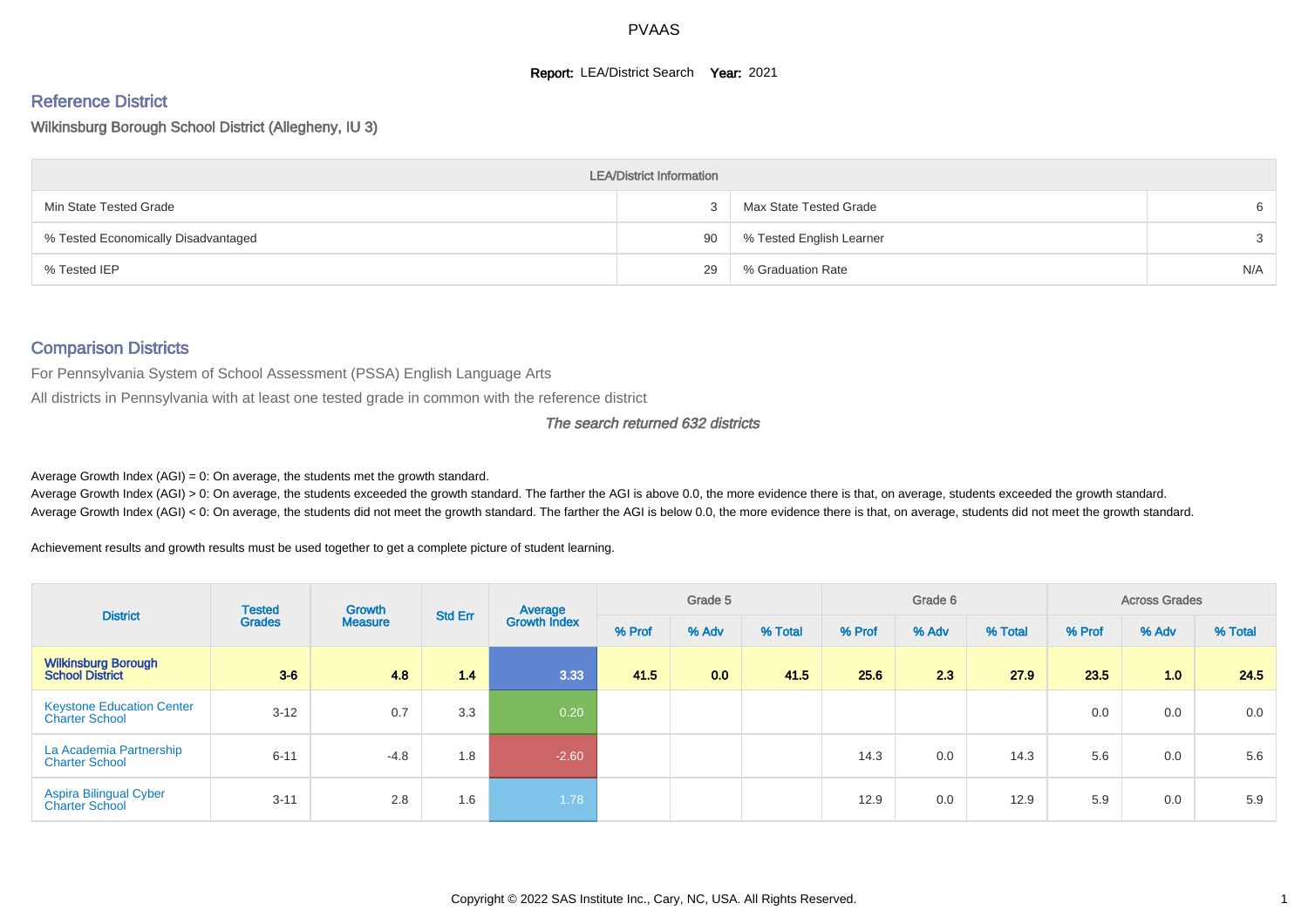| <b>District</b>                                                         | <b>Tested</b> | <b>Growth</b>  | <b>Std Err</b> |                                |        | Grade 5 |         |        | Grade 6 |         |         | <b>Across Grades</b> |         |
|-------------------------------------------------------------------------|---------------|----------------|----------------|--------------------------------|--------|---------|---------|--------|---------|---------|---------|----------------------|---------|
|                                                                         | <b>Grades</b> | <b>Measure</b> |                | <b>Average</b><br>Growth Index | % Prof | % Adv   | % Total | % Prof | % Adv   | % Total | % Prof  | % Adv                | % Total |
| <b>Wilkinsburg Borough</b><br><b>School District</b>                    | $3-6$         | 4.8            | 1.4            | 3.33                           | 41.5   | 0.0     | 41.5    | 25.6   | 2.3     | 27.9    | 23.5    | 1.0                  | 24.5    |
| Erie Rise Leadership<br><b>Academy Charter School</b>                   | $3-8$         | 0.0            | 1.2            | 0.03                           | 17.9   | 0.0     | 17.9    | 6.9    | 0.0     | 6.9     | $7.8\,$ | 0.5                  | 8.3     |
| John B. Stetson Charter<br>School                                       | $5-8$         | 3.5            | 0.6            | 5.56                           | 4.5    | 0.0     | 4.5     | 6.4    | 0.0     | 6.4     | 8.5     | 0.5                  | 8.9     |
| <b>Propel Charter School-</b><br><b>Northside</b>                       | $3-8$         | $-1.3$         | 1.0            | $-1.37$                        | 7.0    | 0.0     | 7.0     | 14.6   | 0.0     | 14.6    | 9.0     | $0.0\,$              | 9.0     |
| <b>Steelton-Highspire School</b><br><b>District</b>                     | $3 - 11$      | $-1.9$         | 0.7            | $-2.65$                        | 21.9   | 0.0     | 21.9    | 11.5   | 0.0     | 11.5    | 9.0     | 0.0                  | 9.0     |
| <b>Esperanza Cyber Charter</b><br>School                                | $3 - 11$      | $-2.3$         | 1.3            | $-1.73$                        | 11.8   | 0.0     | 11.8    | 8.7    | 0.0     | 8.7     | 9.4     | 0.8                  | 10.2    |
| <b>Widener Partnership</b><br><b>Charter School</b>                     | $3 - 7$       | $-1.6$         | 1.1            | $-1.43$                        | 4.6    | 0.0     | 4.6     | 15.8   | 2.6     | 18.4    | 9.6     | 1.4                  | 11.0    |
| <b>Mastery Charter School -</b><br><b>Pickett Campus</b>                | $6 - 10$      | 1.6            | 1.1            | 1.40                           |        |         |         | 4.9    | 0.0     | 4.9     | 9.6     | 0.9                  | 10.5    |
| <b>Propel Charter School-</b><br>Hazelwood                              | $3-8$         | $-0.7$         | 1.2            | $-0.56$                        | 6.7    | 0.0     | 6.7     | 14.3   | 0.0     | 14.3    | 10.2    | 0.6                  | 10.8    |
| <b>Mastery Charter School</b><br><b>John Wister Elementary</b>          | $3-5$         | 2.7            | 2.5            | 1.08                           | 8.3    | 0.0     | 8.3     |        |         |         | 10.8    | 0.0                  | 10.8    |
| <b>Global Leadership</b><br>Academy Charter School<br>Southwest at Huey | $3-8$         | $-0.4$         | 1.8            | $-0.19$                        | 0.0    | 0.0     | 0.0     | 0.0    | 0.0     | 0.0     | 11.1    | 0.0                  | 11.1    |
| <b>Harrisburg City School</b><br><b>District</b>                        | $3 - 11$      | 1.6            | 0.4            | 4.71                           | 6.5    | 0.3     | 6.7     | 14.5   | 1.7     | 16.2    | 12.6    | 1.0                  | 13.6    |
| <b>Chester Community Charter</b><br><b>School</b>                       | $3-8$         | 3.8            | 0.6            | 6.24                           | 15.7   | 0.8     | 16.4    | 11.9   | 1.8     | 13.8    | 13.2    | 0.7                  | 13.9    |
| People For People Charter<br><b>School</b>                              | $3-12$        | 3.5            | 1.0            | 3.64                           | 12.9   | 3.2     | 16.1    | 19.4   | 0.0     | 19.4    | 13.2    | 0.4                  | 13.6    |
| <b>Global Leadership</b><br>Academy Charter School                      | $3-8$         | 0.6            | 1.9            | 0.31                           | 21.4   | 0.0     | 21.4    |        |         |         | 13.4    | $0.0\,$              | 13.4    |
| <b>Premier Arts And Science</b><br><b>Charter School</b>                | $3-5$         | $5.2\,$        | 2.1            | 2.52                           | 16.7   | 0.0     | 16.7    |        |         |         | 14.2    | 1.9                  | 16.0    |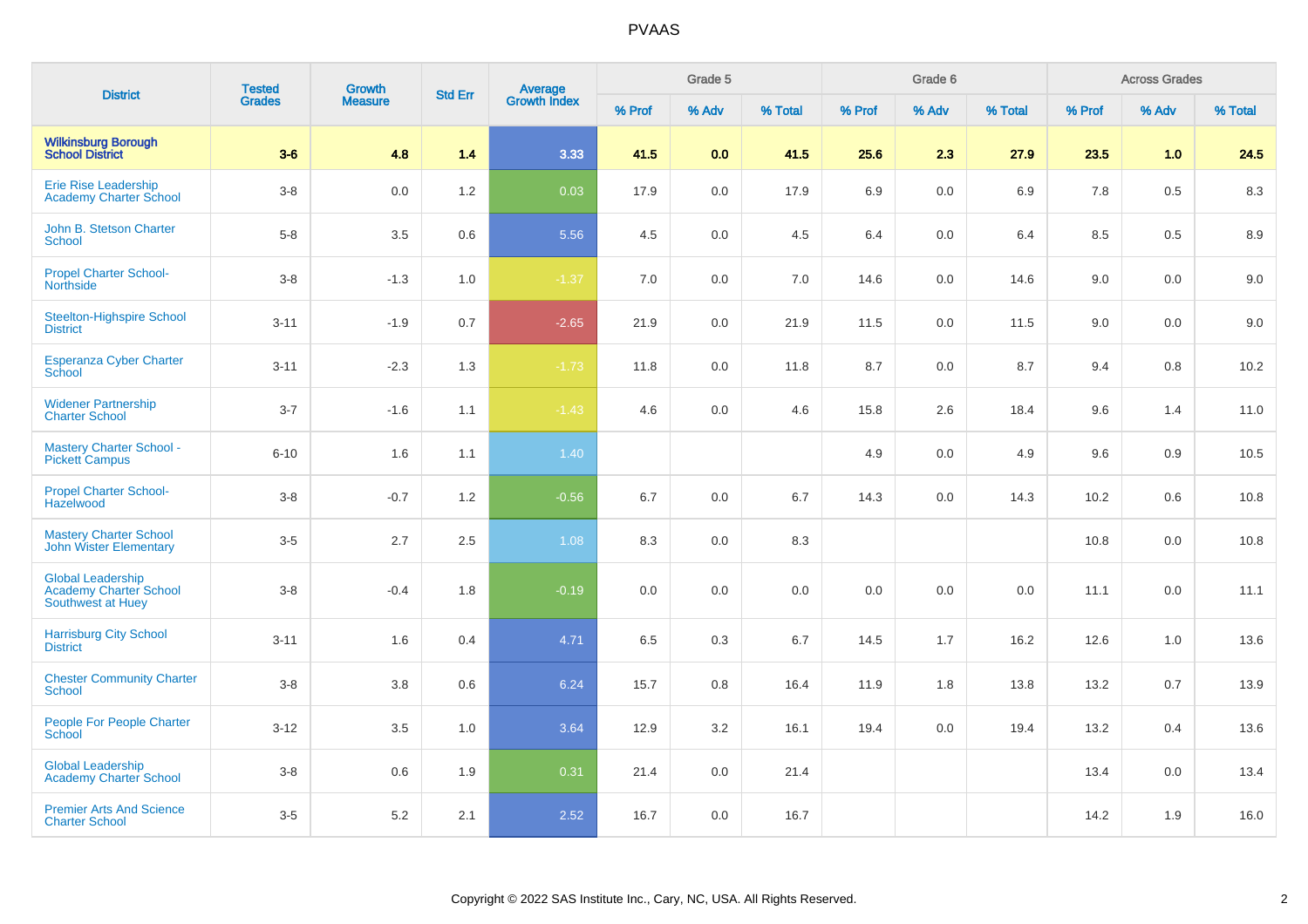| <b>District</b>                                                                  | <b>Tested</b> | <b>Growth</b>  | <b>Std Err</b> |                                |        | Grade 5 |         |        | Grade 6 |         |        | <b>Across Grades</b><br>% Adv<br>1.0<br>0.8<br>1.2<br>0.6<br>2.6<br>1.3<br>0.6<br>0.7<br>2.2 |         |
|----------------------------------------------------------------------------------|---------------|----------------|----------------|--------------------------------|--------|---------|---------|--------|---------|---------|--------|----------------------------------------------------------------------------------------------|---------|
|                                                                                  | <b>Grades</b> | <b>Measure</b> |                | <b>Average</b><br>Growth Index | % Prof | % Adv   | % Total | % Prof | % Adv   | % Total | % Prof |                                                                                              | % Total |
| <b>Wilkinsburg Borough<br/>School District</b>                                   | $3-6$         | 4.8            | 1.4            | 3.33                           | 41.5   | 0.0     | 41.5    | 25.6   | 2.3     | 27.9    | 23.5   |                                                                                              | 24.5    |
| <b>Mastery Charter School-</b><br>Francis D. Pastorius<br>Elementary             | $3-8$         | $-1.7$         | 1.5            | $-1.16$                        | 3.8    | $0.0\,$ | 3.8     | 28.6   | 3.6     | 32.1    | 14.3   |                                                                                              | 15.1    |
| <b>Lincoln Charter School</b>                                                    | $3-5$         | 1.2            | 1.4            | 0.81                           | 17.7   | 0.0     | 17.7    |        |         |         | 14.5   |                                                                                              | 15.7    |
| <b>Duquesne City School</b><br><b>District</b>                                   | $3-8$         | 3.1            | 1.4            | 2.23                           | 11.3   | $0.0\,$ | 11.3    | 10.8   | 2.7     | 13.5    | 14.8   |                                                                                              | 15.3    |
| <b>Independence Charter</b><br><b>School West</b>                                | $3 - 7$       | $-3.2$         | 1.8            | $-1.80$                        | 14.3   | 0.0     | 14.3    | 15.4   | 7.7     | 23.1    | 15.0   |                                                                                              | 17.7    |
| <b>Universal Daroff Charter</b><br><b>School</b>                                 | $3-8$         | 4.3            | 0.8            | 5.09                           | 14.5   | 0.0     | 14.5    | 20.4   | 1.8     | 22.2    | 15.2   |                                                                                              | 16.5    |
| <b>Monessen City School</b><br><b>District</b>                                   | $3 - 10$      | $-3.2$         | 1.2            | $-2.75$                        | 20.0   | 0.0     | 20.0    | 18.0   | 2.6     | 20.5    | 15.2   |                                                                                              | 15.8    |
| <b>York City School District</b>                                                 | $3-12$        | 1.0            | 0.3            | 3.18                           | 13.6   | 0.5     | 14.1    | 17.2   | 1.8     | 19.1    | 15.3   |                                                                                              | 15.9    |
| <b>Propel Charter School-</b><br>Homestead                                       | $3 - 11$      | $-1.0$         | 1.0            | $-0.97$                        | 21.6   | 0.0     | 21.6    | 16.7   | 5.6     | 22.2    | 15.3   |                                                                                              | 17.6    |
| <b>Roberto Clemente Charter</b><br><b>School</b>                                 | $3 - 12$      | $-5.1$         | 1.0            | $-5.25$                        | 19.4   | 0.0     | 19.4    | 23.1   | 5.1     | 28.2    | 15.5   | 1.7                                                                                          | 17.2    |
| Propel Charter School -<br><b>Braddock Hills</b>                                 | $3 - 11$      | $-3.7$         | 0.8            | $-4.64$                        | 19.6   | 1.8     | 21.4    | 15.8   | 3.5     | 19.3    | 15.6   | 1.9                                                                                          | 17.5    |
| <b>Chester-Upland School</b><br><b>District</b>                                  | $3 - 11$      | 0.8            | 0.8            | 1.05                           | 15.4   | 0.0     | 15.4    | 18.2   | 2.6     | 20.8    | 15.6   | 1.0                                                                                          | 16.6    |
| Urban Pathways 6-12<br><b>Charter School</b>                                     | $6 - 11$      | $-0.2$         | 2.1            | $-0.10$                        |        |         |         |        |         |         | 15.9   | 0.0                                                                                          | 15.9    |
| <b>Reading School District</b>                                                   | $3 - 11$      | 1.5            | 0.4            | 4.16                           | 14.9   | 0.5     | 15.4    | 15.2   | 2.2     | 17.4    | 16.0   | 1.2                                                                                          | 17.2    |
| The Philadelphia Charter<br>School for Arts and<br><b>Sciences at HR Edmunds</b> | $3-8$         | $-1.2$         | 0.7            | $-1.83$                        | 11.9   | 2.4     | 14.3    | 18.6   | 0.0     | 18.6    | 16.1   | 0.6                                                                                          | 16.7    |
| Young Scholars Charter<br>School                                                 | $6 - 8$       | 0.5            | 0.9            | 0.58                           |        |         |         | 23.2   | 5.4     | 28.6    | 16.3   | 3.4                                                                                          | 19.7    |
| <b>First Philadelphia</b><br><b>Preparatory Charter School</b>                   | $3-8$         | $-3.5$         | 0.7            | $-5.28$                        | 13.7   | 1.0     | 14.7    | 22.8   | 1.1     | 23.9    | 16.4   | 1.6                                                                                          | 17.9    |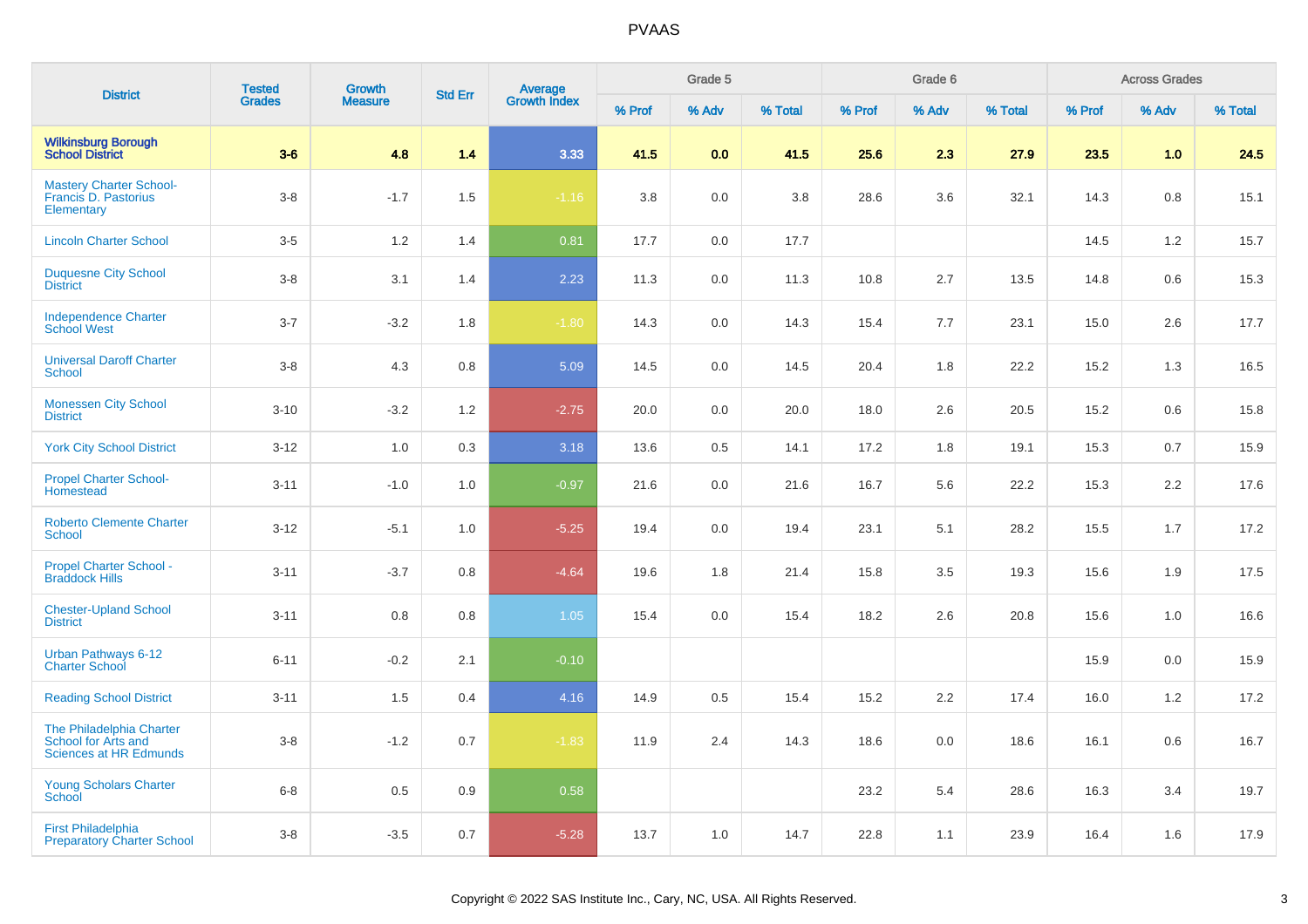| <b>District</b>                                                                    | <b>Tested</b> | <b>Growth</b>  | <b>Std Err</b> |                                |        | Grade 5          |         |        | Grade 6 |         |        | <b>Across Grades</b> |         |
|------------------------------------------------------------------------------------|---------------|----------------|----------------|--------------------------------|--------|------------------|---------|--------|---------|---------|--------|----------------------|---------|
|                                                                                    | <b>Grades</b> | <b>Measure</b> |                | <b>Average</b><br>Growth Index | % Prof | % Adv            | % Total | % Prof | % Adv   | % Total | % Prof | % Adv                | % Total |
| <b>Wilkinsburg Borough</b><br><b>School District</b>                               | $3-6$         | 4.8            | 1.4            | 3.33                           | 41.5   | 0.0 <sub>1</sub> | 41.5    | 25.6   | 2.3     | 27.9    | 23.5   | 1.0                  | 24.5    |
| <b>Richard Allen Preparatory</b><br><b>Charter School</b>                          | $5-8$         | 4.8            | 0.7            | 6.69                           | 9.3    | 0.0              | 9.3     | 16.1   | 0.0     | 16.1    | 16.4   | 1.1                  | 17.5    |
| <b>Provident Charter School</b>                                                    | $3-8$         | 4.1            | 1.1            | 3.90                           | 19.6   | 0.0              | 19.6    | 15.8   | 5.3     | 21.0    | 16.4   | 2.9                  | 19.3    |
| <b>Innovative Arts Academy</b><br><b>Charter School</b>                            | $6 - 11$      | $-2.2$         | 0.9            | $-2.45$                        |        |                  |         | 15.4   | 1.9     | 17.3    | 16.6   | 1.0                  | 17.5    |
| <b>Memphis Street Academy</b><br>Charter School @ JP Jones                         | $5-8$         | 4.3            | 0.8            | 5.58                           | 13.3   | 0.0              | 13.3    | 12.9   | 0.0     | 12.9    | 16.6   | 0.6                  | 17.2    |
| Aliquippa School District                                                          | $3 - 11$      | $-0.6$         | 0.8            | $-0.74$                        | 14.7   | 0.0              | 14.7    | 12.5   | 3.1     | 15.6    | 16.7   | 1.0                  | 17.7    |
| <b>Sto-Rox School District</b>                                                     | $3 - 10$      | $-0.0$         | 0.9            | $-0.01$                        | 16.1   | 2.2              | 18.3    | 27.9   | 1.2     | 29.1    | 16.8   | 1.0                  | 17.9    |
| <b>Propel Charter School-</b><br>Pitcairn                                          | $3-8$         | $-5.3$         | 1.2            | $-4.63$                        | 12.1   | 0.0              | 12.1    | 29.6   | 11.1    | 40.7    | 17.3   | 2.5                  | 19.8    |
| Boys Latin Of Philadelphia<br><b>Charter School</b>                                | $6 - 12$      | 2.7            | 0.8            | 3.28                           |        |                  |         | 9.0    | 1.5     | 10.4    | 17.3   | 1.2                  | 18.5    |
| <b>Mastery Charter School -</b><br><b>Clymer Elementary</b>                        | $3-6$         | 1.7            | 1.5            | 1.09                           | 13.5   | 0.0              | 13.5    | 24.1   | 3.4     | 27.6    | 17.5   | 0.8                  | 18.3    |
| <b>Erie City School District</b>                                                   | $3 - 12$      | $-2.9$         | 0.3            | $-10.54$                       | 17.9   | 0.9              | 18.8    | 15.4   | 2.7     | 18.1    | 17.5   | 2.2                  | 19.8    |
| <b>KIPP West Philadelphia</b><br><b>Charter School</b>                             | $3-8$         | $-0.4$         | 1.2            | $-1.95$                        | 28.6   | 0.0              | 28.6    | 19.4   | 0.0     | 19.4    | 17.6   | 0.6                  | 18.1    |
| <b>New Castle Area School</b><br><b>District</b>                                   | $3 - 12$      | $-5.0$         | 0.4            | $-11.37$                       | 19.4   | 0.5              | 19.9    | 18.2   | 4.2     | 22.4    | 17.6   | 1.9                  | 19.5    |
| <b>Belmont Charter School</b>                                                      | $3 - 10$      | 2.8            | 0.9            | 3.27                           | 10.2   | 0.0              | 10.2    | 25.5   | 2.0     | 27.4    | 18.0   | 1.9                  | 19.9    |
| <b>West Philadelphia</b><br><b>Achievement Charter</b><br><b>Elementary School</b> | $3-5$         | 3.8            | 1.6            | 2.40                           | 21.0   | 0.0              | 21.0    |        |         |         | 18.1   | 1.5                  | 19.6    |
| <b>Mastery Charter School -</b><br><b>Harrity Campus</b>                           | $3 - 8$       | 0.5            | 1.2            | 0.39                           | 13.6   | 0.0              | 13.6    | 12.8   | 2.1     | 14.9    | 18.2   | 2.0                  | 20.2    |
| <b>Mastery Charter School-</b><br><b>Mann Campus</b>                               | $3-6$         | $-2.7$         | 1.7            | $-1.60$                        | 16.7   | 0.0              | 16.7    | 27.8   | 0.0     | 27.8    | 18.4   | 0.0                  | 18.4    |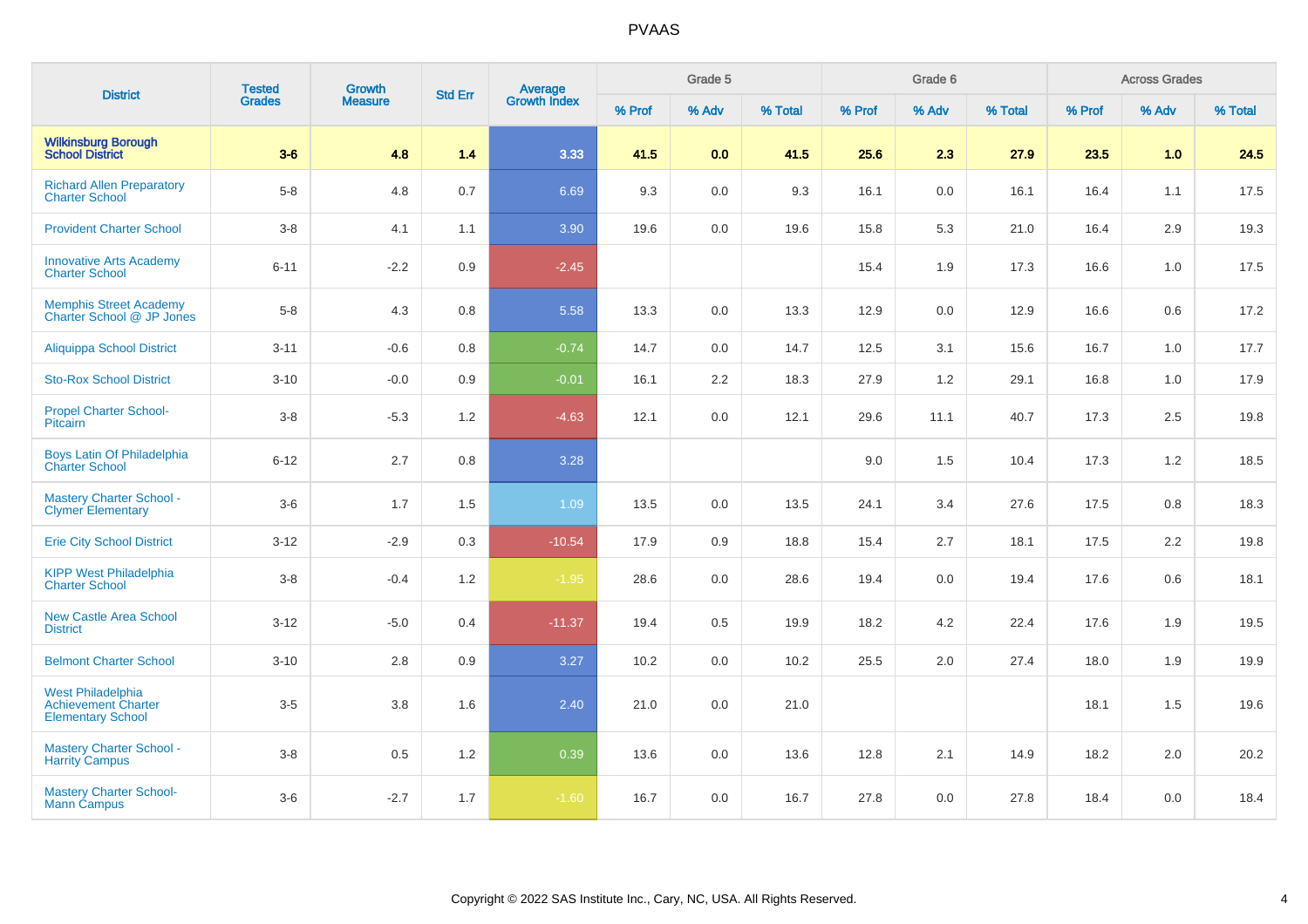| <b>District</b>                                                     | <b>Tested</b> | Growth         | <b>Std Err</b> |                                |        | Grade 5 |         |        | Grade 6 |         |        | <b>Across Grades</b> |         |
|---------------------------------------------------------------------|---------------|----------------|----------------|--------------------------------|--------|---------|---------|--------|---------|---------|--------|----------------------|---------|
|                                                                     | <b>Grades</b> | <b>Measure</b> |                | <b>Average</b><br>Growth Index | % Prof | % Adv   | % Total | % Prof | % Adv   | % Total | % Prof | % Adv                | % Total |
| <b>Wilkinsburg Borough</b><br><b>School District</b>                | $3-6$         | 4.8            | 1.4            | 3.33                           | 41.5   | 0.0     | 41.5    | 25.6   | 2.3     | 27.9    | 23.5   | 1.0                  | 24.5    |
| <b>Mastery Charter School-</b><br><b>Cleveland Elementary</b>       | $3 - 8$       | 2.7            | 1.3            | 2.15                           | 25.0   | 7.1     | 32.1    | 23.5   | 0.0     | 23.5    | 18.8   | 1.9                  | 20.6    |
| Esperanza Academy<br><b>Charter School</b>                          | $4 - 11$      | 1.2            | 0.5            | 2.47                           |        |         |         | 17.4   | 0.5     | 17.9    | 19.0   | 0.9                  | 19.9    |
| <b>Southwest Leadership</b><br><b>Academy Charter School</b>        | $3-8$         | 0.2            | 1.1            | 0.19                           | 9.1    | 0.0     | 9.1     | 16.1   | 6.4     | 22.6    | 19.0   | 3.3                  | 22.3    |
| <b>Frederick Douglass Mastery</b><br><b>Charter School</b>          | $3 - 8$       | 1.8            | 1.4            | 1.32                           | 20.8   | 0.0     | 20.8    | 22.2   | 0.0     | 22.2    | 19.1   | 0.9                  | 20.0    |
| <b>Perseus House Charter</b><br><b>School Of Excellence</b>         | $6 - 11$      | $-0.9$         | 1.2            | $-0.70$                        |        |         |         | 4.8    | 0.0     | 4.8     | 19.2   | 0.7                  | 19.9    |
| Deep Roots Charter School                                           | $3-6$         | $-2.5$         | 1.4            | $-1.72$                        | 18.2   | 0.0     | 18.2    | 19.0   | 2.4     | 21.4    | 19.2   | 0.7                  | 19.9    |
| <b>Clairton City School District</b>                                | $3 - 11$      | 0.7            | 0.8            | 0.84                           | 12.5   | 2.1     | 14.6    | 22.1   | 5.9     | 27.9    | 19.3   | 1.5                  | 20.8    |
| <b>Maritime Academy Charter</b><br>School                           | $3 - 10$      | $-6.3$         | 0.7            | $-9.48$                        | 16.3   | 0.0     | 16.3    | 18.1   | 2.4     | 20.5    | 19.4   | 1.9                  | 21.3    |
| <b>Alliance For Progress</b><br><b>Charter School</b>               | $3-8$         | $-1.1$         | 1.2            | $-0.97$                        | 12.5   | 0.0     | 12.5    | 32.0   | 0.0     | 32.0    | 19.4   | 0.0                  | 19.4    |
| Pan American Academy<br><b>Charter School</b>                       | $3-8$         | 0.9            | 0.8            | 1.08                           | 19.3   | 1.8     | 21.0    | 17.1   | 0.0     | 17.1    | 19.6   | 2.0                  | 21.5    |
| <b>Lindley Academy Charter</b><br><b>School At Birney</b>           | $3-8$         | 1.0            | 0.7            | 1.41                           | 8.9    | 0.0     | 8.9     | 24.0   | 2.5     | 26.6    | 19.6   | 2.3                  | 21.9    |
| <b>Hanover Area School</b><br><b>District</b>                       | $3 - 11$      | $-2.1$         | 0.9            | $-2.35$                        | 29.8   | 0.0     | 29.8    | 14.6   | 9.1     | 23.6    | 20.2   | 2.3                  | 22.5    |
| <b>Urban Academy Of Greater</b><br><b>Pittsburgh Charter School</b> | $3-5$         | $-8.2$         | 1.9            | $-4.39$                        | 21.4   | 2.4     | 23.8    |        |         |         | 20.6   | 1.6                  | 22.2    |
| <b>Penn Hills School District</b>                                   | $3 - 11$      | $-4.6$         | 0.5            | $-9.21$                        | 22.2   | 0.0     | 22.2    | 17.0   | 6.1     | 23.1    | 20.9   | 2.9                  | 23.8    |
| <b>Mastery Charter School -</b><br><b>Hardy Williams</b>            | $3 - 11$      | 0.9            | 1.2            | 0.72                           | 10.3   | 0.0     | 10.3    | 37.8   | 13.5    | 51.4    | 21.1   | 3.6                  | 24.7    |
| <b>Mastery Charter School -</b><br><b>Smedley Campus</b>            | $3-6$         | $-4.0$         | 1.3            | $-3.18$                        | 19.2   | 1.9     | 21.2    | 31.0   | 1.7     | 32.8    | 21.4   | 2.2                  | 23.6    |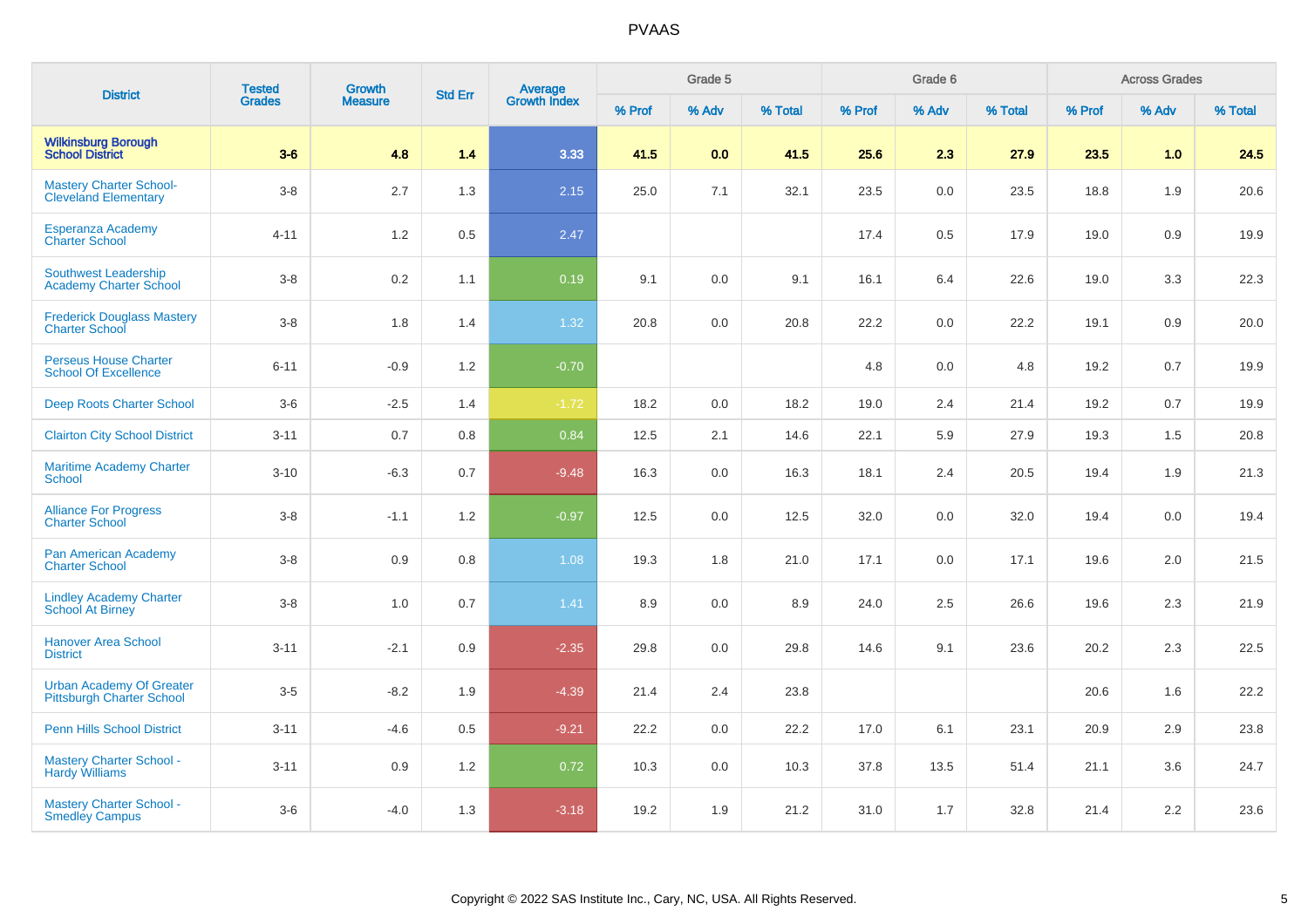| <b>District</b>                                                  | <b>Tested</b> | <b>Growth</b>  | <b>Std Err</b> |                                |        | Grade 5 |         |        | Grade 6 |         |        | <b>Across Grades</b> |         |
|------------------------------------------------------------------|---------------|----------------|----------------|--------------------------------|--------|---------|---------|--------|---------|---------|--------|----------------------|---------|
|                                                                  | <b>Grades</b> | <b>Measure</b> |                | <b>Average</b><br>Growth Index | % Prof | % Adv   | % Total | % Prof | % Adv   | % Total | % Prof | % Adv                | % Total |
| <b>Wilkinsburg Borough</b><br>School District                    | $3-6$         | 4.8            | 1.4            | 3.33                           | 41.5   | 0.0     | 41.5    | 25.6   | 2.3     | 27.9    | 23.5   | 1.0                  | 24.5    |
| <b>Lancaster School District</b>                                 | $3 - 12$      | $-4.1$         | 0.3            | $-14.65$                       | 22.5   | 2.4     | 24.9    | 21.2   | 5.2     | 26.3    | 21.5   | 3.7                  | 25.2    |
| <b>KIPP Philadelphia Charter</b><br><b>School</b>                | $3-8$         | 2.8            | 0.9            | 2.94                           | 13.5   | 0.0     | 13.5    | 28.0   | 0.0     | 28.0    | 21.5   | 0.4                  | 21.9    |
| <b>Propel Charter School-</b><br><b>Montour</b>                  | $3 - 10$      | $-1.8$         | 0.8            | $-2.37$                        | 18.0   | 0.0     | 18.0    | 22.7   | 3.0     | 25.8    | 21.5   | 3.2                  | 24.7    |
| <b>Greater Johnstown School</b><br><b>District</b>               | $3 - 11$      | $-0.2$         | 0.5            | $-0.46$                        | 21.9   | 0.0     | 21.9    | 21.0   | 2.7     | 23.6    | 21.6   | 1.8                  | 23.4    |
| <b>Pottstown School District</b>                                 | $3 - 12$      | $-5.4$         | 0.5            | $-10.46$                       | 22.5   | 1.2     | 23.7    | 20.1   | 2.1     | 22.2    | 21.9   | 2.2                  | 24.0    |
| <b>Universal Bluford Charter</b><br><b>School</b>                | $3-6$         | $-2.8$         | 1.2            | $-2.37$                        | 19.0   | 0.0     | 19.0    | 23.3   | 0.0     | 23.3    | 22.3   | 1.8                  | 24.1    |
| <b>Russell Byers Charter</b><br><b>School</b>                    | $3-8$         | 1.4            | 0.9            | 1.61                           | 18.2   | 1.8     | 20.0    | 36.8   | 0.0     | 36.8    | 22.4   | 3.0                  | 25.3    |
| <b>Wissahickon Charter</b><br><b>School</b>                      | $3-8$         | $-1.5$         | 0.7            | $-2.19$                        | 22.2   | 0.0     | 22.2    | 20.5   | 6.0     | 26.5    | 22.4   | 2.8                  | 25.2    |
| <b>Universal Vare Charter</b><br><b>School</b>                   | $6 - 8$       | 6.8            | 1.3            | 5.11                           |        |         |         | 11.8   | 17.6    | 29.4    | 22.7   | 3.6                  | 26.4    |
| Philadelphia City School<br><b>District</b>                      | $3 - 12$      | $-0.0$         | 0.2            | $-0.22$                        | 24.2   | 3.5     | 27.7    | 22.9   | 8.1     | 31.0    | 23.1   | 6.3                  | 29.4    |
| <b>Wilkinsburg Borough</b><br><b>School District</b>             | $3-6$         | 4.8            | 1.4            | 3.33                           | 41.5   | 0.0     | 41.5    | 25.6   | 2.3     | 27.9    | 23.5   | 1.0                  | 24.5    |
| <b>Chester Charter Scholars</b><br><b>Academy Charter School</b> | $3 - 12$      | 0.0            | 0.9            | 0.02                           | 17.8   | 0.0     | 17.8    | 31.9   | 4.3     | 36.2    | 23.8   | 1.8                  | 25.6    |
| <b>Robert Benjamin Wiley</b><br><b>Community Charter School</b>  | $3-8$         | 3.6            | 0.9            | 4.03                           | 20.9   | 0.0     | 20.9    | 23.4   | 4.3     | 27.7    | 24.2   | 2.4                  | 26.5    |
| <b>Mastery Charter School -</b><br><b>Thomas Campus</b>          | $3 - 10$      | 0.4            | 1.0            | 0.38                           | 29.0   | 0.0     | 29.0    | 17.1   | 0.0     | 17.1    | 24.9   | 2.3                  | 27.2    |
| <b>Community Academy Of</b><br>Philadelphia Charter School       | $3 - 11$      | $-4.1$         | 1.0            | $-4.16$                        | 22.5   | 0.0     | 22.5    | 27.3   | 0.0     | 27.3    | 24.9   | 1.4                  | 26.3    |
| <b>Sugar Valley Rural Charter</b><br>School                      | $3 - 11$      | 0.5            | 1.0            | 0.51                           | 36.8   | 0.0     | 36.8    | 34.2   | 7.9     | 42.1    | 25.4   | 4.7                  | 30.0    |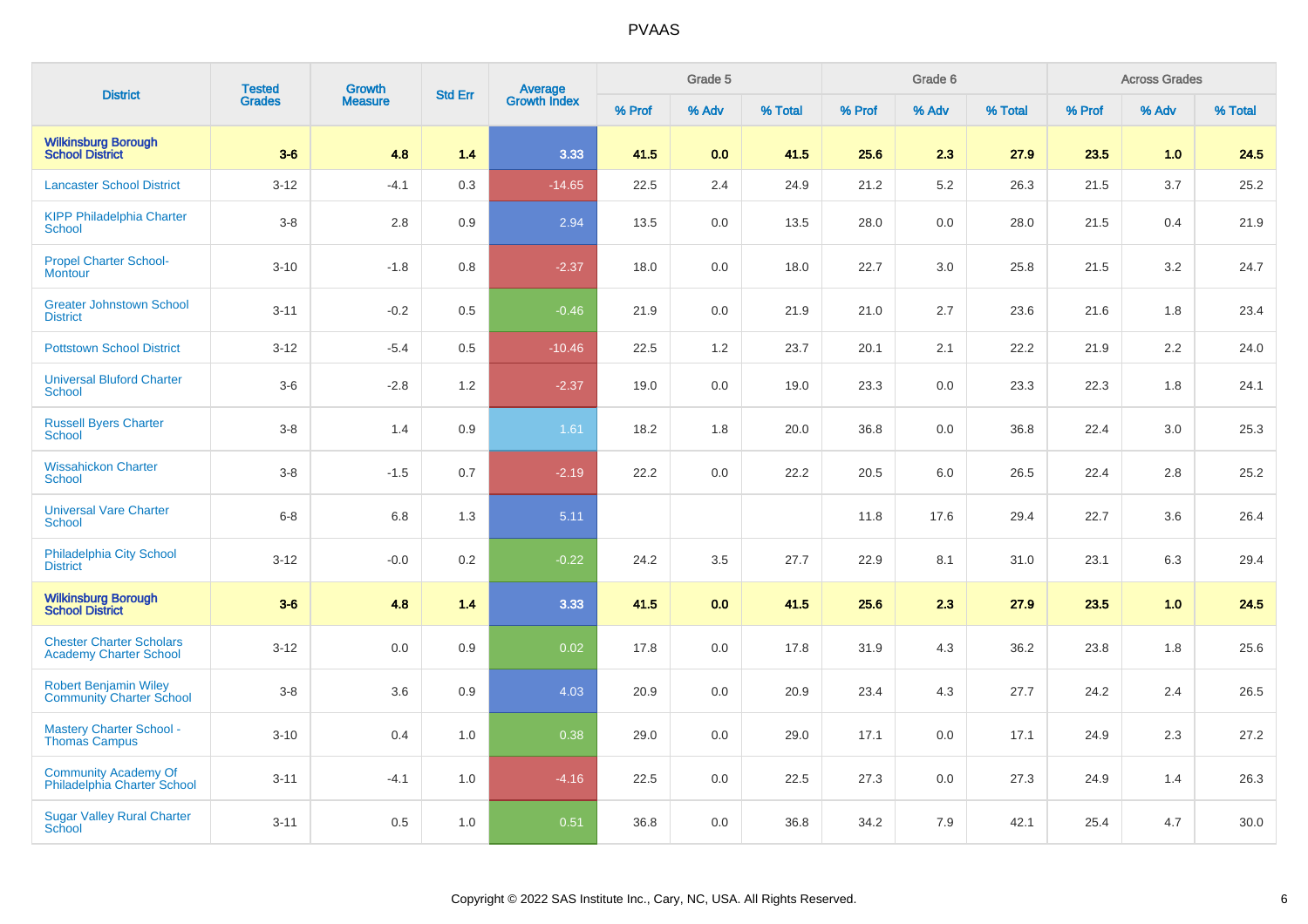| <b>District</b>                                                             | <b>Tested</b> | <b>Growth</b>  |                |                                |        | Grade 5 |         |        | Grade 6 |         |        | <b>Across Grades</b> |         |
|-----------------------------------------------------------------------------|---------------|----------------|----------------|--------------------------------|--------|---------|---------|--------|---------|---------|--------|----------------------|---------|
|                                                                             | <b>Grades</b> | <b>Measure</b> | <b>Std Err</b> | <b>Average</b><br>Growth Index | % Prof | % Adv   | % Total | % Prof | % Adv   | % Total | % Prof | % Adv                | % Total |
| <b>Wilkinsburg Borough<br/>School District</b>                              | $3-6$         | 4.8            | 1.4            | 3.33                           | 41.5   | 0.0     | 41.5    | 25.6   | 2.3     | 27.9    | 23.5   | 1.0                  | 24.5    |
| Antonia Pantoja Community<br><b>Charter School</b>                          | $3 - 8$       | 0.5            | 0.9            | 0.63                           | 20.9   | 1.5     | 22.4    | 32.3   | 6.4     | 38.7    | 25.4   | 3.3                  | 28.7    |
| <b>Lebanon School District</b>                                              | $3 - 11$      | $-0.4$         | 0.4            | $-1.04$                        | 29.4   | 2.5     | 31.9    | 21.7   | 5.5     | 27.2    | 25.5   | 3.4                  | 28.8    |
| <b>Tacony Academy Charter</b><br>School                                     | $3 - 11$      | $-3.1$         | 0.8            | $-3.79$                        | 26.5   | 1.5     | 27.9    | 21.7   | 4.4     | 26.1    | 25.6   | 2.4                  | 28.0    |
| Pennsylvania Distance<br><b>Learning Charter School</b>                     | $3 - 12$      | 0.0            | 0.7            | 0.07                           | 30.3   | 0.0     | 30.3    | 16.2   | 4.0     | 20.3    | 25.8   | 3.0                  | 28.8    |
| <b>Farrell Area School District</b>                                         | $3 - 11$      | 1.3            | 1.0            | 1.30                           | 26.7   | 0.0     | 26.7    | 31.7   | 2.4     | 34.2    | 25.9   | 2.3                  | 28.2    |
| <b>Inquiry Charter School</b>                                               | $3-5$         | $-7.5$         | 2.2            | $-3.42$                        | 30.3   | 0.0     | 30.3    |        |         |         | 25.9   | 4.6                  | 30.6    |
| <b>Mckeesport Area School</b><br><b>District</b>                            | $3 - 12$      | 0.3            | 0.5            | 0.67                           | 30.5   | 0.6     | 31.1    | 29.1   | 1.3     | 30.4    | 25.9   | 2.4                  | 28.3    |
| <b>William Penn School</b><br><b>District</b>                               | $3 - 12$      | 1.4            | 0.5            | 2.99                           | 24.0   | 0.5     | 24.5    | 31.6   | 2.8     | 34.5    | 26.1   | 2.5                  | 28.6    |
| Mariana Bracetti Academy<br><b>Charter School</b>                           | $3 - 10$      | 0.4            | 0.9            | 0.41                           | 33.9   | 1.7     | 35.6    | 17.8   | 0.0     | 17.8    | 26.5   | 2.0                  | 28.5    |
| <b>Woodland Hills School</b><br><b>District</b>                             | $3 - 12$      | $-3.0$         | 0.5            | $-5.51$                        | 34.1   | 0.6     | 34.7    | 13.8   | 3.4     | 17.2    | 26.7   | 3.7                  | 30.4    |
| <b>Universal Institute Charter</b><br>School                                | $3-8$         | 2.4            | 0.7            | 3.38                           | 20.3   | 0.0     | 20.3    | 21.9   | 1.4     | 23.3    | 26.8   | 1.5                  | 28.3    |
| <b>East Allegheny School</b><br><b>District</b>                             | $3 - 11$      | $-3.0$         | 0.7            | $-4.43$                        | 41.6   | 3.4     | 44.9    | 25.9   | 7.1     | 32.9    | 26.8   | 4.0                  | 30.9    |
| <b>Bristol Township School</b><br><b>District</b>                           | $3 - 11$      | $-3.8$         | 0.4            | $-10.35$                       | 23.8   | 0.9     | 24.7    | 30.0   | 5.5     | 35.5    | 26.9   | 2.9                  | 29.8    |
| <b>Center For Student</b><br><b>Learning Charter School At</b><br>Pennsbury | $6 - 12$      | 1.9            | 3.5            | 0.54                           |        |         |         |        |         |         | 26.9   | 3.8                  | 30.8    |
| <b>New Kensington-Arnold</b><br><b>School District</b>                      | $3 - 11$      | $-1.0$         | 0.7            | $-1.55$                        | 22.5   | 0.9     | 23.4    | 20.6   | 10.3    | 30.8    | 27.1   | 4.2                  | 31.3    |
| <b>Columbia Borough School</b><br><b>District</b>                           | $3 - 12$      | $-0.9$         | 0.8            | $-1.18$                        | 34.7   | 5.6     | 40.3    | 31.0   | 8.4     | 39.4    | 27.1   | 6.8                  | 33.9    |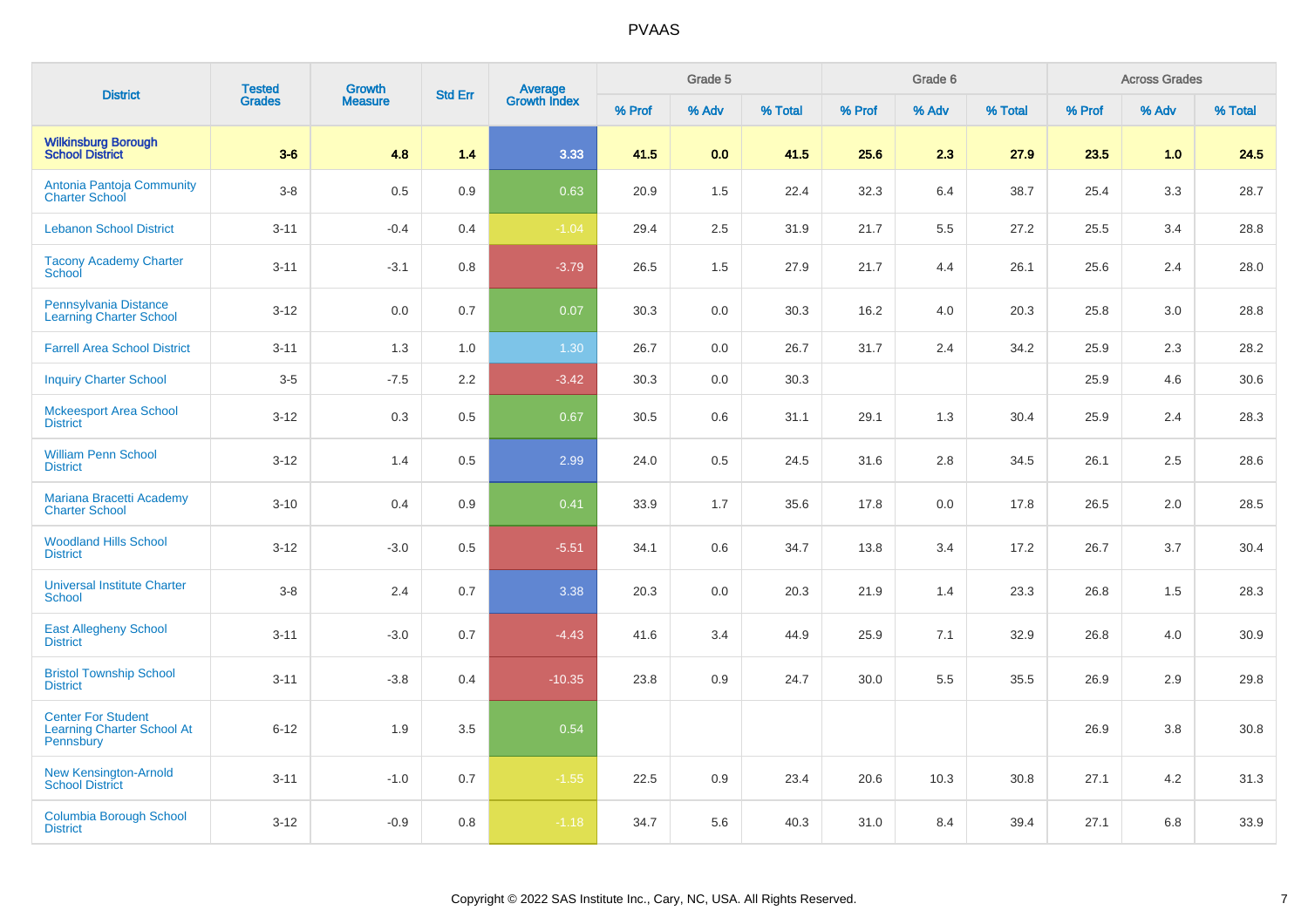| <b>District</b>                                            | <b>Tested</b> | Growth         | <b>Std Err</b> |                                |        | Grade 5 |         |        | Grade 6 |         |        | <b>Across Grades</b> |         |
|------------------------------------------------------------|---------------|----------------|----------------|--------------------------------|--------|---------|---------|--------|---------|---------|--------|----------------------|---------|
|                                                            | <b>Grades</b> | <b>Measure</b> |                | <b>Average</b><br>Growth Index | % Prof | % Adv   | % Total | % Prof | % Adv   | % Total | % Prof | % Adv                | % Total |
| <b>Wilkinsburg Borough</b><br><b>School District</b>       | $3-6$         | 4.8            | 1.4            | 3.33                           | 41.5   | 0.0     | 41.5    | 25.6   | 2.3     | 27.9    | 23.5   | 1.0                  | 24.5    |
| <b>Laboratory Charter School</b>                           | $3-8$         | 3.4            | 1.2            | 2.86                           | 17.2   | 0.0     | 17.2    | 26.2   | 7.1     | 33.3    | 27.2   | 2.4                  | 29.6    |
| <b>Hope For Hyndman Charter</b><br>School                  | $3 - 11$      | 4.1            | 1.9            | 2.16                           |        |         |         | 12.5   | 6.2     | 18.8    | 27.4   | 6.0                  | 33.3    |
| <b>Mahanoy Area School</b><br><b>District</b>              | $3 - 10$      | $-3.0$         | 0.8            | $-3.61$                        | 30.4   | 0.0     | 30.4    | 31.5   | 8.2     | 39.7    | 27.6   | 3.3                  | 30.9    |
| <b>Freire Charter School</b>                               | $5 - 11$      | 1.6            | 0.7            | 2.47                           | 17.5   | 0.0     | 17.5    | 31.4   | 1.4     | 32.9    | 27.6   | 1.9                  | 29.5    |
| Morrisville Borough School<br><b>District</b>              | $3 - 11$      | $-0.9$         | 0.9            | $-0.98$                        | 28.3   | 3.3     | 31.7    | 19.2   | 1.9     | 21.2    | 27.6   | 1.9                  | 29.5    |
| <b>Wilkes-Barre Area School</b><br><b>District</b>         | $3 - 11$      | $-1.0$         | 0.5            | $-2.14$                        | 28.0   | 0.8     | 28.8    | 32.4   | 8.7     | 41.1    | 27.8   | 4.6                  | 32.3    |
| <b>Norristown Area School</b><br><b>District</b>           | $3 - 12$      | $-1.1$         | 0.4            | $-2.77$                        | 24.5   | 1.0     | 25.5    | 32.9   | 5.0     | 37.8    | 27.8   | 4.0                  | 31.7    |
| <b>MaST Community Charter</b><br><b>School III</b>         | $3-6$         | $-0.7$         | 0.8            | $-0.81$                        | 25.8   | 0.8     | 26.5    | 30.0   | 6.9     | 36.9    | 28.3   | 6.5                  | 34.8    |
| <b>Lincoln Leadership</b><br><b>Academy Charter School</b> | $3 - 12$      | 1.6            | 0.9            | 1.82                           | 29.6   | 0.0     | 29.6    | 25.0   | 12.5    | 37.5    | 28.4   | 5.4                  | 33.8    |
| <b>Coatesville Area School</b><br><b>District</b>          | $3 - 11$      | $-0.4$         | 0.4            | $-0.91$                        | 28.2   | 1.6     | 29.8    | 30.3   | 2.8     | 33.1    | 28.5   | 3.0                  | 31.5    |
| <b>Hazleton Area School</b><br><b>District</b>             | $3 - 11$      | 0.5            | 0.4            | 1.18                           | 30.2   | 2.3     | 32.5    | 24.8   | 4.8     | 29.6    | 28.6   | 4.0                  | 32.6    |
| <b>Bensalem Township School</b><br><b>District</b>         | $3 - 11$      | $-1.5$         | 0.3            | $-4.35$                        | 24.4   | 3.4     | 27.7    | 32.6   | 7.6     | 40.2    | 28.8   | 6.0                  | 34.8    |
| <b>Muhlenberg School District</b>                          | $3 - 10$      | $-2.8$         | 0.4            | $-7.00$                        | 35.9   | 1.4     | 37.2    | 23.8   | 0.9     | 24.7    | 28.8   | 3.0                  | 31.8    |
| <b>Universal Creighton Charter</b><br><b>School</b>        | $3-8$         | $-0.0$         | 0.7            | $-0.06$                        | 31.0   | 2.4     | 33.3    | 25.6   | 2.3     | 27.9    | 28.8   | 4.7                  | 33.5    |
| <b>Southeast Delco School</b><br><b>District</b>           | $3 - 10$      | $-0.6$         | 0.6            | $-1.09$                        | 28.6   | $0.0\,$ | 28.6    | 30.4   | 1.8     | 32.1    | 28.9   | 2.4                  | 31.3    |
| <b>Universal Alcorn Charter</b><br>School                  | $3-8$         | 6.0            | 0.9            | 6.81                           | 32.1   | 9.4     | 41.5    | 34.0   | 6.0     | 40.0    | 29.2   | 4.4                  | 33.6    |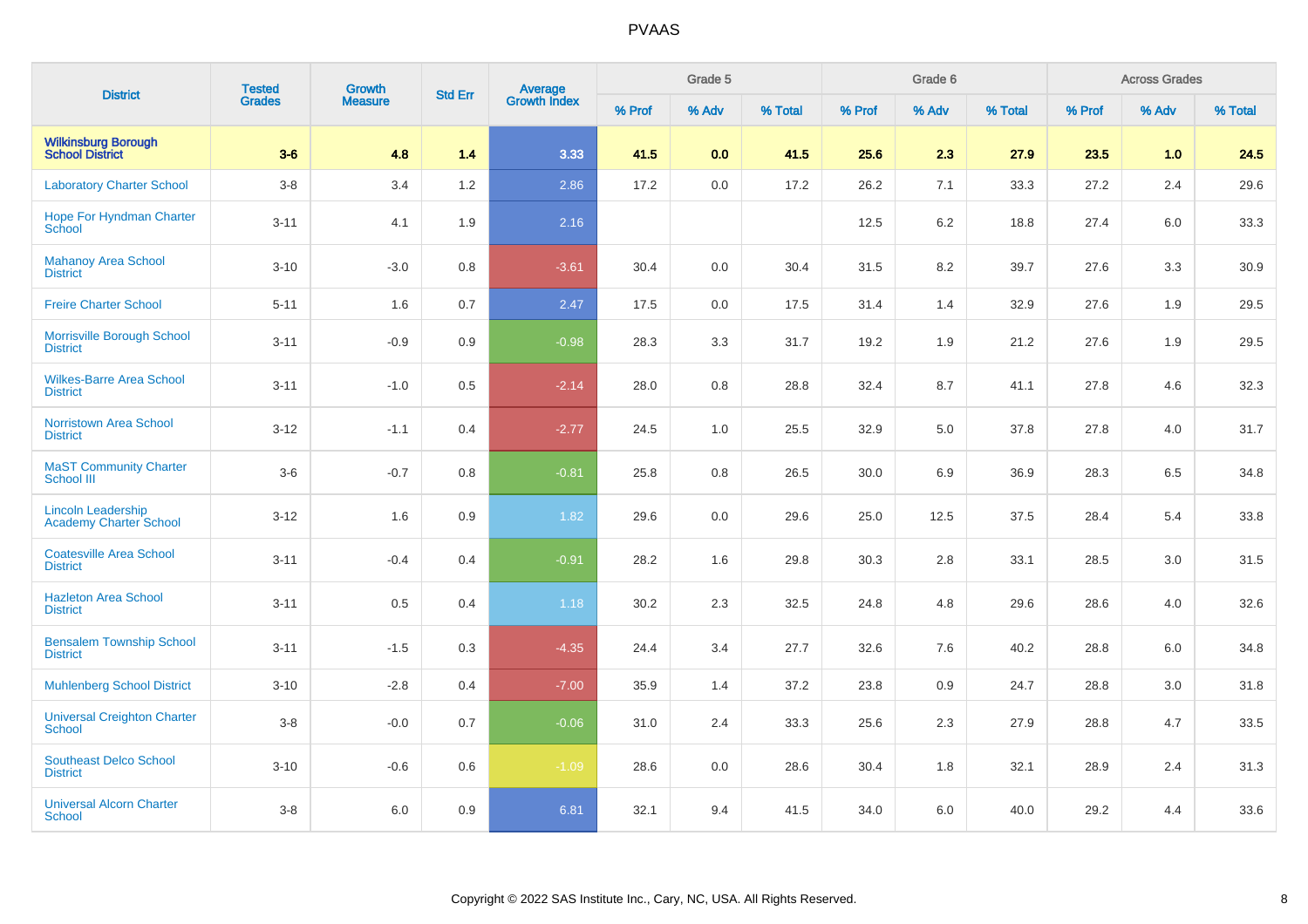| <b>District</b>                                                     | <b>Tested</b> | <b>Growth</b>  | <b>Std Err</b> | <b>Average</b><br>Growth Index |        | Grade 5 |         |        | Grade 6 |         |        | <b>Across Grades</b> |         |
|---------------------------------------------------------------------|---------------|----------------|----------------|--------------------------------|--------|---------|---------|--------|---------|---------|--------|----------------------|---------|
|                                                                     | <b>Grades</b> | <b>Measure</b> |                |                                | % Prof | % Adv   | % Total | % Prof | % Adv   | % Total | % Prof | % Adv                | % Total |
| <b>Wilkinsburg Borough<br/>School District</b>                      | $3-6$         | 4.8            | 1.4            | 3.33                           | 41.5   | 0.0     | 41.5    | 25.6   | 2.3     | 27.9    | 23.5   | 1.0                  | 24.5    |
| <b>Scranton School District</b>                                     | $3 - 12$      | $-0.8$         | 0.5            | $-1.60$                        | 35.9   | 1.7     | 37.6    | 29.4   | 4.2     | 33.6    | 29.5   | 4.0                  | 33.5    |
| <b>Pittsburgh School District</b>                                   | $3 - 11$      | $-1.6$         | 0.2            | $-8.53$                        | 29.0   | 3.9     | 32.8    | 27.7   | 11.6    | 39.2    | 29.7   | 7.6                  | 37.3    |
| <b>Greater Nanticoke Area</b><br><b>School District</b>             | $3 - 12$      | $-0.0$         | 0.6            | $-0.00$                        | 43.1   | 2.8     | 45.9    | 26.7   | 6.0     | 32.8    | 29.8   | 5.0                  | 34.8    |
| <b>Discovery Charter School</b>                                     | $3-8$         | 4.6            | 0.9            | 4.93                           | 36.4   | 2.3     | 38.6    | 27.3   | 9.1     | 36.4    | 29.8   | 3.4                  | 33.2    |
| <b>Young Scholars of Greater</b><br><b>Allegheny Charter School</b> | $3-8$         | $-1.6$         | 1.7            | $-0.93$                        | 26.3   | 0.0     | 26.3    | 40.0   | 0.0     | 40.0    | 29.9   | 0.8                  | 30.8    |
| Carbondale Area School<br><b>District</b>                           | $3 - 10$      | $-1.3$         | 0.7            | $-1.86$                        | 34.5   | $0.0\,$ | 34.5    | 23.1   | 2.2     | 25.3    | 30.0   | 3.2                  | 33.3    |
| <b>Upper Darby School District</b>                                  | $3 - 12$      | 0.7            | 0.3            | 2.14                           | 30.9   | 2.9     | 33.8    | 29.8   | 6.5     | 36.3    | 30.4   | 5.0                  | 35.4    |
| <b>Agora Cyber Charter</b><br>School                                | $3 - 11$      | $-2.5$         | 0.6            | $-4.31$                        | 31.7   | 1.0     | 32.7    | 30.1   | 7.0     | 37.1    | 30.7   | 4.8                  | 35.5    |
| <b>Manchester Academic</b><br><b>Charter School</b>                 | $3-8$         | 2.1            | 1.1            | 1.80                           | 12.0   | 0.0     | 12.0    | 35.7   | 3.6     | 39.3    | 30.7   | 1.7                  | 32.4    |
| Northwood Academy<br><b>Charter School</b>                          | $3-8$         | $-0.1$         | 0.7            | $-0.12$                        | 23.4   | 1.3     | 24.7    | 44.2   | 6.5     | 50.6    | 31.0   | 5.4                  | 36.4    |
| <b>Panther Valley School</b><br><b>District</b>                     | $3 - 12$      | 0.1            | 0.6            | 0.24                           | 26.7   | 1.0     | 27.6    | 33.1   | 1.6     | 34.7    | 31.1   | 4.0                  | 35.1    |
| <b>Young Scholars Of Western</b><br>Pennsylvania Charter<br>School  | $3-8$         | $2.0\,$        | 1.1            | 1.74                           | 27.3   | 9.1     | 36.4    | 40.6   | 6.2     | 46.9    | 31.2   | 9.1                  | 40.3    |
| <b>Antietam School District</b>                                     | $3 - 10$      | 0.9            | 0.8            | 1.07                           | 29.7   | 1.6     | 31.2    | 35.0   | 5.0     | 40.0    | 31.3   | 3.0                  | 34.2    |
| <b>Executive Education</b><br><b>Academy Charter School</b>         | $3 - 10$      | $-5.5$         | 1.6            | $-3.40$                        | 10.0   | 0.0     | 10.0    | 12.5   | 6.2     | 18.8    | 31.4   | 2.9                  | 34.3    |
| <b>West Oak Lane Charter</b><br><b>School</b>                       | $3-8$         | 0.8            | 0.7            | $1.15$                         | 29.9   | 0.0     | 29.9    | 26.5   | 2.9     | 29.4    | 31.4   | 4.3                  | 35.8    |
| <b>Collegium Charter School</b>                                     | $3 - 10$      | $-4.5$         | 0.5            | $-9.56$                        | 32.0   | 1.0     | 33.0    | 26.2   | 4.2     | 30.4    | 31.5   | 3.2                  | 34.7    |
| <b>Mount Union Area School</b><br><b>District</b>                   | $3 - 10$      | 1.4            | 0.7            | 2.08                           | 28.7   | 3.2     | 31.9    | 28.4   | 0.0     | 28.4    | 31.6   | 2.9                  | 34.4    |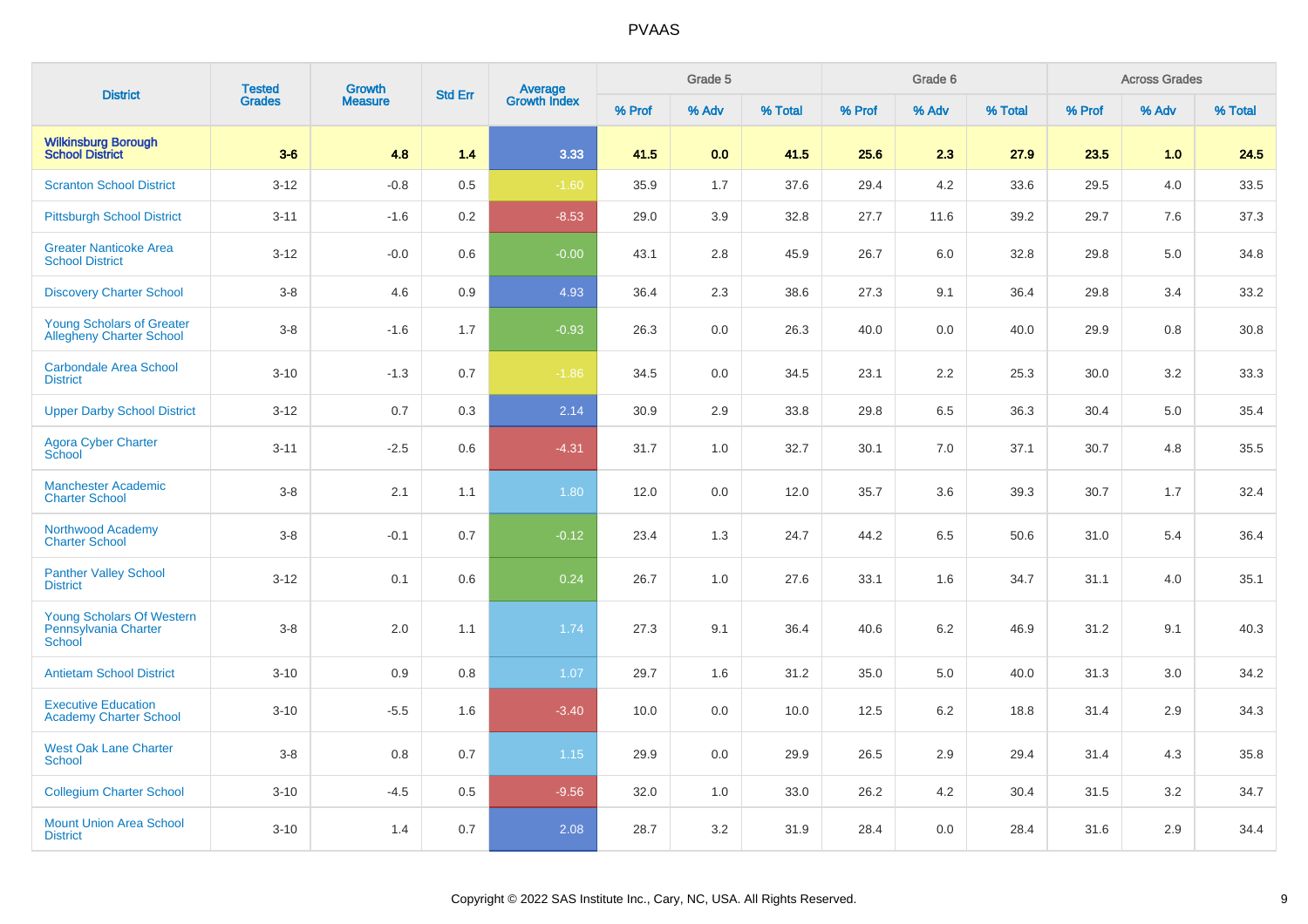| <b>District</b>                                         | <b>Tested</b> | Growth         | <b>Std Err</b> | <b>Average</b><br>Growth Index |        | Grade 5 |         |        | Grade 6 |         |        | <b>Across Grades</b> |         |
|---------------------------------------------------------|---------------|----------------|----------------|--------------------------------|--------|---------|---------|--------|---------|---------|--------|----------------------|---------|
|                                                         | Grades        | <b>Measure</b> |                |                                | % Prof | % Adv   | % Total | % Prof | % Adv   | % Total | % Prof | % Adv                | % Total |
| <b>Wilkinsburg Borough</b><br><b>School District</b>    | $3-6$         | 4.8            | 1.4            | 3.33                           | 41.5   | 0.0     | 41.5    | 25.6   | 2.3     | 27.9    | 23.5   | 1.0                  | 24.5    |
| <b>Propel Charter School -</b><br>East                  | $3-8$         | 1.1            | 1.0            | 1.08                           | 32.5   | 0.0     | 32.5    | 34.3   | 11.4    | 45.7    | 31.6   | 4.7                  | 36.3    |
| <b>Arts Academy Elementary</b><br><b>Charter School</b> | $3-5$         | 0.9            | 2.0            | 0.44                           | 31.6   | 0.0     | 31.6    |        |         |         | 31.8   | 2.3                  | 34.1    |
| <b>Brownsville Area School</b><br><b>District</b>       | $3 - 12$      | 1.2            | 0.7            | 1.56                           | 40.5   | 0.0     | 40.5    | 24.7   | 1.2     | 25.9    | 32.0   | 2.6                  | 34.6    |
| <b>Vision Academy Charter</b><br><b>School</b>          | $3 - 8$       | $-0.9$         | 1.2            | $-0.72$                        | 35.7   | 0.0     | 35.7    | 36.0   | 0.0     | 36.0    | 32.1   | 1.1                  | 33.2    |
| <b>Propel Charter School-</b><br><b>Mckeesport</b>      | $3 - 8$       | $-7.2$         | 1.0            | $-7.15$                        | 36.1   | 0.0     | 36.1    | 32.4   | 0.0     | 32.4    | 32.1   | 1.4                  | 33.5    |
| <b>Ringgold School District</b>                         | $3 - 11$      | $-6.9$         | 0.5            | $-14.33$                       | 22.7   | 1.2     | 23.9    | 29.5   | 0.6     | 30.1    | 32.2   | 4.3                  | 36.4    |
| <b>Montessori Regional</b><br><b>Charter School</b>     | $3-6$         | $-3.8$         | 1.1            | $-3.39$                        | 33.3   | 0.0     | 33.3    | 37.3   | 8.5     | 45.8    | 32.2   | 4.5                  | 36.7    |
| <b>New Brighton Area School</b><br><b>District</b>      | $3 - 11$      | $-4.3$         | 0.6            | $-6.67$                        | 37.1   | 4.5     | 41.6    | 37.0   | 7.0     | 44.0    | 32.4   | 4.8                  | 37.2    |
| <b>Northwest Area School</b><br><b>District</b>         | $3 - 10$      | $-2.3$         | 0.9            | $-2.59$                        | 38.6   | 0.0     | 38.6    | 26.7   | 8.3     | 35.0    | 32.5   | 3.1                  | 35.6    |
| <b>Carmichaels Area School</b><br><b>District</b>       | $3 - 10$      | $-2.5$         | 0.8            | $-3.36$                        | 35.0   | 1.2     | 36.2    | 25.8   | 7.6     | 33.3    | 32.5   | 3.4                  | 35.9    |
| <b>Mount Carmel Area School</b><br><b>District</b>      | $3 - 11$      | $-2.5$         | 0.6            | $-4.10$                        | 36.9   | 1.8     | 38.7    | 31.3   | 7.8     | 39.1    | 32.7   | 4.4                  | 37.2    |
| <b>Cornell School District</b>                          | $3 - 11$      | $-0.8$         | 1.1            | $-0.69$                        | 36.7   | 0.0     | 36.7    | 34.9   | 7.0     | 41.9    | 32.9   | 6.1                  | 39.0    |
| <b>Turkeyfoot Valley Area</b><br><b>School District</b> | $3 - 12$      | 0.6            | 1.4            | 0.40                           | 27.3   | 4.6     | 31.8    | 38.1   | 9.5     | 47.6    | 33.0   | 3.6                  | 36.6    |
| <b>Big Beaver Falls Area</b><br><b>School District</b>  | $3 - 11$      | $-0.7$         | 0.6            | $-1.18$                        | 44.1   | 2.9     | 47.1    | 30.8   | 1.9     | 32.7    | 33.1   | 3.7                  | 36.8    |
| <b>Ad Prima Charter School</b>                          | $3-8$         | 2.7            | 0.8            | 3.31                           | 25.9   | 1.8     | 27.8    | 34.7   | 16.3    | 51.0    | 33.2   | 4.8                  | 38.1    |
| <b>Bristol Borough School</b><br><b>District</b>        | $3 - 12$      | 0.4            | 0.7            | 0.57                           | 37.3   | 1.3     | 38.7    | 28.4   | 18.2    | 46.6    | 33.3   | 8.0                  | 41.4    |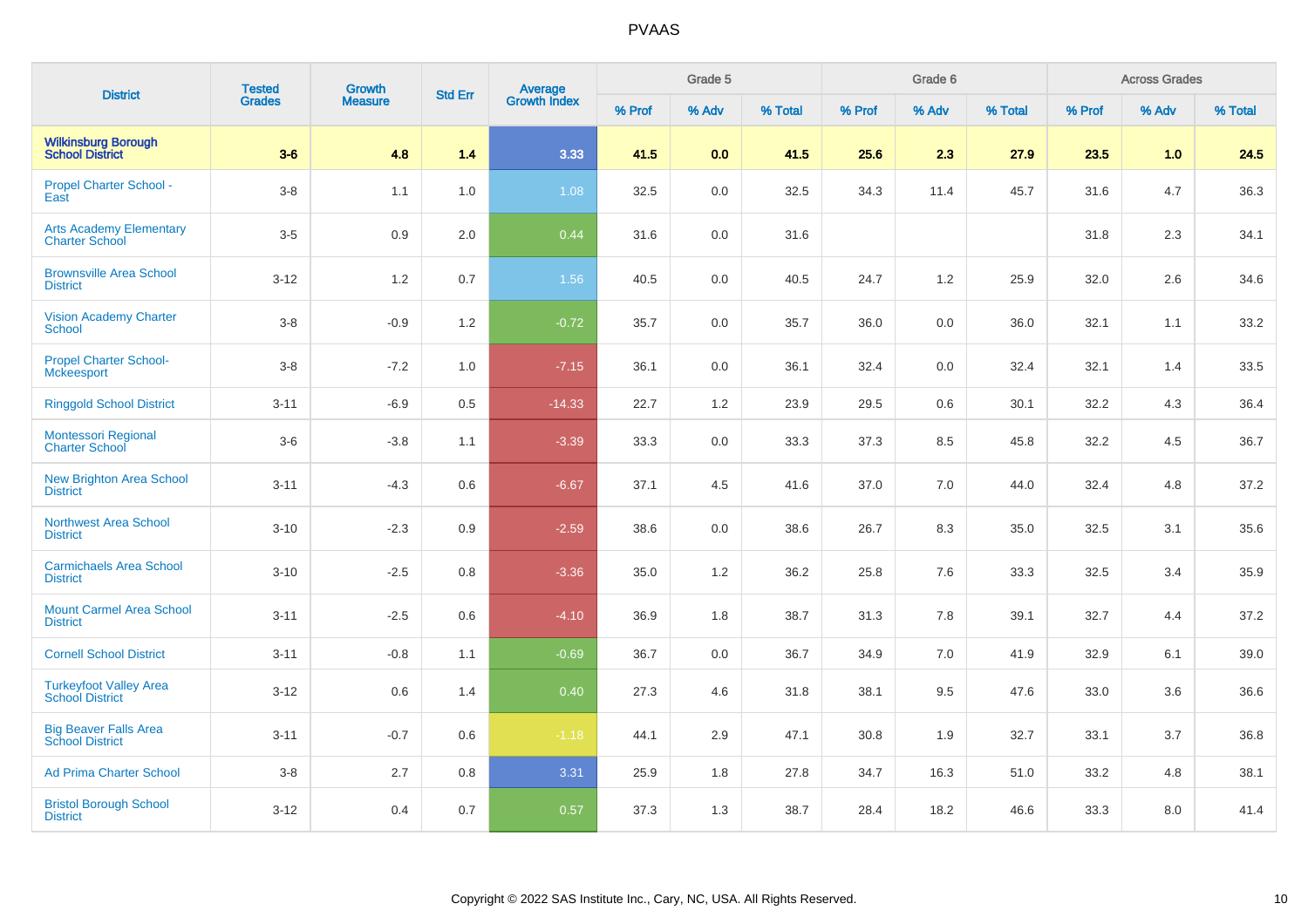| <b>District</b>                                             | <b>Tested</b> | Growth         | <b>Std Err</b> | <b>Average</b><br>Growth Index |        | Grade 5 |         |        | Grade 6 |         |        | <b>Across Grades</b> |         |
|-------------------------------------------------------------|---------------|----------------|----------------|--------------------------------|--------|---------|---------|--------|---------|---------|--------|----------------------|---------|
|                                                             | <b>Grades</b> | <b>Measure</b> |                |                                | % Prof | % Adv   | % Total | % Prof | % Adv   | % Total | % Prof | % Adv                | % Total |
| <b>Wilkinsburg Borough</b><br><b>School District</b>        | $3-6$         | 4.8            | 1.4            | 3.33                           | 41.5   | 0.0     | 41.5    | 25.6   | 2.3     | 27.9    | 23.5   | 1.0                  | 24.5    |
| <b>Connellsville Area School</b><br><b>District</b>         | $3 - 11$      | $-2.2$         | 0.4            | $-5.74$                        | 34.7   | 3.7     | 38.4    | 32.7   | 6.4     | 39.1    | 33.6   | 5.9                  | 39.6    |
| <b>Vida Charter School</b>                                  | $3-6$         | 3.8            | 1.9            | 2.00                           | 56.0   | 16.0    | 72.0    | 27.8   | 27.8    | 55.6    | 33.7   | 19.8                 | 53.5    |
| <b>Sharon City School District</b>                          | $3 - 11$      | 1.0            | 0.6            | 1.83                           | 36.8   | 3.5     | 40.3    | 30.8   | 15.0    | 45.8    | 34.2   | 6.1                  | 40.2    |
| <b>Lehigh Valley Dual</b><br><b>Language Charter School</b> | $3-8$         | $-0.8$         | 2.5            | $-0.32$                        | 8.3    | 0.0     | 8.3     | 58.3   | 0.0     | 58.3    | 34.3   | 0.0                  | 34.3    |
| <b>Gillingham Charter School</b>                            | $3 - 11$      | 2.2            | 2.0            | 1.08                           | 41.7   | 0.0     | 41.7    | 38.5   | 0.0     | 38.5    | 34.3   | 4.3                  | 38.6    |
| <b>Shamokin Area School</b><br><b>District</b>              | $3 - 11$      | 1.2            | 0.5            | 2.31                           | 42.9   | 2.1     | 45.0    | 32.6   | 9.4     | 42.0    | 34.3   | 5.8                  | 40.1    |
| <b>Shenandoah Valley School</b><br><b>District</b>          | $3 - 11$      | 1.7            | 0.9            | 1.91                           | 37.3   | 3.0     | 40.3    | 31.4   | 9.8     | 41.2    | 34.3   | 5.0                  | 39.4    |
| Susquehanna Township<br><b>School District</b>              | $3-12$        | $-0.5$         | 0.5            | $-0.99$                        | 42.6   | 1.2     | 43.8    | 30.8   | 2.0     | 32.8    | 34.8   | 4.8                  | 39.6    |
| <b>Port Allegany School</b><br><b>District</b>              | $3 - 11$      | $-1.8$         | 0.8            | $-2.33$                        | 34.3   | 2.9     | 37.1    | 31.9   | 2.9     | 34.8    | 35.0   | 5.9                  | 40.8    |
| <b>Eugenio Maria De Hostos</b><br><b>Charter School</b>     | $3-8$         | $-0.5$         | 1.4            | $-0.37$                        | 45.8   | 0.0     | 45.8    | 16.7   | 16.7    | 33.3    | 35.0   | 6.7                  | 41.7    |
| <b>Shade-Central City School</b><br><b>District</b>         | $3 - 11$      | $-2.8$         | 1.4            | $-1.99$                        | 43.8   | 0.0     | 43.8    | 44.4   | 14.8    | 59.3    | 35.1   | 6.0                  | 41.0    |
| <b>Central Greene School</b><br><b>District</b>             | $3 - 11$      | $-1.8$         | 0.6            | $-3.02$                        | 35.0   | 0.0     | 35.0    | 40.0   | 9.5     | 49.5    | 35.2   | 5.2                  | 40.3    |
| <b>Clearfield Area School</b><br><b>District</b>            | $3 - 10$      | $-0.5$         | 0.5            | $-0.97$                        | 37.9   | 3.2     | 41.1    | 35.8   | 5.8     | 41.6    | 35.2   | 5.8                  | 41.0    |
| <b>Pittston Area School District</b>                        | $3 - 11$      | $-3.7$         | 0.8            | $-4.75$                        | 36.6   | 1.4     | 38.0    | 36.2   | 4.3     | 40.4    | 35.3   | 5.0                  | 40.3    |
| <b>Steel Valley School District</b>                         | $3 - 11$      | $-2.9$         | 0.7            | $-4.04$                        | 38.4   | 1.2     | 39.5    | 37.1   | 14.5    | 51.6    | 35.3   | 10.2                 | 45.5    |
| <b>Washington School District</b>                           | $3 - 11$      | $-1.7$         | 0.7            | $-2.41$                        | 44.7   | 0.0     | 44.7    | 39.6   | 6.2     | 45.8    | 35.4   | 3.1                  | 38.6    |
| <b>Bethlehem-Center School</b><br><b>District</b>           | $3 - 10$      | $-2.1$         | 0.8            | $-2.78$                        | 40.8   | 2.8     | 43.7    | 29.8   | 1.5     | 31.3    | 35.6   | 3.6                  | 39.2    |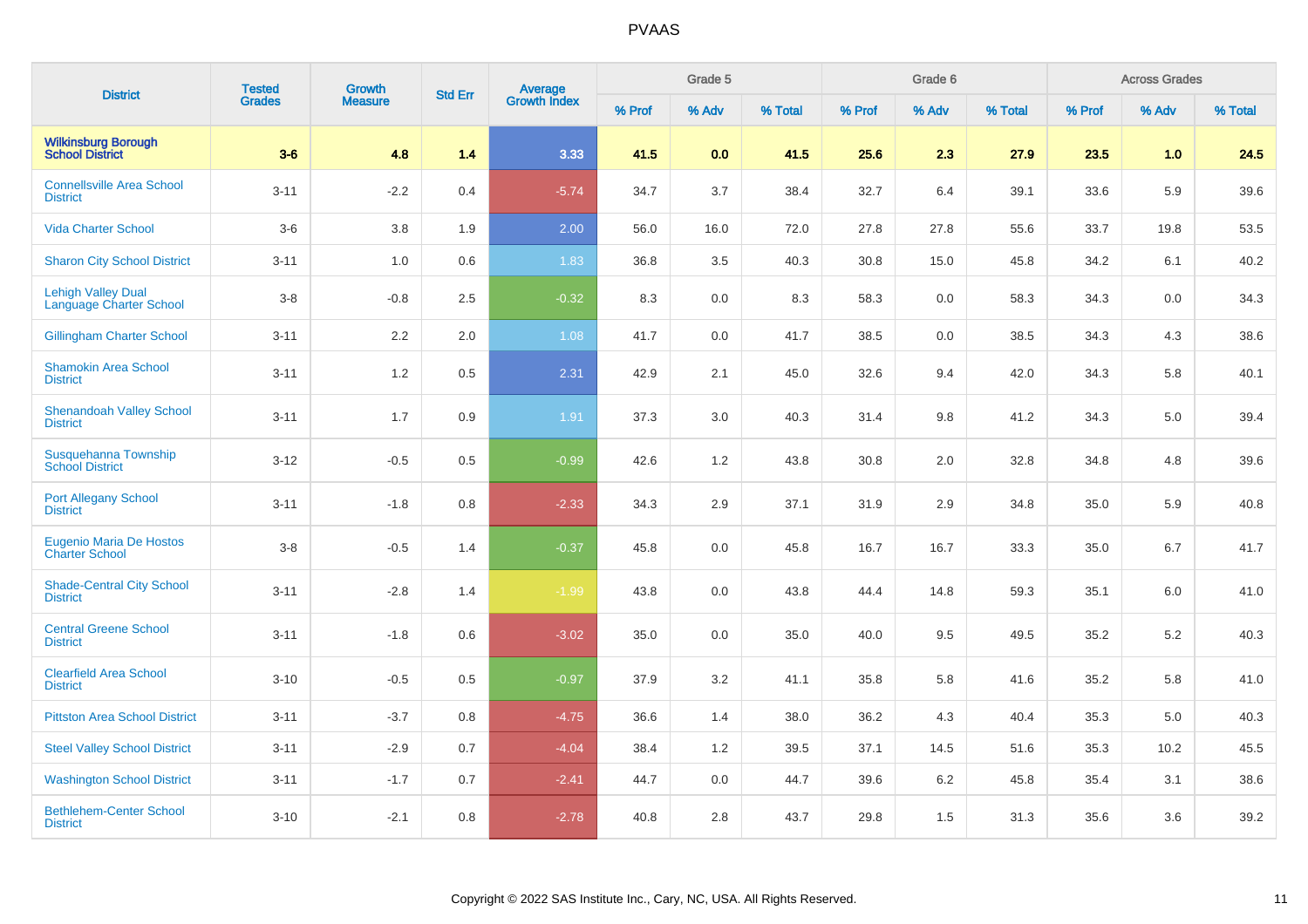| <b>District</b>                                                | <b>Tested</b> | Growth         | <b>Std Err</b> |                                |        | Grade 5 |         |        | Grade 6 |         |        | <b>Across Grades</b> |         |
|----------------------------------------------------------------|---------------|----------------|----------------|--------------------------------|--------|---------|---------|--------|---------|---------|--------|----------------------|---------|
|                                                                | <b>Grades</b> | <b>Measure</b> |                | <b>Average</b><br>Growth Index | % Prof | % Adv   | % Total | % Prof | % Adv   | % Total | % Prof | % Adv                | % Total |
| <b>Wilkinsburg Borough</b><br><b>School District</b>           | $3-6$         | 4.8            | 1.4            | 3.33                           | 41.5   | 0.0     | 41.5    | 25.6   | 2.3     | 27.9    | 23.5   | 1.0                  | 24.5    |
| <b>Independence Charter</b><br>School                          | $3-8$         | $-2.1$         | 0.7            | $-2.90$                        | 28.8   | 9.6     | 38.4    | 39.0   | 18.3    | 57.3    | 35.6   | 11.9                 | 47.5    |
| <b>Wyoming Valley West</b><br>School District                  | $3 - 11$      | 0.9            | 0.5            | 1.99                           | 41.0   | 4.2     | 45.2    | 32.6   | 7.6     | 40.3    | 35.8   | 6.9                  | 42.7    |
| <b>Towanda Area School</b><br><b>District</b>                  | $3 - 11$      | 0.7            | 0.6            | 1.26                           | 40.8   | 6.7     | 47.5    | 36.4   | 19.6    | 56.1    | 36.0   | 10.8                 | 46.7    |
| <b>Juniata County School</b><br><b>District</b>                | $3 - 12$      | 2.7            | 0.5            | 5.68                           | 42.6   | 3.0     | 45.6    | 31.9   | 6.2     | 38.1    | 36.0   | 7.7                  | 43.7    |
| <b>Tunkhannock Area School</b><br><b>District</b>              | $3 - 11$      | $-3.4$         | 0.5            | $-6.34$                        | 29.2   | 2.9     | 32.1    | 35.9   | 12.5    | 48.4    | 36.3   | 6.8                  | 43.0    |
| <b>Northern Potter School</b><br><b>District</b>               | $3 - 12$      | 0.3            | 1.1            | 0.26                           | 33.3   | 3.3     | 36.7    | 32.6   | 14.0    | 46.5    | 36.4   | 8.9                  | 45.3    |
| <b>East Stroudsburg Area</b><br><b>School District</b>         | $3 - 11$      | $-4.1$         | 0.5            | $-8.53$                        | 43.7   | 1.9     | 45.6    | 40.8   | 9.4     | 50.3    | 36.5   | 7.4                  | 43.9    |
| <b>Chichester School District</b>                              | $3 - 11$      | $-4.0$         | 0.7            | $-5.51$                        | 27.3   | 1.1     | 28.4    | 37.2   | 9.0     | 46.2    | 36.7   | 5.7                  | 42.4    |
| Catasauqua Area School<br><b>District</b>                      | $3 - 12$      | $-1.3$         | 0.7            | $-1.95$                        | 30.1   | 0.0     | 30.1    | 55.4   | 9.5     | 64.9    | 36.9   | 5.3                  | 42.2    |
| <b>Easton Area School District</b>                             | $3 - 12$      | 0.1            | 0.4            | 0.32                           | 43.5   | 2.4     | 45.9    | 33.8   | 7.9     | 41.8    | 36.9   | 7.9                  | 44.8    |
| <b>Keystone Central School</b><br><b>District</b>              | $3 - 11$      | 1.9            | 0.4            | 4.90                           | 36.0   | 3.6     | 39.7    | 38.1   | 13.8    | 52.0    | 36.9   | 7.7                  | 44.6    |
| <b>Conrad Weiser Area School</b><br><b>District</b>            | $3 - 11$      | $-2.3$         | 0.5            | $-4.84$                        | 44.8   | 0.6     | 45.4    | 40.0   | 8.7     | 48.7    | 36.9   | 6.7                  | 43.7    |
| <b>Union School District</b>                                   | $3 - 12$      | 2.7            | 1.0            | 2.65                           | 21.2   | 6.1     | 27.3    | 40.9   | 20.4    | 61.4    | 37.0   | 8.4                  | 45.4    |
| <b>Easton Arts Academy</b><br><b>Elementary Charter School</b> | $3-5$         | 0.7            | 2.6            | 0.29                           | 45.8   | 4.2     | 50.0    |        |         |         | 37.2   | 4.6                  | 41.9    |
| <b>Huntingdon Area School</b><br><b>District</b>               | $3 - 11$      | 1.8            | 0.6            | 3.16                           | 41.6   | 3.5     | 45.1    | 33.0   | 11.9    | 44.9    | 37.2   | 10.0                 | 47.2    |
| Altoona Area School District                                   | $3 - 12$      | 1.1            | 0.3            | 3.54                           | 43.5   | 4.0     | 47.5    | 30.6   | 11.2    | 41.8    | 37.4   | 6.8                  | 44.1    |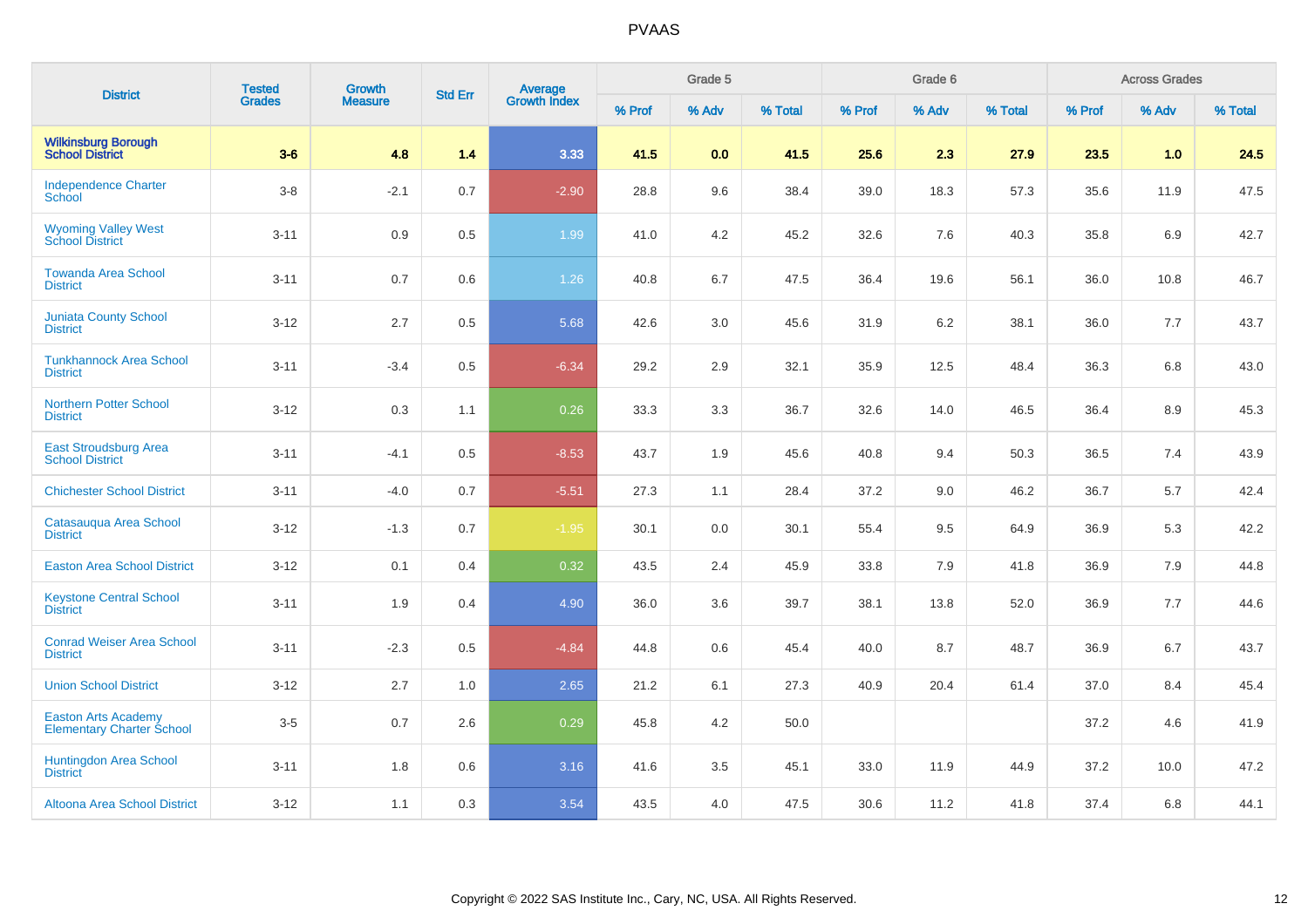| <b>District</b>                                       | <b>Tested</b> | <b>Growth</b>  | <b>Std Err</b> | <b>Average</b><br>Growth Index |        | Grade 5 |         |        | Grade 6 |         |        | <b>Across Grades</b> |         |
|-------------------------------------------------------|---------------|----------------|----------------|--------------------------------|--------|---------|---------|--------|---------|---------|--------|----------------------|---------|
|                                                       | Grades        | <b>Measure</b> |                |                                | % Prof | % Adv   | % Total | % Prof | % Adv   | % Total | % Prof | % Adv                | % Total |
| <b>Wilkinsburg Borough</b><br><b>School District</b>  | $3-6$         | 4.8            | 1.4            | 3.33                           | 41.5   | 0.0     | 41.5    | 25.6   | 2.3     | 27.9    | 23.5   | 1.0                  | 24.5    |
| <b>West Mifflin Area School</b><br><b>District</b>    | $3 - 12$      | $-3.0$         | 0.5            | $-5.97$                        | 35.9   | 4.2     | 40.1    | 37.4   | 5.4     | 42.9    | 37.4   | 4.4                  | 41.8    |
| Ambridge Area School<br><b>District</b>               | $3 - 12$      | $-0.9$         | 0.6            | $-1.55$                        | 40.2   | 8.2     | 48.4    | 36.9   | 12.6    | 49.5    | 37.5   | 12.2                 | 49.7    |
| <b>Chambersburg Area School</b><br><b>District</b>    | $3 - 11$      | $-0.2$         | 0.3            | $-0.63$                        | 44.0   | 7.0     | 51.0    | 34.1   | 16.0    | 50.1    | 37.5   | 11.0                 | 48.5    |
| <b>Pequea Valley School</b><br><b>District</b>        | $3 - 11$      | 1.3            | 0.6            | 2.20                           | 46.4   | 1.8     | 48.2    | 36.6   | 7.5     | 44.1    | 37.7   | 6.5                  | 44.2    |
| <b>Galeton Area School</b><br><b>District</b>         | $3 - 11$      | $2.2\,$        | 1.4            | 1.61                           | 56.0   | 8.0     | 64.0    | 38.1   | 14.3    | 52.4    | 37.7   | 6.9                  | 44.6    |
| <b>Williamsport Area School</b><br><b>District</b>    | $3 - 11$      | $-1.3$         | 0.4            | $-3.63$                        | 46.8   | 4.8     | 51.6    | 43.8   | 8.8     | 52.5    | 37.7   | 8.5                  | 46.2    |
| <b>Middletown Area School</b><br><b>District</b>      | $3 - 11$      | $-0.3$         | 0.6            | $-0.61$                        | 40.9   | 6.3     | 47.2    | 28.7   | 7.0     | 35.7    | 37.8   | 8.2                  | 46.0    |
| <b>West York Area School</b><br><b>District</b>       | $3 - 12$      | $-1.4$         | 0.5            | $-2.97$                        | 36.0   | 4.4     | 40.4    | 38.5   | 9.3     | 47.8    | 37.8   | 8.4                  | 46.2    |
| <b>Warren County School</b><br><b>District</b>        | $3 - 11$      | $0.2\,$        | 0.4            | 0.41                           | 38.6   | 4.0     | 42.5    | 41.0   | 8.0     | 49.0    | 38.0   | 6.9                  | 44.8    |
| <b>Apollo-Ridge School District</b>                   | $3 - 12$      | $-2.9$         | 0.7            | $-4.04$                        | 45.6   | 1.5     | 47.1    | 25.3   | 9.6     | 34.9    | 38.1   | 6.5                  | 44.6    |
| <b>Shikellamy School District</b>                     | $3 - 10$      | $-2.8$         | $0.5\,$        | $-6.17$                        | 47.9   | 5.7     | 53.6    | 29.1   | 9.8     | 38.9    | 38.2   | 9.0                  | 47.3    |
| <b>Elk Lake School District</b>                       | $3 - 11$      | 2.6            | 0.7            | 3.89                           | 43.8   | 3.8     | 47.5    | 35.8   | 21.0    | 56.8    | 38.3   | 11.7                 | 50.0    |
| Southern Tioga School<br><b>District</b>              | $3 - 11$      | 1.4            | 0.6            | 2.28                           | 38.5   | 4.2     | 42.7    | 39.6   | 14.2    | 53.8    | 38.5   | 7.0                  | 45.6    |
| Jim Thorpe Area School<br><b>District</b>             | $3 - 11$      | $-3.4$         | 0.6            | $-5.71$                        | 45.4   | 2.0     | 47.5    | 30.8   | 9.4     | 40.2    | 38.6   | 8.0                  | 46.6    |
| <b>Hamburg Area School</b><br><b>District</b>         | $3 - 11$      | $-0.4$         | 0.5            | $-0.68$                        | 41.1   | 5.0     | 46.1    | 43.3   | 6.3     | 49.6    | 38.6   | 5.3                  | 43.9    |
| <b>Albert Gallatin Area School</b><br><b>District</b> | $3 - 11$      | 0.4            | 0.5            | 0.93                           | 45.8   | 5.4     | 51.2    | 34.0   | 8.4     | 42.4    | 38.7   | 7.6                  | 46.2    |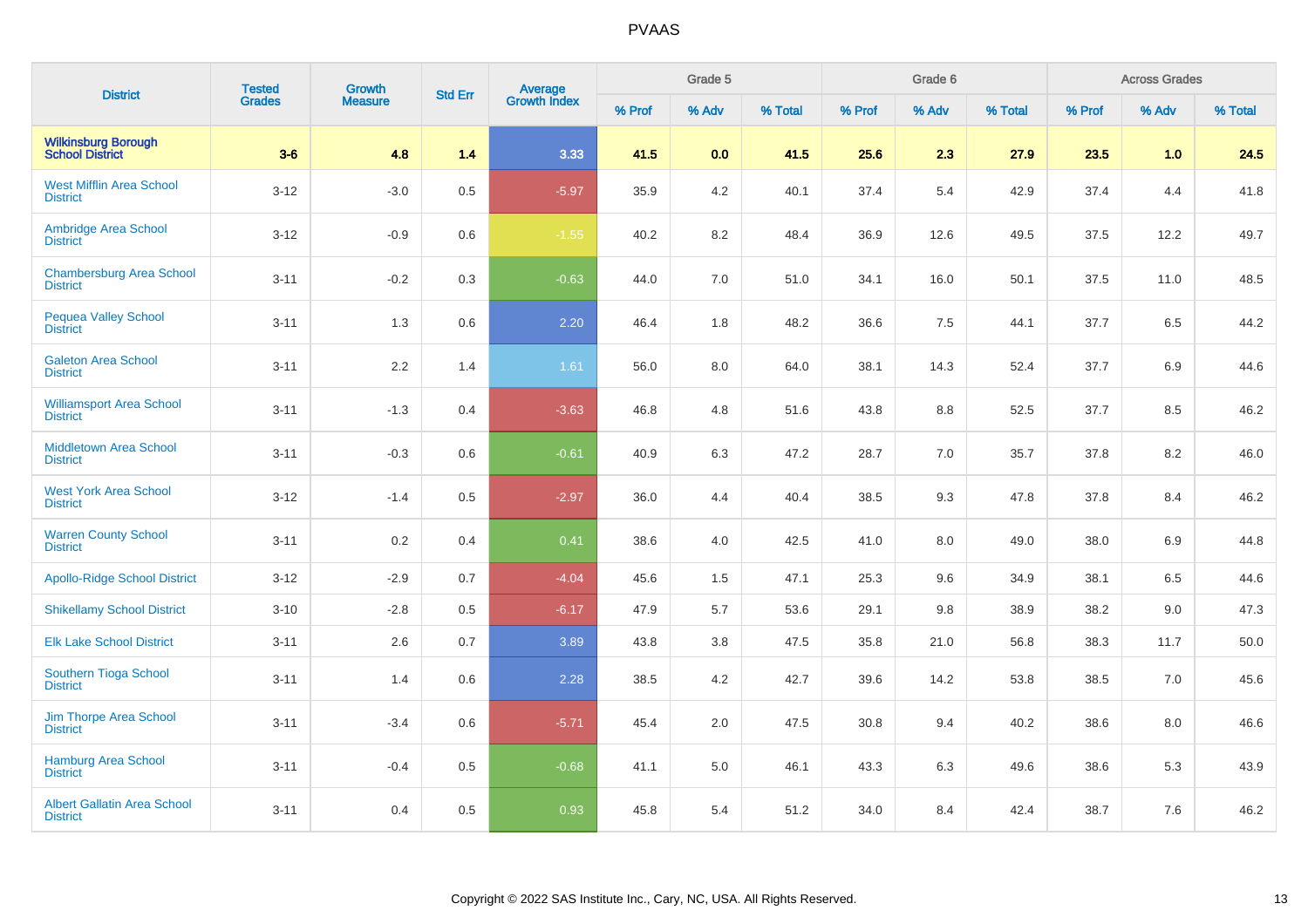| <b>District</b>                                           | <b>Tested</b> | Growth         | <b>Std Err</b> | <b>Average</b><br>Growth Index |        | Grade 5 |         |        | Grade 6 |         |        | <b>Across Grades</b> |         |
|-----------------------------------------------------------|---------------|----------------|----------------|--------------------------------|--------|---------|---------|--------|---------|---------|--------|----------------------|---------|
|                                                           | <b>Grades</b> | <b>Measure</b> |                |                                | % Prof | % Adv   | % Total | % Prof | % Adv   | % Total | % Prof | % Adv                | % Total |
| <b>Wilkinsburg Borough</b><br><b>School District</b>      | $3-6$         | 4.8            | 1.4            | 3.33                           | 41.5   | 0.0     | 41.5    | 25.6   | 2.3     | 27.9    | 23.5   | 1.0                  | 24.5    |
| <b>Freedom Area School</b><br><b>District</b>             | $3 - 11$      | $-1.9$         | 0.7            | $-2.80$                        | 36.0   | 2.3     | 38.4    | 36.8   | 12.6    | 49.4    | 38.8   | 6.0                  | 44.7    |
| <b>Mid Valley School District</b>                         | $3 - 10$      | $-0.4$         | 0.6            | $-0.79$                        | 41.6   | 5.0     | 46.5    | 48.8   | 10.4    | 59.2    | 38.8   | 7.4                  | 46.2    |
| <b>Union City Area School</b><br><b>District</b>          | $3 - 12$      | 0.2            | 0.7            | 0.30                           | 34.8   | 1.4     | 36.2    | 35.5   | 16.1    | 51.6    | 39.0   | 12.5                 | 51.5    |
| <b>Uniontown Area School</b><br><b>District</b>           | $3 - 11$      | 0.5            | 0.6            | 0.79                           | 40.6   | 9.4     | 50.0    | 40.7   | 14.8    | 55.6    | 39.1   | 11.0                 | 50.1    |
| <b>Williams Valley School</b><br><b>District</b>          | $3 - 11$      | 0.3            | 0.8            | 0.37                           | 38.6   | 0.0     | 38.6    | 41.4   | 6.9     | 48.3    | 39.1   | 4.9                  | 44.0    |
| <b>Oil City Area School District</b>                      | $3 - 11$      | 2.6            | 0.6            | 4.69                           | 47.2   | 2.8     | 50.0    | 41.1   | 9.7     | 50.8    | 39.2   | 7.8                  | 47.0    |
| <b>Eastern Lancaster County</b><br><b>School District</b> | $3 - 12$      | 1.1            | 0.5            | 2.36                           | 48.1   | 3.9     | 51.9    | 38.7   | 12.0    | 50.8    | 39.2   | 9.3                  | 48.5    |
| <b>Forest Hills School District</b>                       | $3 - 11$      | $-4.9$         | 0.6            | $-8.77$                        | 53.0   | 4.5     | 57.5    | 48.3   | 6.7     | 55.0    | 39.3   | 7.6                  | 46.9    |
| South Allegheny School<br><b>District</b>                 | $3 - 11$      | $-5.4$         | 0.9            | $-5.76$                        | 43.1   | 0.0     | 43.1    | 32.6   | 6.1     | 38.8    | 39.4   | 6.6                  | 46.0    |
| <b>Troy Area School District</b>                          | $3 - 10$      | 0.2            | 0.6            | 0.29                           | 45.0   | 1.0     | 46.0    | 25.5   | 5.9     | 31.4    | 39.4   | 6.6                  | 46.0    |
| <b>Donegal School District</b>                            | $3 - 12$      | 1.3            | 0.5            | 2.73                           | 42.0   | 11.6    | 53.6    | 40.9   | 18.8    | 59.7    | 39.5   | 16.0                 | 55.5    |
| <b>Bald Eagle Area School</b><br><b>District</b>          | $3 - 11$      | 0.1            | 0.6            | 0.16                           | 54.7   | 4.7     | 59.4    | 41.6   | 7.9     | 49.5    | 39.5   | 10.5                 | 50.0    |
| <b>Penncrest School District</b>                          | $3 - 11$      | 2.8            | 0.5            | 5.98                           | 37.4   | 10.6    | 48.0    | 39.5   | 19.2    | 58.7    | 39.6   | 11.2                 | 50.7    |
| Southern Huntingdon<br>County School District             | $3 - 11$      | 1.1            | 0.7            | 1.58                           | 47.1   | 2.9     | 50.0    | 26.6   | 7.6     | 34.2    | 39.6   | 5.6                  | 45.2    |
| <b>Moshannon Valley School</b><br><b>District</b>         | $3 - 10$      | 5.6            | 0.8            | 6.66                           | 51.1   | 2.1     | 53.2    | 24.1   | 22.2    | 46.3    | 39.6   | 7.8                  | 47.4    |
| <b>Oxford Area School District</b>                        | $3 - 11$      | $-1.2$         | 0.4            | $-2.58$                        | 43.9   | 6.1     | 50.0    | 41.5   | 17.6    | 59.0    | 39.6   | 10.3                 | 49.9    |
| <b>Pottsville Area School</b><br><b>District</b>          | $3 - 12$      | $-1.5$         | 0.5            | $-2.83$                        | 43.0   | 3.7     | 46.7    | 39.2   | 7.7     | 46.8    | 39.7   | 6.1                  | 45.8    |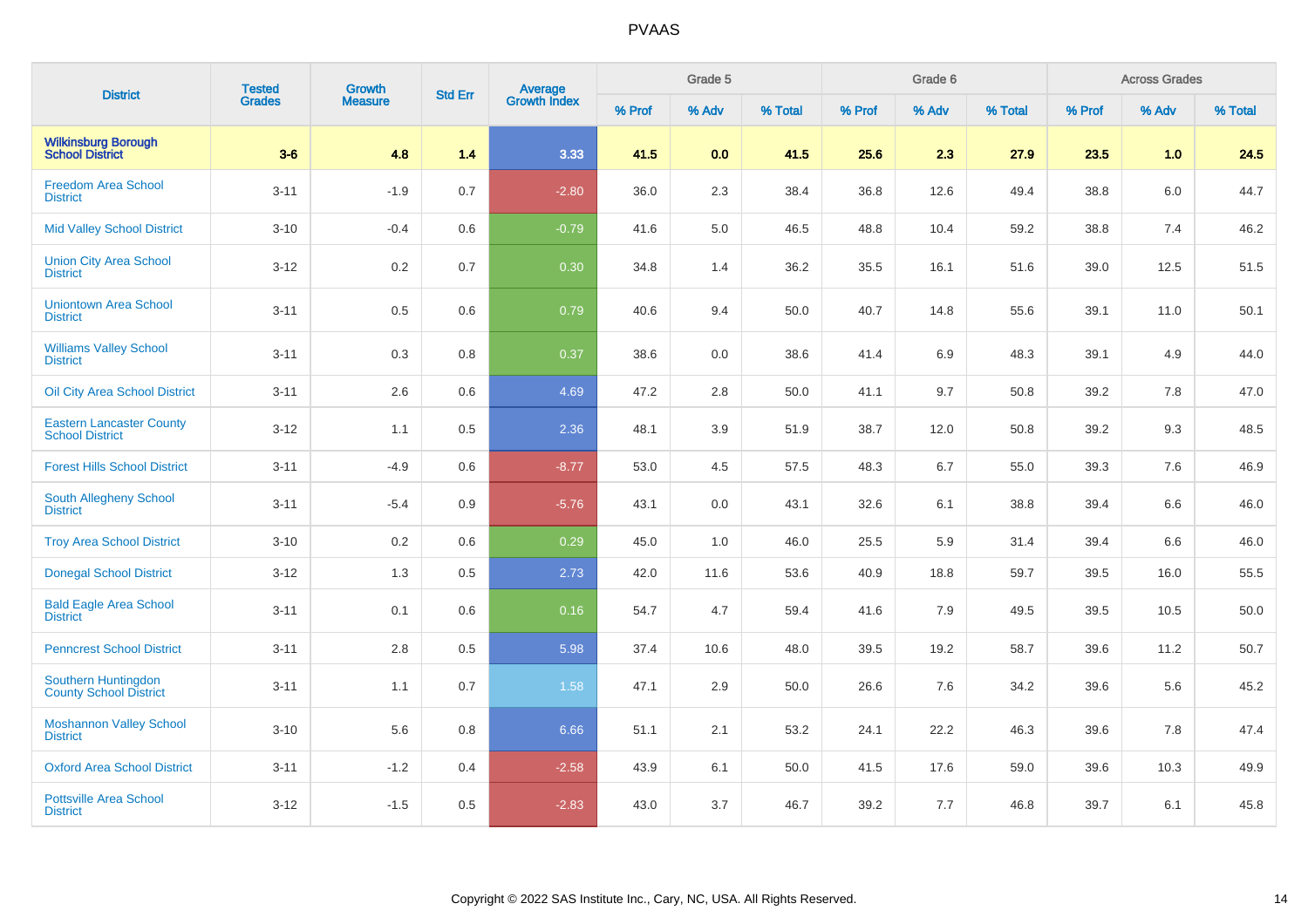| <b>District</b>                                      | <b>Tested</b> | Growth         | <b>Std Err</b> |                         |        | Grade 5 |         |        | Grade 6 |         |        | <b>Across Grades</b> |         |
|------------------------------------------------------|---------------|----------------|----------------|-------------------------|--------|---------|---------|--------|---------|---------|--------|----------------------|---------|
|                                                      | <b>Grades</b> | <b>Measure</b> |                | Average<br>Growth Index | % Prof | % Adv   | % Total | % Prof | % Adv   | % Total | % Prof | % Adv                | % Total |
| <b>Wilkinsburg Borough</b><br><b>School District</b> | $3-6$         | 4.8            | 1.4            | 3.33                    | 41.5   | 0.0     | 41.5    | 25.6   | 2.3     | 27.9    | 23.5   | 1.0                  | 24.5    |
| <b>Purchase Line School</b><br><b>District</b>       | $3 - 12$      | $-1.5$         | 0.8            | $-1.82$                 | 37.2   | 5.9     | 43.1    | 40.9   | 6.1     | 47.0    | 39.8   | 6.3                  | 46.1    |
| <b>Laurel Highlands School</b><br><b>District</b>    | $3 - 11$      | $-1.7$         | 0.5            | $-3.29$                 | 43.1   | 4.4     | 47.5    | 39.4   | 11.6    | 51.0    | 39.8   | 9.6                  | 49.4    |
| <b>Wyalusing Area School</b><br><b>District</b>      | $3-12$        | 1.0            | 0.7            | 1.58                    | 36.1   | 2.4     | 38.6    | 43.1   | 13.7    | 56.9    | 39.8   | 9.9                  | 49.6    |
| South Williamsport Area<br><b>School District</b>    | $3 - 10$      | 0.5            | 0.7            | 0.80                    | 45.7   | 6.4     | 52.1    | 37.4   | 15.4    | 52.8    | 39.9   | 12.1                 | 52.0    |
| <b>Sullivan County School</b><br><b>District</b>     | $3 - 10$      | $-3.1$         | 1.0            | $-2.96$                 | 23.8   | 2.4     | 26.2    | 62.0   | 6.0     | 68.0    | 40.0   | 6.0                  | 46.0    |
| <b>Salisbury Township School</b><br><b>District</b>  | $3 - 11$      | $-1.7$         | 0.7            | $-2.59$                 | 38.3   | 7.4     | 45.7    | 33.0   | 22.0    | 55.0    | 40.0   | 11.6                 | 51.7    |
| <b>Coudersport Area School</b><br><b>District</b>    | $3 - 11$      | $-0.5$         | 0.9            | $-0.53$                 | 58.2   | 1.8     | 60.0    | 40.5   | 4.8     | 45.2    | 40.1   | 3.2                  | 43.3    |
| <b>Old Forge School District</b>                     | $3 - 12$      | 0.5            | 0.8            | 0.57                    | 39.1   | 0.0     | 39.1    | 41.1   | 17.9    | 58.9    | 40.1   | 9.2                  | 49.3    |
| Pennsylvania Cyber<br><b>Charter School</b>          | $3 - 11$      | 2.1            | 0.5            | 4.24                    | 41.0   | 4.9     | 45.8    | 39.5   | 11.2    | 50.7    | 40.1   | 7.4                  | 47.5    |
| <b>Newport School District</b>                       | $3 - 12$      | $-0.1$         | 0.8            | $-0.16$                 | 42.2   | 11.1    | 53.3    | 44.4   | 11.1    | 55.6    | 40.2   | 8.8                  | 48.9    |
| Franklin Area School<br><b>District</b>              | $3 - 11$      | 0.3            | 0.6            | 0.50                    | 47.7   | 1.5     | 49.2    | 41.7   | 12.6    | 54.3    | 40.2   | 6.2                  | 46.4    |
| <b>Fannett-Metal School</b><br><b>District</b>       | $3 - 11$      | 0.5            | 1.1            | 0.42                    | 34.5   | 10.3    | 44.8    | 44.8   | 6.9     | 51.7    | 40.2   | 9.2                  | 49.4    |
| <b>Corry Area School District</b>                    | $3 - 11$      | 2.4            | 0.6            | 4.24                    | 50.0   | 4.7     | 54.7    | 40.5   | 16.2    | 56.8    | 40.3   | 11.8                 | 52.1    |
| North Schuylkill School<br><b>District</b>           | $3 - 11$      | 0.7            | 0.5            | 1.30                    | 36.8   | 2.2     | 39.0    | 42.4   | 8.8     | 51.2    | 40.4   | 8.7                  | 49.1    |
| <b>Northwestern School</b><br><b>District</b>        | $3 - 11$      | $-4.4$         | 0.6            | $-6.84$                 | 50.0   | 2.1     | 52.1    | 41.4   | 16.1    | 57.5    | 40.4   | 8.1                  | 48.5    |
| <b>Carlisle Area School District</b>                 | $3 - 11$      | 1.8            | 0.4            | 4.58                    | 40.6   | 13.9    | 54.4    | 38.1   | 20.2    | 58.2    | 40.4   | 15.3                 | 55.7    |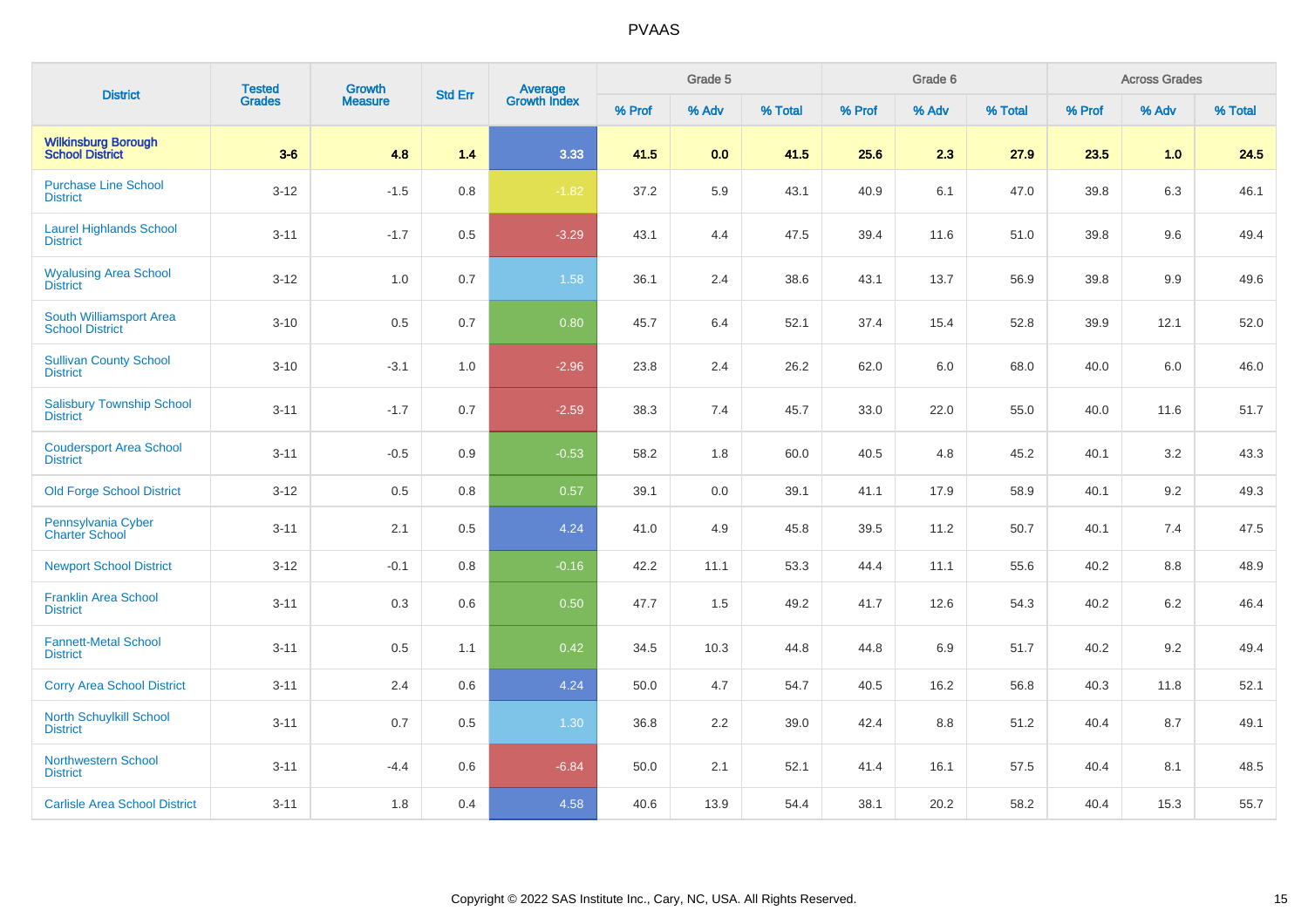| <b>District</b>                                    | <b>Tested</b> | <b>Growth</b>  | <b>Std Err</b> | Average<br>Growth Index |        | Grade 5 |         |        | Grade 6 |         |        | <b>Across Grades</b> |         |
|----------------------------------------------------|---------------|----------------|----------------|-------------------------|--------|---------|---------|--------|---------|---------|--------|----------------------|---------|
|                                                    | <b>Grades</b> | <b>Measure</b> |                |                         | % Prof | % Adv   | % Total | % Prof | % Adv   | % Total | % Prof | % Adv                | % Total |
| <b>Wilkinsburg Borough<br/>School District</b>     | $3-6$         | 4.8            | 1.4            | 3.33                    | 41.5   | 0.0     | 41.5    | 25.6   | 2.3     | 27.9    | 23.5   | 1.0                  | 24.5    |
| <b>Mifflin County School</b><br><b>District</b>    | $3 - 11$      | 2.7            | 0.4            | 7.71                    | 49.5   | 8.0     | 57.4    | 35.1   | 15.2    | 50.3    | 40.4   | 9.0                  | 49.4    |
| <b>Brookville Area School</b><br><b>District</b>   | $3 - 11$      | $-3.3$         | 0.6            | $-5.43$                 | 41.6   | 5.9     | 47.5    | 37.1   | 12.4    | 49.4    | 40.4   | 8.7                  | 49.1    |
| <b>Jeannette City School</b><br><b>District</b>    | $3 - 11$      | $3.5\,$        | 0.8            | 4.26                    | 41.7   | 1.4     | 43.1    | 33.3   | 18.5    | 51.8    | 40.4   | 8.2                  | 48.6    |
| <b>Crawford Central School</b><br><b>District</b>  | $3 - 11$      | 3.3            | 0.4            | 7.81                    | 48.1   | 4.2     | 52.3    | 37.2   | 13.2    | 50.4    | 40.4   | 10.5                 | 50.9    |
| <b>Moniteau School District</b>                    | $3 - 11$      | $-1.6$         | 0.7            | $-2.24$                 | 43.4   | 7.2     | 50.6    | 33.3   | 19.0    | 52.4    | 40.5   | 10.6                 | 51.1    |
| <b>Burgettstown Area School</b><br><b>District</b> | $3 - 11$      | $-3.6$         | 0.7            | $-4.89$                 | 35.1   | 6.5     | 41.6    | 58.5   | 7.7     | 66.2    | 40.5   | 8.8                  | 49.3    |
| <b>Spring Cove School District</b>                 | $3 - 11$      | 0.1            | 0.6            | 0.20                    | 41.7   | 5.0     | 46.7    | 42.1   | 13.5    | 55.6    | 40.5   | 10.8                 | 51.3    |
| <b>Austin Area School District</b>                 | $3 - 11$      | $-0.5$         | 1.7            | $-0.30$                 | 38.5   | 7.7     | 46.2    | 61.5   | 0.0     | 61.5    | 40.5   | 4.0                  | 44.6    |
| <b>Red Lion Area School</b><br><b>District</b>     | $3 - 11$      | $0.6\,$        | 0.4            | 1.63                    | 46.1   | 2.7     | 48.8    | 38.1   | 15.8    | 54.0    | 40.6   | 9.4                  | 50.0    |
| <b>Green Woods Charter</b><br><b>School</b>        | $3 - 8$       | 1.6            | 0.8            | 1.98                    | 44.8   | 6.9     | 51.7    | 39.3   | 19.7    | 59.0    | 40.6   | 17.4                 | 58.0    |
| <b>Keystone Academy Charter</b><br>School          | $3-8$         | 0.9            | 0.8            | 1.11                    | 42.1   | 3.5     | 45.6    | 38.7   | 19.4    | 58.1    | 40.7   | 7.4                  | 48.1    |
| <b>Tussey Mountain School</b><br><b>District</b>   | $3 - 12$      | 1.8            | 0.8            | 2.29                    | 44.8   | 3.4     | 48.3    | 46.3   | 8.5     | 54.9    | 40.7   | 6.3                  | 47.0    |
| <b>Stroudsburg Area School</b><br><b>District</b>  | $3 - 11$      | 1.1            | 0.4            | 2.54                    | 39.1   | 4.0     | 43.1    | 39.0   | 11.2    | 50.2    | 40.7   | 9.2                  | 49.9    |
| <b>Highlands School District</b>                   | $3 - 11$      | $-0.6$         | 0.5            | $-1.09$                 | 47.5   | 0.0     | 47.5    | 37.2   | 9.7     | 46.9    | 40.7   | 7.9                  | 48.6    |
| Philipsburg-Osceola Area<br>School District        | $3 - 11$      | $-4.8$         | 0.6            | $-8.12$                 | 45.5   | 6.5     | 52.0    | 41.3   | 11.9    | 53.2    | 40.7   | 11.1                 | 51.8    |
| <b>Everett Area School District</b>                | $3 - 11$      | $-0.2$         | 0.7            | $-0.26$                 | 41.4   | 9.2     | 50.6    | 34.9   | 11.6    | 46.5    | 40.8   | 11.4                 | 52.2    |
| <b>Governor Mifflin School</b><br><b>District</b>  | $3 - 11$      | $-1.0$         | 0.4            | $-2.47$                 | 38.2   | 3.2     | 41.5    | 31.2   | 11.7    | 42.9    | 40.8   | 9.3                  | 50.1    |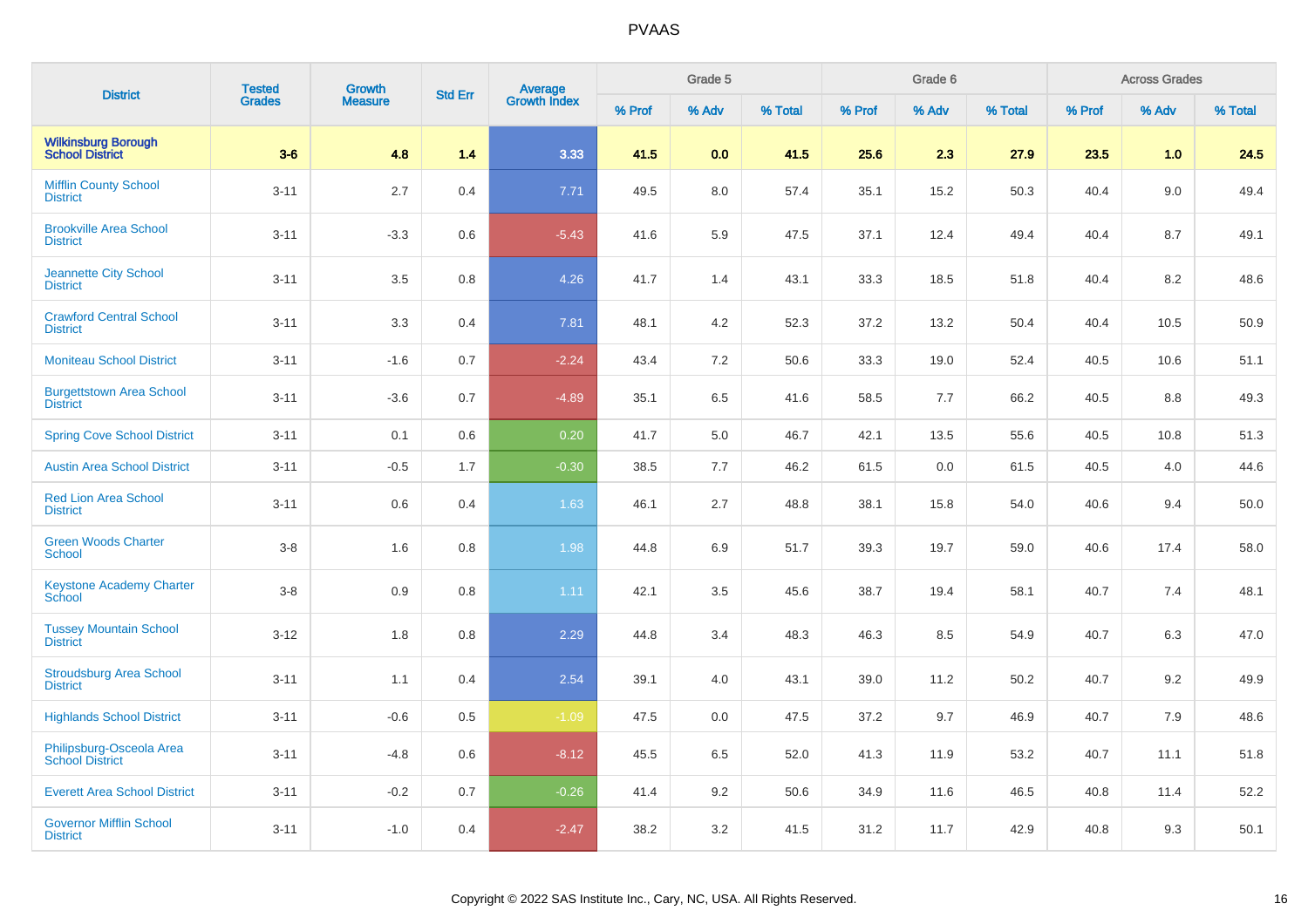| <b>District</b>                                           | <b>Tested</b> | Growth         | <b>Std Err</b> | Average<br>Growth Index |        | Grade 5 |         |        | Grade 6 |         |        | <b>Across Grades</b> |         |
|-----------------------------------------------------------|---------------|----------------|----------------|-------------------------|--------|---------|---------|--------|---------|---------|--------|----------------------|---------|
|                                                           | <b>Grades</b> | <b>Measure</b> |                |                         | % Prof | % Adv   | % Total | % Prof | % Adv   | % Total | % Prof | % Adv                | % Total |
| <b>Wilkinsburg Borough</b><br><b>School District</b>      | $3-6$         | 4.8            | 1.4            | 3.33                    | 41.5   | 0.0     | 41.5    | 25.6   | 2.3     | 27.9    | 23.5   | 1.0                  | 24.5    |
| Penn Hills Charter School<br>of Entrepreneurship          | $3 - 8$       | $-1.5$         | 1.0            | $-1.52$                 | 27.3   | 0.0     | 27.3    | 37.1   | 8.6     | 45.7    | 40.8   | 6.4                  | 47.2    |
| <b>Forest Area School District</b>                        | $3 - 11$      | $-1.6$         | 1.2            | $-1.32$                 | 45.8   | 0.0     | 45.8    | 37.5   | 4.2     | 41.7    | 40.8   | 6.6                  | 47.4    |
| <b>York Academy Regional</b><br><b>Charter School</b>     | $3 - 11$      | 0.3            | 0.8            | 0.34                    | 33.3   | 5.0     | 38.3    | 55.9   | 11.9    | 67.8    | 40.8   | 14.1                 | 54.9    |
| <b>Frazier School District</b>                            | $3 - 11$      | $-1.8$         | 0.8            | $-2.32$                 | 49.0   | 3.9     | 52.9    | 48.8   | 17.5    | 66.2    | 40.8   | 10.9                 | 51.7    |
| <b>Penns Manor Area School</b><br><b>District</b>         | $3 - 12$      | 1.6            | 0.8            | 1.96                    | 49.2   | 1.6     | 50.8    | 30.9   | 3.6     | 34.6    | 40.8   | 6.9                  | 47.8    |
| <b>Brentwood Borough School</b><br><b>District</b>        | $3 - 11$      | $-2.1$         | 0.7            | $-2.85$                 | 53.5   | 7.0     | 60.5    | 36.1   | 12.0    | 48.2    | 40.9   | 9.4                  | 50.3    |
| <b>Susquehanna Community</b><br><b>School District</b>    | $3 - 11$      | 0.1            | 0.9            | 0.15                    | 47.1   | 7.8     | 54.9    | 43.1   | 12.1    | 55.2    | 40.9   | 10.7                 | 51.6    |
| <b>Allegheny-Clarion Valley</b><br><b>School District</b> | $3 - 10$      | 2.1            | 1.0            | 2.22                    | 42.5   | 5.0     | 47.5    | 42.1   | 15.8    | 57.9    | 40.9   | 9.1                  | 50.0    |
| <b>Kennett Consolidated</b><br><b>School District</b>     | $3 - 11$      | 1.3            | 0.4            | 3.26                    | 47.8   | 15.1    | 62.9    | 35.8   | 24.1    | 59.9    | 40.9   | 17.5                 | 58.4    |
| Shippensburg Area School<br><b>District</b>               | $3 - 11$      | $-1.6$         | 0.4            | $-3.93$                 | 40.8   | 9.2     | 50.0    | 30.4   | 12.9    | 43.3    | 41.0   | 11.2                 | 52.2    |
| <b>Waynesboro Area School</b><br><b>District</b>          | $3 - 12$      | $-2.8$         | 0.4            | $-7.51$                 | 42.9   | 6.1     | 49.0    | 38.4   | 14.0    | 52.4    | 41.0   | 12.0                 | 52.9    |
| <b>Wilson Area School District</b>                        | $3 - 11$      | $-5.9$         | 0.5            | $-10.96$                | 53.6   | 11.6    | 65.2    | 40.2   | 18.0    | 58.2    | 41.0   | 12.4                 | 53.4    |
| <b>Renaissance Academy</b><br><b>Charter School</b>       | $3 - 11$      | $-1.3$         | 0.7            | $-1.72$                 | 36.6   | 5.6     | 42.2    | 39.7   | 16.4    | 56.2    | 41.0   | 10.8                 | 51.8    |
| <b>Southeastern Greene</b><br><b>School District</b>      | $3 - 10$      | $-4.6$         | 1.0            | $-4.40$                 | 44.8   | 17.2    | 62.1    | 42.4   | 12.1    | 54.6    | 41.1   | 14.3                 | 55.4    |
| <b>New Foundations Charter</b><br>School                  | $3 - 11$      | $-0.9$         | 0.8            | $-1.16$                 | 37.0   | 9.3     | 46.3    | 38.1   | 9.5     | 47.6    | 41.1   | 6.7                  | 47.8    |
| <b>Jamestown Area School</b><br><b>District</b>           | $3 - 11$      | 2.7            | 1.2            | 2.22                    | 47.4   | 0.0     | 47.4    | 30.6   | 19.4    | 50.0    | 41.2   | 7.9                  | 49.1    |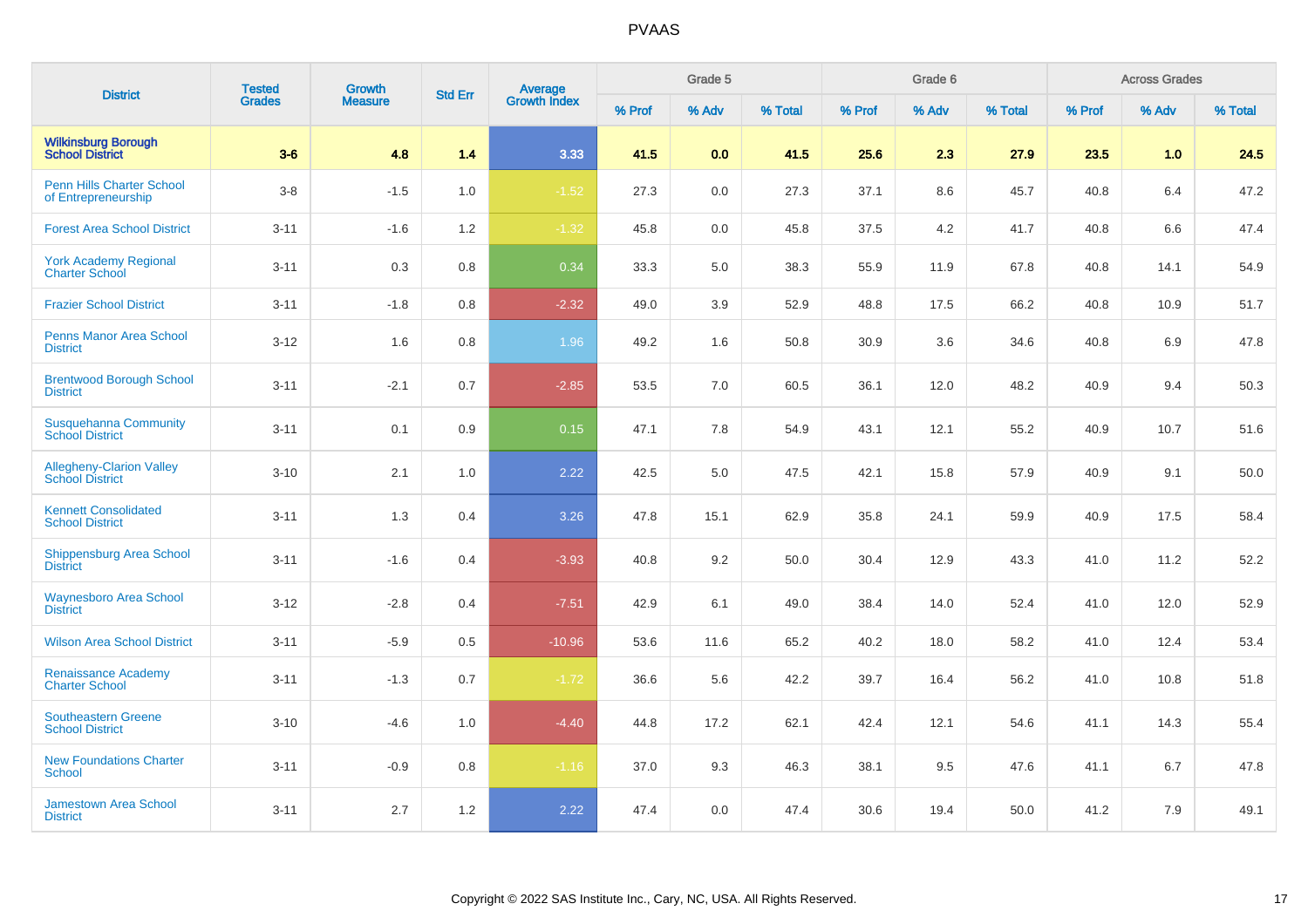| <b>District</b>                                        | <b>Tested</b> | Growth         | <b>Std Err</b> |                                |        | Grade 5 |         |        | Grade 6 |         |        | <b>Across Grades</b> |         |
|--------------------------------------------------------|---------------|----------------|----------------|--------------------------------|--------|---------|---------|--------|---------|---------|--------|----------------------|---------|
|                                                        | <b>Grades</b> | <b>Measure</b> |                | <b>Average</b><br>Growth Index | % Prof | % Adv   | % Total | % Prof | % Adv   | % Total | % Prof | % Adv                | % Total |
| <b>Wilkinsburg Borough<br/>School District</b>         | $3-6$         | 4.8            | 1.4            | 3.33                           | 41.5   | 0.0     | 41.5    | 25.6   | 2.3     | 27.9    | 23.5   | 1.0                  | 24.5    |
| <b>Tri-Valley School District</b>                      | $3 - 10$      | $-2.4$         | 0.9            | $-2.75$                        | 40.0   | 5.9     | 45.9    | 36.7   | 6.1     | 42.9    | 41.3   | 8.0                  | 49.3    |
| <b>Lakeland School District</b>                        | $3 - 11$      | $-0.9$         | 0.7            | $-1.28$                        | 41.3   | 1.3     | 42.7    | 38.7   | 11.8    | 50.5    | 41.3   | 9.6                  | 50.8    |
| <b>Central Dauphin School</b><br><b>District</b>       | $3 - 11$      | 1.6            | 0.2            | 6.95                           | 46.1   | 7.7     | 53.8    | 40.5   | 15.0    | 55.5    | 41.3   | 11.4                 | 52.8    |
| <b>Punxsutawney Area School</b><br><b>District</b>     | $3 - 11$      | 1.1            | 0.6            | 1.97                           | 52.2   | 9.4     | 61.6    | 54.9   | 13.3    | 68.1    | 41.5   | 12.4                 | 53.8    |
| <b>Tulpehocken Area School</b><br><b>District</b>      | $3 - 12$      | $-0.2$         | 0.6            | $-0.31$                        | 57.5   | 2.3     | 59.8    | 32.4   | 17.6    | 50.0    | 41.5   | 9.5                  | 51.0    |
| <b>Reynolds School District</b>                        | $3 - 10$      | $-4.3$         | 0.8            | $-5.50$                        | 46.3   | 0.0     | 46.3    | 44.2   | 1.3     | 45.4    | 41.5   | 4.9                  | 46.4    |
| Insight PA Cyber Charter<br>School                     | $3 - 11$      | $-1.0$         | 1.6            | $-0.64$                        | 29.4   | 0.0     | 29.4    | 31.6   | 5.3     | 36.8    | 41.5   | 9.2                  | 50.8    |
| <b>Mcguffey School District</b>                        | $3 - 11$      | $-1.8$         | 0.6            | $-3.07$                        | 43.5   | 1.8     | 45.4    | 42.7   | 12.6    | 55.3    | 41.6   | 8.2                  | 49.8    |
| <b>Smethport Area School</b><br><b>District</b>        | $3 - 12$      | 6.2            | 0.8            | 7.41                           | 54.0   | 8.0     | 62.0    | 43.3   | 21.7    | 65.0    | 41.6   | 15.0                 | 56.6    |
| <b>Carlynton School District</b>                       | $3 - 11$      | 0.0            | 0.7            | 0.06                           | 50.5   | 6.4     | 57.0    | 47.1   | 18.8    | 65.9    | 41.6   | 11.0                 | 52.7    |
| Jefferson-Morgan School<br><b>District</b>             | $3 - 10$      | 2.7            | 0.9            | 3.15                           | 45.1   | 2.8     | 47.9    | 40.0   | 7.3     | 47.3    | 41.7   | 6.6                  | 48.2    |
| <b>Lehighton Area School</b><br><b>District</b>        | $3 - 11$      | $-1.0$         | 0.5            | $-1.83$                        | 45.3   | 1.3     | 46.7    | 40.8   | 8.3     | 49.2    | 41.8   | 8.6                  | 50.4    |
| <b>Interboro School District</b>                       | $3 - 12$      | 0.3            | 0.4            | 0.59                           | 42.9   | 4.5     | 47.3    | 40.0   | 11.7    | 51.7    | 41.8   | $8.7\,$              | 50.4    |
| Northern Lebanon School<br><b>District</b>             | $3 - 11$      | $-3.3$         | 0.5            | $-6.34$                        | 51.7   | 3.4     | 55.2    | 43.1   | 9.2     | 52.3    | 41.8   | 7.5                  | 49.3    |
| <b>Juniata Valley School</b><br><b>District</b>        | $3 - 11$      | $-0.4$         | 0.9            | $-0.41$                        | 53.5   | 2.3     | 55.8    | 35.7   | 8.9     | 44.6    | 41.8   | 7.0                  | 48.8    |
| <b>Bellwood-Antis School</b><br><b>District</b>        | $3 - 10$      | 1.5            | 0.7            | 2.22                           | 46.1   | 3.4     | 49.4    | 34.4   | 16.7    | 51.1    | 41.8   | 16.7                 | 58.6    |
| <b>Blairsville-Saltsburg School</b><br><b>District</b> | $3 - 11$      | $-0.1$         | 0.7            | $-0.15$                        | 46.9   | 8.2     | 55.1    | 40.4   | 22.5    | 62.9    | 41.8   | 15.1                 | 56.9    |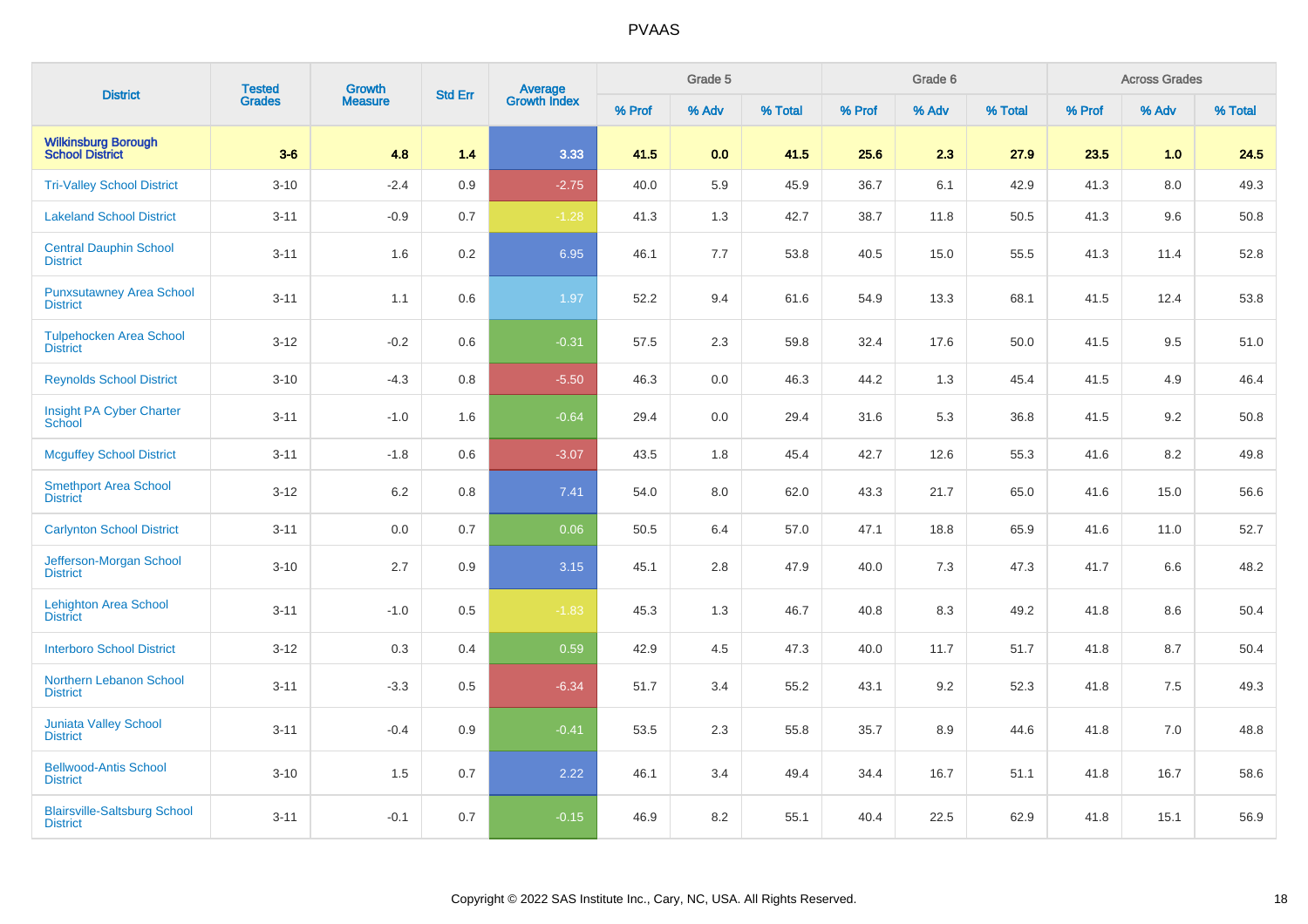| <b>District</b>                                         | <b>Tested</b> | <b>Growth</b>  | <b>Std Err</b> |                                |        | Grade 5 |         |        | Grade 6 |         |        | <b>Across Grades</b> |         |
|---------------------------------------------------------|---------------|----------------|----------------|--------------------------------|--------|---------|---------|--------|---------|---------|--------|----------------------|---------|
|                                                         | <b>Grades</b> | <b>Measure</b> |                | <b>Average</b><br>Growth Index | % Prof | % Adv   | % Total | % Prof | % Adv   | % Total | % Prof | % Adv                | % Total |
| <b>Wilkinsburg Borough</b><br>School District           | $3-6$         | 4.8            | 1.4            | 3.33                           | 41.5   | 0.0     | 41.5    | 25.6   | 2.3     | 27.9    | 23.5   | 1.0                  | 24.5    |
| <b>Yough School District</b>                            | $3 - 10$      | $-4.7$         | 0.6            | $-8.11$                        | 37.9   | 1.5     | 39.4    | 39.6   | 15.7    | 55.2    | 41.9   | 9.2                  | 51.1    |
| <b>Westmont Hilltop School</b><br><b>District</b>       | $3 - 11$      | $-4.1$         | 0.7            | $-6.24$                        | 40.6   | 3.0     | 43.6    | 36.4   | 12.1    | 48.5    | 41.9   | 9.4                  | 51.2    |
| <b>Weatherly Area School</b><br><b>District</b>         | $3 - 11$      | 0.6            | 1.1            | 0.54                           | 53.8   | 0.0     | 53.8    | 48.5   | 15.2    | 63.6    | 41.9   | 6.9                  | 48.8    |
| <b>Eastern Lebanon County</b><br><b>School District</b> | $3 - 11$      | $-0.3$         | 0.5            | $-0.57$                        | 48.9   | 2.8     | 51.7    | 42.0   | 9.1     | 51.1    | 42.0   | 9.1                  | 51.0    |
| <b>Greenville Area School</b><br><b>District</b>        | $3 - 11$      | 1.0            | 0.7            | 1.48                           | 46.7   | 5.6     | 52.2    | 52.5   | 11.2    | 63.8    | 42.0   | 10.1                 | 52.1    |
| <b>Hanover Public School</b><br><b>District</b>         | $3 - 11$      | 1.6            | 0.6            | 2.85                           | 40.6   | 3.0     | 43.6    | 42.4   | 9.4     | 51.8    | 42.0   | 12.7                 | 54.7    |
| <b>Mount Pleasant Area</b><br><b>School District</b>    | $3 - 11$      | $-2.9$         | 0.6            | $-5.11$                        | 45.9   | 0.0     | 45.9    | 41.6   | 12.0    | 53.6    | 42.0   | 8.5                  | 50.5    |
| <b>Northern Lehigh School</b><br><b>District</b>        | $3 - 12$      | $-0.6$         | 0.7            | $-0.88$                        | 52.1   | 2.1     | 54.2    | 44.4   | 6.2     | 50.6    | 42.1   | 5.6                  | 47.7    |
| <b>Fleetwood Area School</b><br><b>District</b>         | $3 - 10$      | $-1.3$         | 0.5            | $-2.54$                        | 44.8   | 6.0     | 50.8    | 37.4   | 6.4     | 43.9    | 42.1   | 7.7                  | 49.9    |
| Salisbury-Elk Lick School<br><b>District</b>            | $3 - 11$      | $-3.9$         | 1.3            | $-2.93$                        | 50.0   | 8.3     | 58.3    | 50.0   | 0.0     | 50.0    | 42.2   | 3.3                  | 45.4    |
| <b>Dubois Area School District</b>                      | $3 - 11$      | $-0.6$         | 0.4            | $-1.40$                        | 47.0   | 5.7     | 52.6    | 39.4   | 17.4    | 56.8    | 42.2   | 13.1                 | 55.3    |
| <b>Manheim Central School</b><br><b>District</b>        | $3 - 11$      | $-0.3$         | 0.5            | $-0.70$                        | 35.4   | 6.2     | 41.5    | 48.3   | 9.2     | 57.5    | 42.2   | 11.1                 | 53.2    |
| <b>Minersville Area School</b><br><b>District</b>       | $3 - 11$      | $-1.1$         | 0.7            | $-1.43$                        | 42.5   | 2.7     | 45.2    | 38.7   | 24.0    | 62.7    | 42.2   | 10.0                 | 52.2    |
| <b>Bethlehem Area School</b><br><b>District</b>         | $3 - 11$      | 0.3            | 0.4            | 0.74                           | 50.4   | 5.3     | 55.6    | 39.9   | 8.4     | 48.3    | 42.3   | 9.3                  | 51.6    |
| Pennsylvania Virtual<br><b>Charter School</b>           | $3 - 11$      | $2.2\,$        | 0.7            | 3.25                           | 51.9   | 4.7     | 56.6    | 41.9   | 14.0    | 55.9    | 42.3   | 11.6                 | 53.9    |
| <b>Baden Academy Charter</b><br><b>School</b>           | $3-6$         | $-1.3$         | 1.1            | $-1.21$                        | 47.6   | 1.6     | 49.2    | 46.6   | 10.3    | 56.9    | 42.3   | 7.1                  | 49.4    |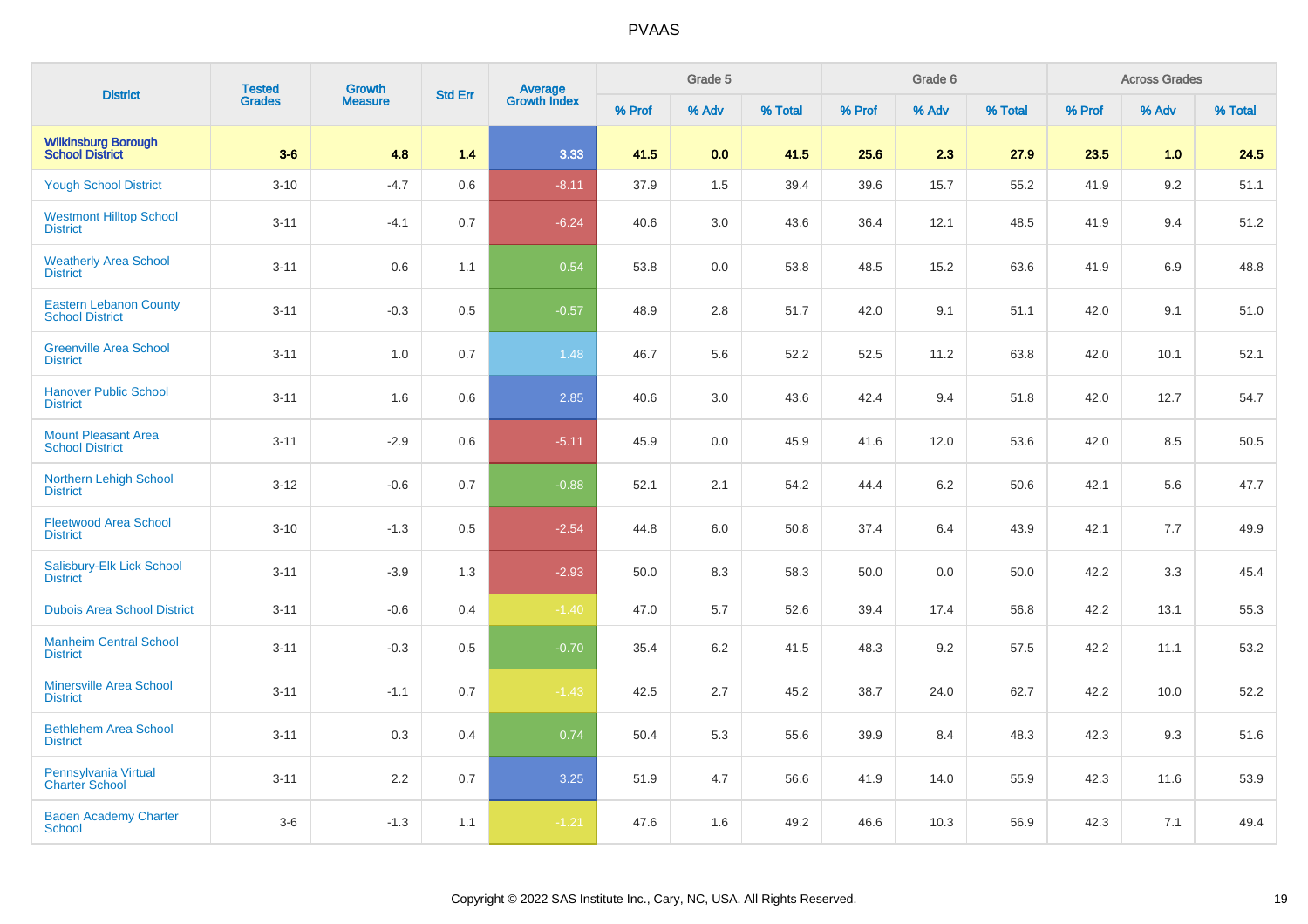| <b>District</b>                                       | <b>Tested</b> | <b>Growth</b>  | <b>Std Err</b> | <b>Average</b><br>Growth Index |        | Grade 5 |         |        | Grade 6 |         |        | <b>Across Grades</b> |         |
|-------------------------------------------------------|---------------|----------------|----------------|--------------------------------|--------|---------|---------|--------|---------|---------|--------|----------------------|---------|
|                                                       | <b>Grades</b> | <b>Measure</b> |                |                                | % Prof | % Adv   | % Total | % Prof | % Adv   | % Total | % Prof | % Adv                | % Total |
| <b>Wilkinsburg Borough</b><br><b>School District</b>  | $3-6$         | 4.8            | 1.4            | 3.33                           | 41.5   | 0.0     | 41.5    | 25.6   | 2.3     | 27.9    | 23.5   | 1.0                  | 24.5    |
| Northampton Area School<br><b>District</b>            | $3 - 11$      | $-4.3$         | 0.7            | $-6.25$                        | 39.1   | 8.6     | 47.7    | 34.2   | 19.3    | 53.5    | 42.3   | 12.8                 | 55.1    |
| <b>Shenango Area School</b><br><b>District</b>        | $3 - 11$      | 1.9            | 0.7            | 2.73                           | 46.4   | 19.0    | 65.5    | 37.5   | 25.0    | 62.5    | 42.3   | 18.7                 | 61.1    |
| <b>Milton Area School District</b>                    | $3 - 11$      | 3.2            | 0.6            | 5.64                           | 51.7   | 5.8     | 57.5    | 40.3   | 12.4    | 52.7    | 42.3   | 13.0                 | 55.3    |
| <b>Ridley School District</b>                         | $3 - 12$      | $-0.9$         | 0.4            | $-2.39$                        | 49.2   | 5.6     | 54.8    | 38.5   | 12.4    | 50.9    | 42.4   | 10.0                 | 52.4    |
| <b>Bermudian Springs School</b><br><b>District</b>    | $3 - 11$      | 0.2            | 0.6            | 0.41                           | 50.4   | 0.0     | 50.4    | 37.5   | 10.6    | 48.1    | 42.4   | 6.9                  | 49.3    |
| <b>Upper Dauphin Area School</b><br><b>District</b>   | $3 - 11$      | $-1.6$         | 0.8            | $-2.08$                        | 40.3   | 1.6     | 41.9    | 41.7   | 16.7    | 58.3    | 42.4   | 12.8                 | 55.2    |
| <b>Conestoga Valley School</b><br><b>District</b>     | $3 - 11$      | 4.1            | 0.4            | 10.35                          | 45.1   | 10.2    | 55.3    | 37.5   | 28.4    | 65.9    | 42.4   | 17.7                 | 60.2    |
| <b>Quakertown Community</b><br><b>School District</b> | $3 - 12$      | $-1.6$         | 0.4            | $-4.40$                        | 50.0   | 4.9     | 54.9    | 40.2   | 19.3    | 59.5    | 42.5   | 12.6                 | 55.1    |
| <b>West Middlesex Area</b><br><b>School District</b>  | $3 - 10$      | $-1.3$         | 0.9            | $-1.43$                        | 52.2   | 17.4    | 69.6    | 41.0   | 26.2    | 67.2    | 42.5   | 12.1                 | 54.6    |
| <b>Berwick Area School</b><br><b>District</b>         | $3 - 11$      | $-0.6$         | 0.5            | $-1.17$                        | 45.3   | 5.8     | 51.0    | 43.2   | 18.3    | 61.5    | 42.6   | 14.7                 | 57.3    |
| <b>West Branch Area School</b><br><b>District</b>     | $3 - 11$      | 0.4            | 0.8            | 0.52                           | 37.1   | 3.2     | 40.3    | 32.8   | 6.6     | 39.3    | 42.6   | 6.8                  | 49.4    |
| <b>Benton Area School District</b>                    | $3 - 10$      | $-0.4$         | 0.9            | $-0.49$                        | 47.5   | 1.6     | 49.2    | 43.5   | 8.7     | 52.2    | 42.6   | 8.4                  | 51.0    |
| <b>Whitehall-Coplay School</b><br><b>District</b>     | $3 - 11$      | $-1.0$         | 0.4            | $-2.56$                        | 47.1   | 4.6     | 51.7    | 43.0   | 11.2    | 54.1    | 42.6   | 8.9                  | 51.5    |
| <b>Fox Chapel Area School</b><br><b>District</b>      | $3 - 11$      | 1.0            | 0.4            | 2.45                           | 54.0   | 36.5    | 90.5    | 34.8   | 51.8    | 86.6    | 42.6   | 42.9                 | 85.5    |
| <b>Avon Grove Charter School</b>                      | $3 - 11$      | 1.7            | 0.6            | 2.84                           | 53.3   | 4.9     | 58.2    | 47.4   | 18.2    | 65.7    | 42.6   | 14.8                 | 57.4    |
| <b>Boyertown Area School</b><br><b>District</b>       | $3 - 11$      | $-3.6$         | 0.4            | $-10.13$                       | 45.9   | 6.0     | 51.9    | 38.5   | 13.6    | 52.1    | 42.6   | 10.7                 | 53.4    |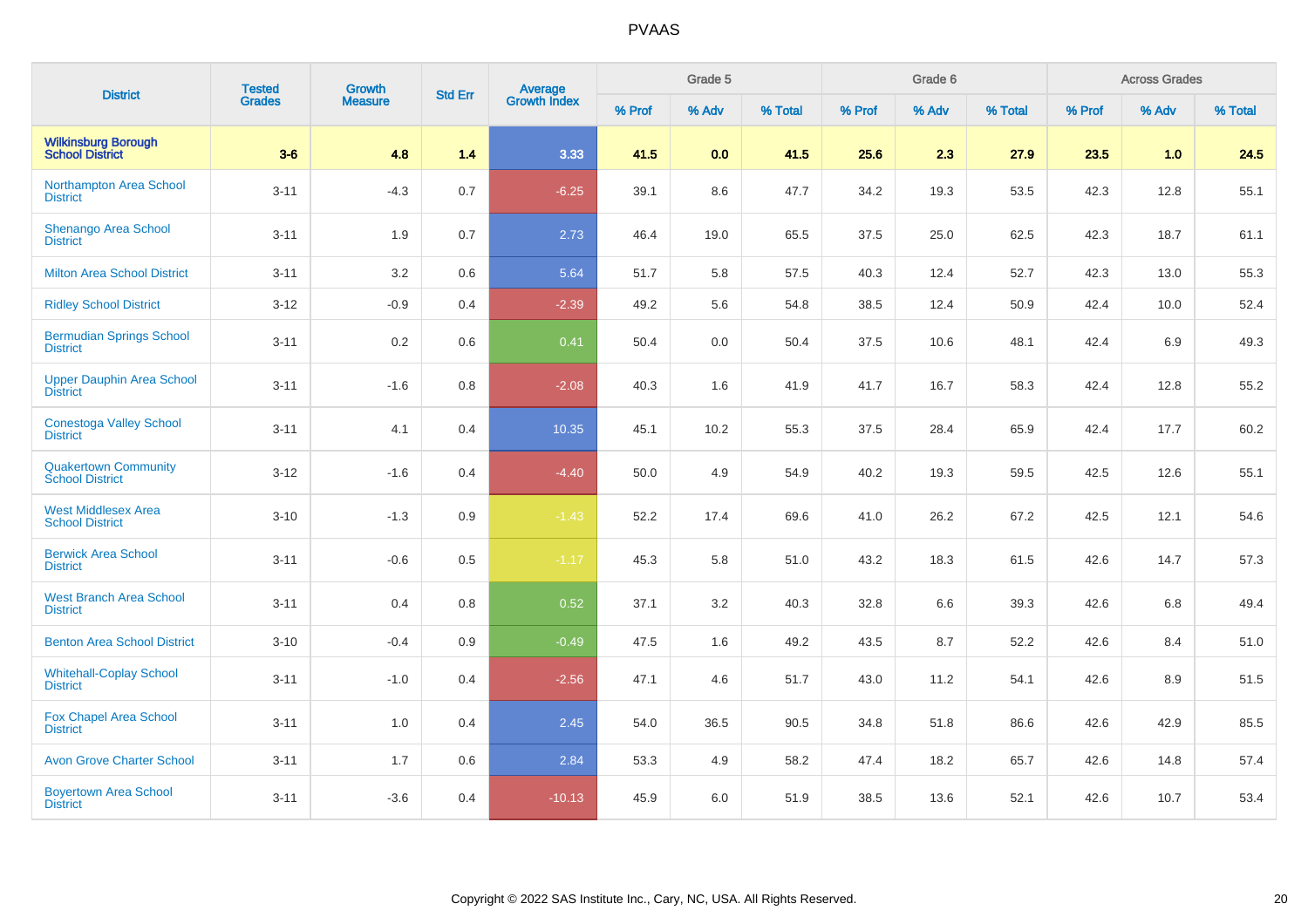| <b>District</b>                                      | <b>Tested</b> | <b>Growth</b>  | <b>Std Err</b> | <b>Average</b><br>Growth Index |        | Grade 5 |         |        | Grade 6 |         |        | <b>Across Grades</b> |         |
|------------------------------------------------------|---------------|----------------|----------------|--------------------------------|--------|---------|---------|--------|---------|---------|--------|----------------------|---------|
|                                                      | <b>Grades</b> | <b>Measure</b> |                |                                | % Prof | % Adv   | % Total | % Prof | % Adv   | % Total | % Prof | % Adv                | % Total |
| <b>Wilkinsburg Borough</b><br><b>School District</b> | $3-6$         | 4.8            | 1.4            | 3.33                           | 41.5   | 0.0     | 41.5    | 25.6   | 2.3     | 27.9    | 23.5   | 1.0                  | 24.5    |
| <b>Octorara Area School</b><br><b>District</b>       | $3 - 11$      | $-3.9$         | 0.6            | $-6.74$                        | 44.6   | 9.1     | 53.6    | 53.3   | 8.3     | 61.7    | 42.6   | 9.0                  | 51.6    |
| <b>Iroquois School District</b>                      | $3 - 11$      | $-0.1$         | 0.7            | $-0.21$                        | 55.1   | 9.0     | 64.1    | 39.5   | 19.8    | 59.3    | 42.6   | 12.8                 | 55.4    |
| Young Scholars Of Central<br>PA Charter School       | $3-8$         | 3.9            | 1.2            | 3.09                           | 35.6   | 13.3    | 48.9    | 28.0   | 12.0    | 40.0    | 42.6   | 11.6                 | 54.2    |
| <b>Saucon Valley School</b><br><b>District</b>       | $3 - 11$      | 3.7            | 0.6            | 6.72                           | 50.8   | 21.0    | 71.8    | 43.6   | 21.5    | 65.1    | 42.6   | 23.9                 | 66.5    |
| <b>Daniel Boone Area School</b><br><b>District</b>   | $3 - 12$      | 0.9            | 0.5            | 2.01                           | 54.5   | 3.9     | 58.4    | 31.7   | 16.1    | 47.8    | 42.6   | 10.0                 | 52.6    |
| <b>West Shore School District</b>                    | $3 - 12$      | $-0.2$         | 0.3            | $-0.59$                        | 46.3   | 8.2     | 54.5    | 44.4   | 15.0    | 59.4    | 42.7   | 13.2                 | 55.9    |
| <b>Greensburg Salem School</b><br><b>District</b>    | $3 - 11$      | $-1.6$         | 0.5            | $-3.24$                        | 49.7   | 7.2     | 56.9    | 40.1   | 13.8    | 53.9    | 42.8   | 11.4                 | 54.2    |
| <b>Northern Cambria School</b><br><b>District</b>    | $3 - 11$      | 1.6            | 0.8            | 1.94                           | 40.0   | 5.4     | 45.4    | 33.3   | 7.4     | 40.7    | 42.9   | 6.6                  | 49.4    |
| <b>Montgomery Area School</b><br><b>District</b>     | $3 - 11$      | $-2.0$         | 0.8            | $-2.53$                        | 56.8   | 6.8     | 63.5    | 43.6   | 19.4    | 62.9    | 42.9   | 11.7                 | 54.6    |
| <b>Susquenita School District</b>                    | $3 - 11$      | 0.7            | 0.6            | 1.21                           | 46.7   | 9.2     | 55.8    | 45.3   | 8.5     | 53.8    | 43.0   | 11.2                 | 54.2    |
| <b>Warrior Run School District</b>                   | $3 - 11$      | 2.6            | 0.6            | 4.08                           | 48.0   | 6.5     | 54.6    | 42.2   | 19.3    | 61.5    | 43.0   | 12.6                 | 55.6    |
| Gettysburg Montessori<br><b>Charter School</b>       | $3-6$         | 2.6            | 2.0            | 1.29                           | 50.0   | 10.0    | 60.0    | 44.4   | 22.2    | 66.7    | 43.0   | 14.0                 | 57.0    |
| <b>Solanco School District</b>                       | $3 - 11$      | $2.8\,$        | 0.4            | 6.54                           | 47.3   | 9.0     | 56.2    | 52.1   | 16.9    | 69.0    | 43.0   | 14.5                 | 57.5    |
| <b>Line Mountain School</b><br><b>District</b>       | $3 - 11$      | 5.9            | 0.7            | 8.01                           | 43.9   | 13.6    | 57.6    | 43.1   | 23.6    | 66.7    | 43.0   | 17.5                 | 60.5    |
| <b>Tuscarora School District</b>                     | $3 - 11$      | $-0.1$         | 0.5            | $-0.13$                        | 41.0   | 5.8     | 46.8    | 43.7   | 11.9    | 55.6    | 43.1   | 9.9                  | 53.0    |
| <b>Pottsgrove School District</b>                    | $3 - 11$      | $-0.4$         | 0.5            | $-0.89$                        | 39.7   | 5.4     | 45.1    | 42.3   | 6.4     | 48.7    | 43.1   | 7.6                  | 50.7    |
| <b>South Side Area School</b><br><b>District</b>     | $3 - 11$      | $-1.4$         | 0.8            | $-1.85$                        | 50.0   | 6.7     | 56.7    | 33.9   | 8.1     | 41.9    | 43.1   | 10.2                 | 53.3    |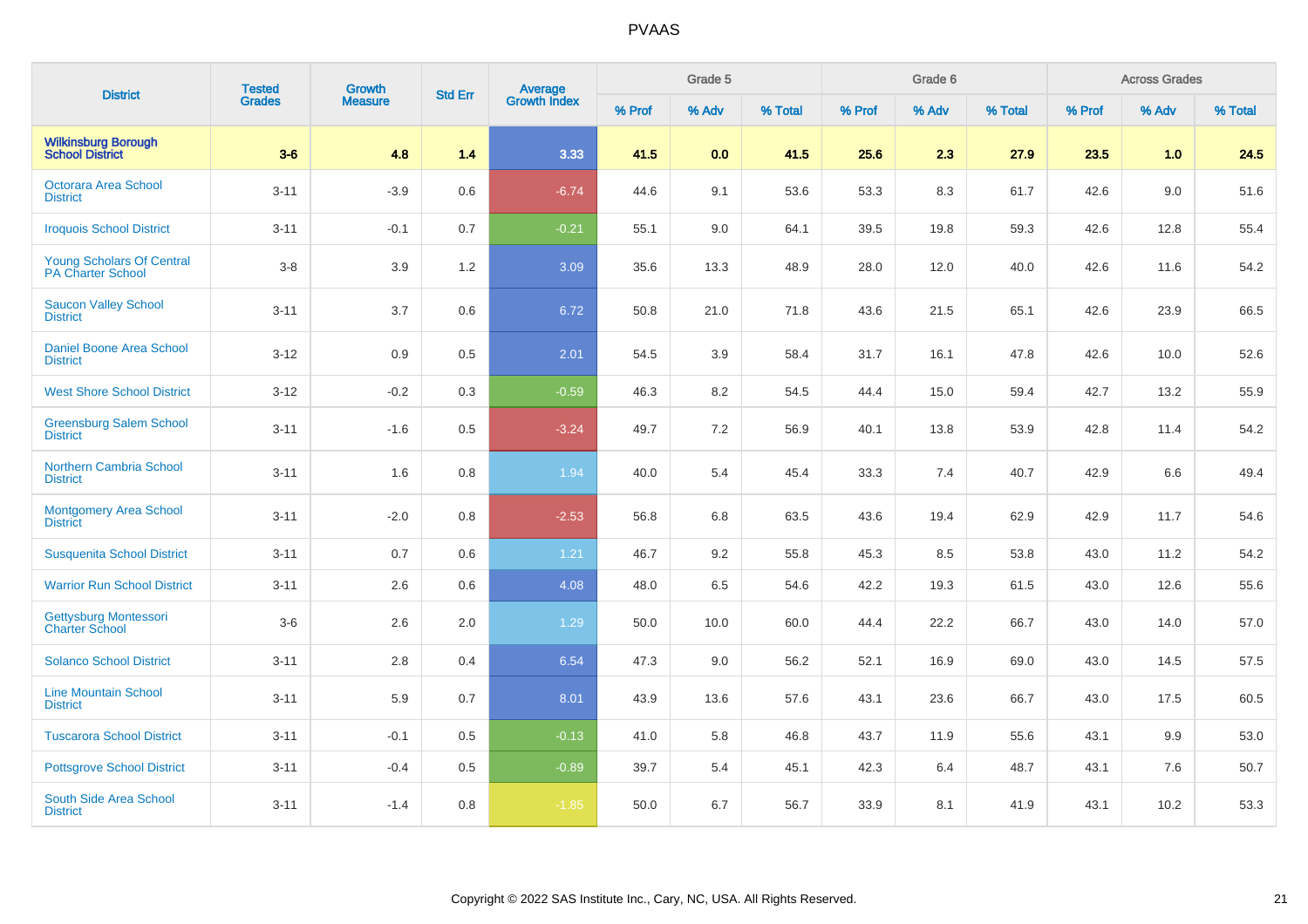|                                                             | <b>Tested</b> | <b>Growth</b>  |                |                                |        | Grade 5 |         |        | Grade 6 |         |        | <b>Across Grades</b> |         |
|-------------------------------------------------------------|---------------|----------------|----------------|--------------------------------|--------|---------|---------|--------|---------|---------|--------|----------------------|---------|
| <b>District</b>                                             | <b>Grades</b> | <b>Measure</b> | <b>Std Err</b> | <b>Average</b><br>Growth Index | % Prof | % Adv   | % Total | % Prof | % Adv   | % Total | % Prof | % Adv                | % Total |
| <b>Wilkinsburg Borough</b><br><b>School District</b>        | $3-6$         | 4.8            | 1.4            | 3.33                           | 41.5   | 0.0     | 41.5    | 25.6   | 2.3     | 27.9    | 23.5   | 1.0                  | 24.5    |
| <b>Wilmington Area School</b><br><b>District</b>            | $3 - 11$      | $-0.8$         | 0.8            | $-0.91$                        | 60.3   | 13.8    | 74.1    | 43.3   | 11.7    | 55.0    | 43.2   | 13.4                 | 56.6    |
| <b>Blacklick Valley School</b><br><b>District</b>           | $3 - 11$      | $-0.1$         | 1.0            | $-0.10$                        | 29.6   | 0.0     | 29.6    | 52.6   | 7.9     | 60.5    | 43.2   | 3.7                  | 46.9    |
| <b>Tidioute Community</b><br><b>Charter School</b>          | $3 - 11$      | 2.0            | 1.5            | 1.40                           | 69.2   | 0.0     | 69.2    | 61.1   | 5.6     | 66.7    | 43.2   | 4.0                  | 47.2    |
| <b>West Greene School</b><br><b>District</b>                | $3 - 11$      | $-1.2$         | 1.0            | $-1.22$                        | 46.2   | 10.3    | 56.4    | 35.9   | 15.4    | 51.3    | 43.2   | 10.7                 | 53.9    |
| <b>Charleroi School District</b>                            | $3 - 11$      | $-2.5$         | 0.6            | $-3.90$                        | 45.1   | 2.0     | 47.1    | 44.0   | 11.0    | 55.0    | 43.2   | 7.7                  | 50.9    |
| <b>Conemaugh Valley School</b><br><b>District</b>           | $3 - 12$      | 0.5            | 0.9            | 0.55                           | 52.9   | 3.9     | 56.9    | 30.0   | 30.0    | 60.0    | 43.3   | 12.5                 | 55.8    |
| <b>Rochester Area School</b><br><b>District</b>             | $3 - 11$      | $-3.0$         | 0.9            | $-3.29$                        | 50.0   | 0.0     | 50.0    | 40.4   | 13.5    | 53.8    | 43.3   | 7.5                  | 50.8    |
| <b>Environmental Charter</b><br><b>School At Frick Park</b> | $3-9$         | $-2.5$         | 0.7            | $-3.49$                        | 46.0   | 5.3     | 51.3    | 41.5   | 10.6    | 52.1    | 43.3   | 14.6                 | 57.9    |
| <b>School Lane Charter</b><br><b>School</b>                 | $3 - 11$      | 0.1            | 0.7            | 0.13                           | 57.4   | 5.9     | 63.2    | 40.0   | 18.3    | 58.3    | 43.3   | 14.5                 | 57.9    |
| <b>Southern Fulton School</b><br><b>District</b>            | $3 - 11$      | 0.0            | 0.9            | 0.03                           | 53.2   | 6.4     | 59.6    | 41.4   | 15.5    | 56.9    | 43.4   | 7.9                  | 51.3    |
| <b>Williamsburg Community</b><br><b>School District</b>     | $3 - 11$      | 3.1            | 1.1            | 2.89                           | 53.1   | 3.1     | 56.2    | 51.4   | 17.1    | 68.6    | 43.4   | 15.8                 | 59.1    |
| Pocono Mountain School<br><b>District</b>                   | $3 - 12$      | 0.1            | 0.6            | 0.18                           | 48.0   | 5.4     | 53.5    | 41.8   | 7.9     | 49.7    | 43.4   | 7.1                  | 50.5    |
| <b>Claysburg-Kimmel School</b><br><b>District</b>           | $3 - 11$      | 2.9            | 0.8            | 3.45                           | 52.3   | 3.1     | 55.4    | 34.6   | 15.4    | 50.0    | 43.5   | 8.7                  | 52.2    |
| <b>South Western School</b><br><b>District</b>              | $3-12$        | 0.9            | 0.4            | 2.41                           | 49.8   | 9.7     | 59.5    | 38.7   | 21.6    | 60.3    | 43.5   | 12.7                 | 56.2    |
| <b>Wyoming Area School</b><br><b>District</b>               | $3 - 10$      | $-4.1$         | 0.6            | $-6.56$                        | 58.6   | 6.0     | 64.7    | 38.8   | 2.9     | 41.8    | 43.5   | 7.5                  | 51.1    |
| <b>Canton Area School District</b>                          | $3 - 11$      | $-2.0$         | 0.8            | $-2.34$                        | 57.7   | 5.8     | 63.5    | 46.0   | 4.8     | 50.8    | 43.6   | 6.7                  | 50.3    |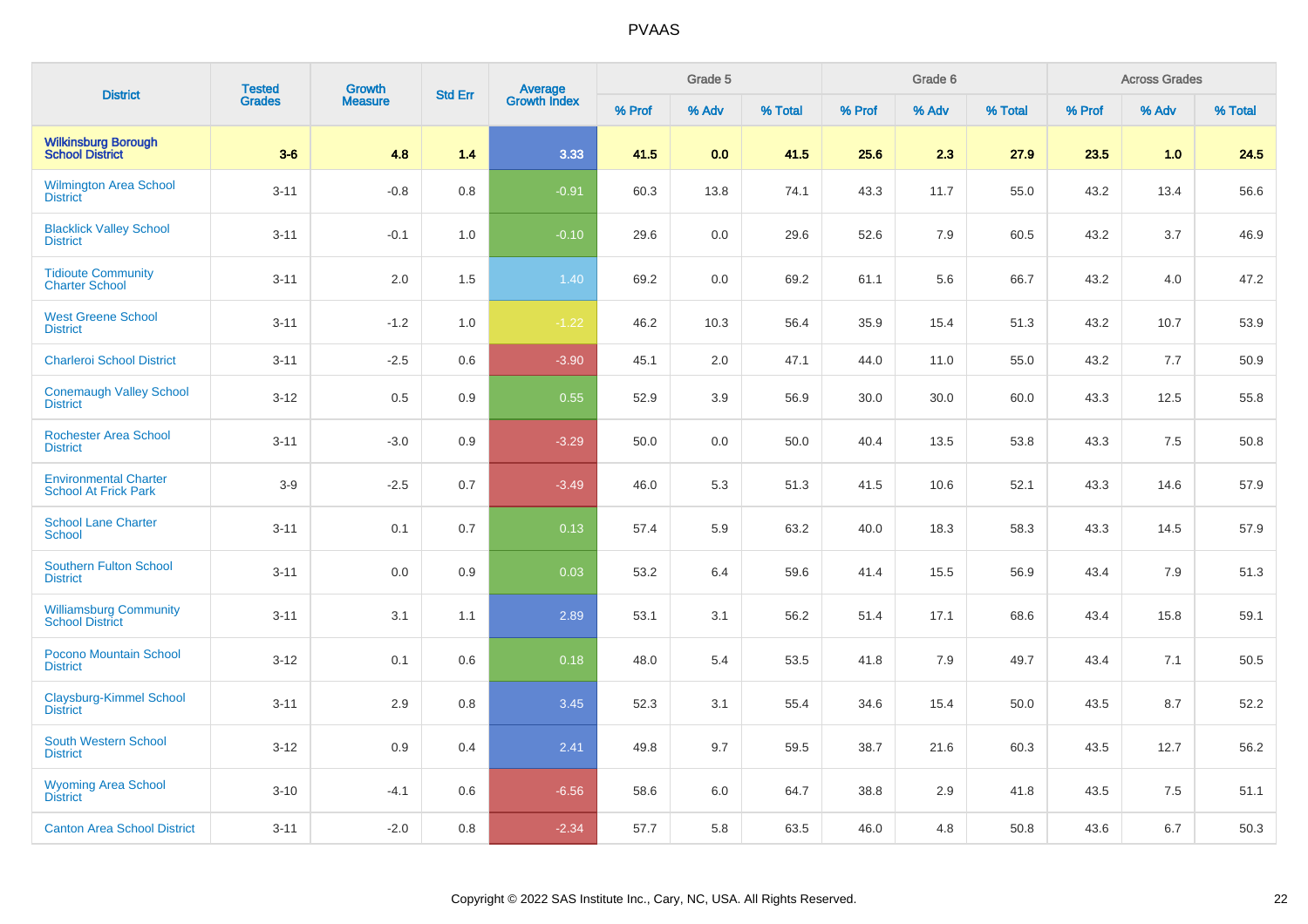| <b>District</b>                                       | <b>Tested</b> | Growth         |                |                                |        | Grade 5 |         |        | Grade 6 |         |        | <b>Across Grades</b> |         |
|-------------------------------------------------------|---------------|----------------|----------------|--------------------------------|--------|---------|---------|--------|---------|---------|--------|----------------------|---------|
|                                                       | <b>Grades</b> | <b>Measure</b> | <b>Std Err</b> | <b>Average</b><br>Growth Index | % Prof | % Adv   | % Total | % Prof | % Adv   | % Total | % Prof | % Adv                | % Total |
| <b>Wilkinsburg Borough<br/>School District</b>        | $3-6$         | 4.8            | 1.4            | 3.33                           | 41.5   | 0.0     | 41.5    | 25.6   | 2.3     | 27.9    | 23.5   | 1.0                  | 24.5    |
| Harmony Area School<br><b>District</b>                | $3 - 10$      | 0.8            | 1.8            | 0.46                           | 43.8   | 0.0     | 43.8    | 54.2   | 12.5    | 66.7    | 43.6   | 6.4                  | 50.0    |
| <b>Upper Adams School</b><br><b>District</b>          | $3 - 11$      | 0.7            | 0.6            | 1.17                           | 47.3   | 3.8     | 51.2    | 40.2   | 16.2    | 56.4    | 43.6   | 8.8                  | 52.4    |
| Lackawanna Trail School<br><b>District</b>            | $3 - 10$      | $-3.9$         | 0.8            | $-5.05$                        | 50.9   | 3.6     | 54.6    | 38.8   | 14.9    | 53.7    | 43.8   | 10.0                 | 53.8    |
| <b>Montrose Area School</b><br><b>District</b>        | $3 - 10$      | 1.0            | 0.7            | 1.35                           | 50.0   | 16.2    | 66.2    | 40.2   | 28.3    | 68.5    | 43.8   | 18.3                 | 62.0    |
| <b>Otto-Eldred School District</b>                    | $3 - 11$      | 5.1            | 1.0            | 5.26                           | 57.1   | 9.5     | 66.7    | 47.5   | 15.0    | 62.5    | 43.8   | 11.1                 | 54.9    |
| <b>Saint Clair Area School</b><br><b>District</b>     | $3-8$         | $-1.8$         | 0.9            | $-1.95$                        | 43.4   | 1.9     | 45.3    | 58.0   | 6.0     | 64.0    | 43.9   | 4.7                  | 48.6    |
| <b>Forest City Regional School</b><br><b>District</b> | $3 - 12$      | $-2.2$         | 0.9            | $-2.36$                        | 55.6   | 4.4     | 60.0    | 36.7   | 6.1     | 42.9    | 44.0   | 8.8                  | 52.8    |
| <b>West Perry School District</b>                     | $3 - 11$      | 3.7            | 0.5            | 7.43                           | 45.0   | 8.7     | 53.7    | 41.7   | 21.8    | 63.5    | 44.0   | 14.2                 | 58.2    |
| <b>Cheltenham School District</b>                     | $3 - 11$      | $-2.6$         | 0.6            | $-4.40$                        | 43.9   | 13.0    | 56.9    | 49.5   | 17.8    | 67.3    | 44.0   | 14.8                 | 58.8    |
| <b>Annville-Cleona School</b><br><b>District</b>      | $3 - 12$      | $-0.3$         | 0.6            | $-0.41$                        | 47.5   | 11.2    | 58.8    | 39.6   | 21.9    | 61.5    | 44.0   | 15.5                 | 59.5    |
| <b>Derry Area School District</b>                     | $3 - 11$      | 2.2            | 0.6            | 3.78                           | 44.6   | 8.3     | 52.9    | 44.4   | 29.1    | 73.5    | 44.1   | 17.4                 | 61.5    |
| <b>Titusville Area School</b><br><b>District</b>      | $3 - 11$      | $-0.4$         | 0.5            | $-0.72$                        | 57.4   | 8.5     | 65.9    | 35.0   | 12.6    | 47.6    | 44.1   | 12.1                 | 56.2    |
| <b>Hampton Township School</b><br><b>District</b>     | $3 - 11$      | 1.7            | 0.5            | 3.60                           | 50.3   | 30.7    | 81.0    | 35.6   | 44.2    | 79.8    | 44.1   | 38.5                 | 82.7    |
| <b>Millersburg Area School</b><br><b>District</b>     | $3 - 11$      | $-0.2$         | 0.8            | $-0.29$                        | 47.1   | 3.9     | 51.0    | 41.5   | 0.0     | 41.5    | 44.2   | 7.4                  | 51.5    |
| East Pennsboro Area<br><b>School District</b>         | $3 - 11$      | 1.2            | 0.5            | 2.52                           | 47.0   | 4.8     | 51.8    | 35.0   | 18.1    | 53.1    | 44.2   | 11.4                 | 55.5    |
| <b>Northern York County</b><br><b>School District</b> | $3 - 11$      | 0.6            | 0.4            | 1.45                           | 53.3   | 9.4     | 62.7    | 39.4   | 14.4    | 53.8    | 44.2   | 12.9                 | 57.1    |
| <b>Centennial School District</b>                     | $3 - 10$      | 1.2            | 0.3            | 3.59                           | 49.0   | 5.4     | 54.4    | 41.7   | 11.3    | 53.0    | 44.3   | 10.2                 | 54.4    |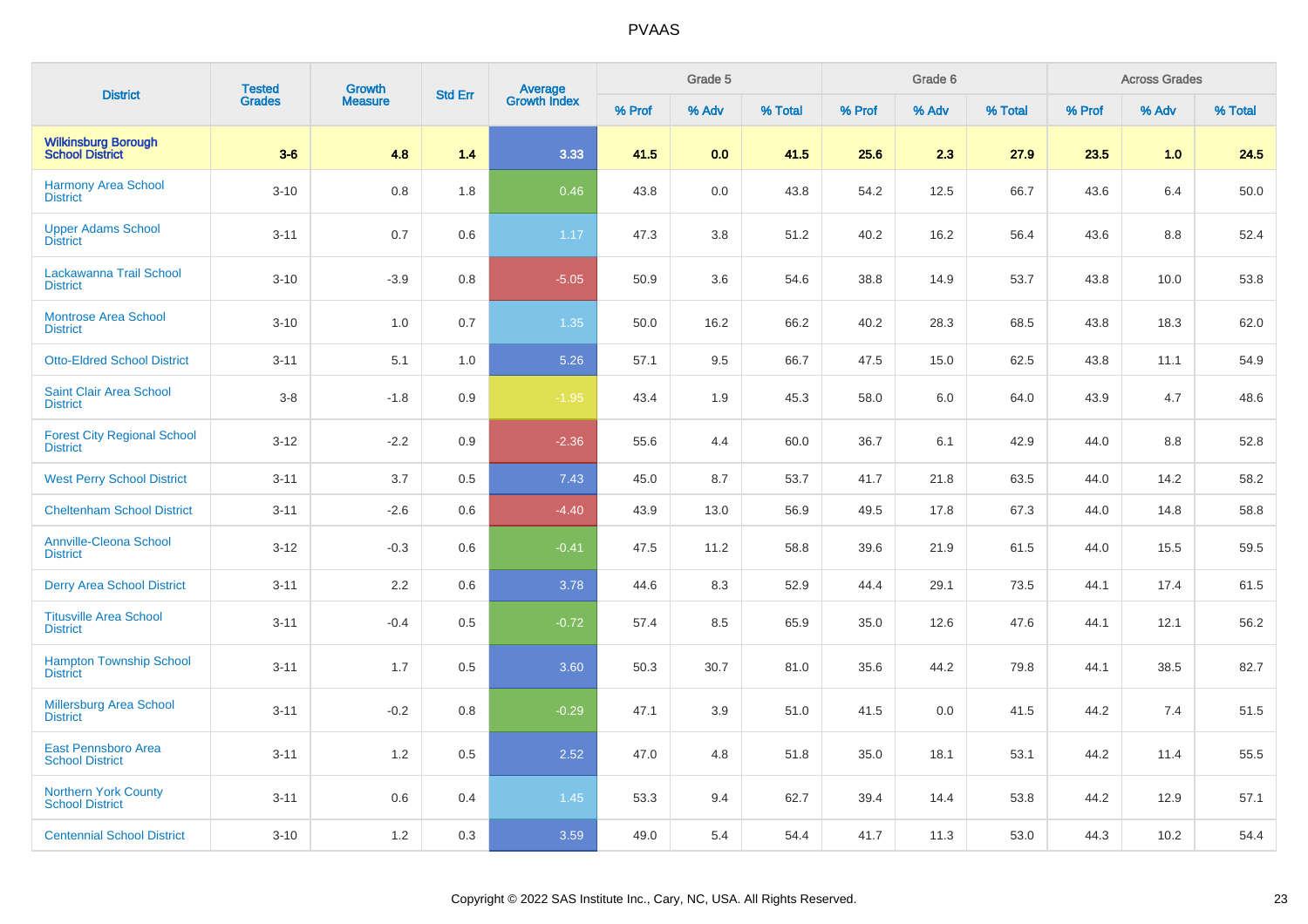| <b>District</b>                                     | <b>Tested</b> | <b>Growth</b>  | <b>Std Err</b> |                                |        | Grade 5 |         |        | Grade 6 |         |        | <b>Across Grades</b> |         |
|-----------------------------------------------------|---------------|----------------|----------------|--------------------------------|--------|---------|---------|--------|---------|---------|--------|----------------------|---------|
|                                                     | <b>Grades</b> | <b>Measure</b> |                | <b>Average</b><br>Growth Index | % Prof | % Adv   | % Total | % Prof | % Adv   | % Total | % Prof | % Adv                | % Total |
| <b>Wilkinsburg Borough<br/>School District</b>      | $3-6$         | 4.8            | 1.4            | 3.33                           | 41.5   | 0.0     | 41.5    | 25.6   | 2.3     | 27.9    | 23.5   | 1.0                  | 24.5    |
| <b>Riverside School District</b>                    | $3 - 11$      | 2.8            | 0.6            | 4.52                           | 44.6   | 4.0     | 48.5    | 45.4   | 13.1    | 58.6    | 44.3   | 10.7                 | 55.0    |
| <b>Cornwall-Lebanon School</b><br><b>District</b>   | $3 - 11$      | $-0.8$         | 0.3            | $-2.37$                        | 46.8   | 6.1     | 52.9    | 45.0   | 15.9    | 60.9    | 44.4   | 12.6                 | 57.0    |
| <b>Kane Area School District</b>                    | $3 - 10$      | 3.4            | 0.7            | 4.52                           | 40.8   | 19.7    | 60.6    | 40.6   | 15.6    | 56.2    | 44.4   | 10.2                 | 54.6    |
| <b>MaST Community Charter</b><br><b>School II</b>   | $3 - 10$      | $-4.6$         | 0.7            | $-6.19$                        | 41.0   | 3.0     | 44.0    | 38.7   | 4.3     | 43.0    | 44.5   | 7.0                  | 51.5    |
| <b>Cranberry Area School</b><br><b>District</b>     | $3 - 12$      | $-0.0$         | 0.7            | $-0.02$                        | 48.7   | 9.2     | 57.9    | 52.1   | 9.4     | 61.5    | 44.5   | 7.7                  | 52.2    |
| <b>Penns Valley Area School</b><br><b>District</b>  | $3 - 12$      | 2.5            | 0.6            | 3.96                           | 56.1   | 8.2     | 64.3    | 41.8   | 33.0    | 74.8    | 44.5   | 13.0                 | 57.5    |
| <b>Keystone Oaks School</b><br><b>District</b>      | $3 - 11$      | $-1.4$         | 0.6            | $-2.39$                        | 54.1   | 17.2    | 71.3    | 35.4   | 25.7    | 61.1    | 44.5   | 21.3                 | 65.8    |
| North Star School District                          | $3 - 11$      | $-0.3$         | 0.7            | $-0.46$                        | 44.3   | 3.8     | 48.1    | 35.9   | 17.2    | 53.1    | 44.5   | 15.3                 | 59.8    |
| Tamaqua Area School<br><b>District</b>              | $3 - 12$      | $-0.4$         | 0.6            | $-0.71$                        | 60.2   | 5.6     | 65.7    | 39.1   | 7.8     | 46.9    | 44.6   | 7.7                  | 52.3    |
| <b>Southmoreland School</b><br><b>District</b>      | $3 - 11$      | $-3.9$         | 0.6            | $-6.43$                        | 39.6   | 2.1     | 41.7    | 41.4   | 8.1     | 49.6    | 44.6   | 6.8                  | 51.3    |
| <b>Lower Dauphin School</b><br><b>District</b>      | $3 - 11$      | $-0.9$         | 0.4            | $-2.20$                        | 52.7   | 13.3    | 66.0    | 42.7   | 15.9    | 58.6    | 44.6   | 14.8                 | 59.4    |
| <b>Greencastle-Antrim School</b><br><b>District</b> | $3 - 11$      | 2.7            | 0.4            | 6.18                           | 46.3   | 16.4    | 62.7    | 41.0   | 28.2    | 69.2    | 44.6   | 20.8                 | 65.4    |
| <b>Saint Marys Area School</b><br><b>District</b>   | $3 - 11$      | $-1.5$         | 0.6            | $-2.64$                        | 48.7   | 2.6     | 51.3    | 42.7   | 13.7    | 56.4    | 44.6   | 11.0                 | 55.6    |
| Elizabethtown Area School<br><b>District</b>        | $3 - 12$      | $-0.8$         | 0.4            | $-2.01$                        | 51.7   | 12.8    | 64.5    | 38.8   | 26.9    | 65.8    | 44.6   | 17.9                 | 62.5    |
| <b>Sayre Area School District</b>                   | $3 - 11$      | 4.2            | 0.8            | 5.53                           | 32.8   | 4.9     | 37.7    | 51.8   | 19.8    | 71.6    | 44.6   | 10.7                 | 55.4    |
| <b>Karns City Area School</b><br><b>District</b>    | $3 - 11$      | $-0.9$         | 0.6            | $-1.37$                        | 56.2   | 9.0     | 65.2    | 46.6   | 14.8    | 61.4    | 44.7   | 6.8                  | 51.5    |
| <b>Neshaminy School District</b>                    | $3 - 11$      | $-2.8$         | 0.3            | $-9.73$                        | 49.1   | 6.0     | 55.1    | 46.0   | 14.0    | 60.0    | 44.7   | 12.5                 | 57.2    |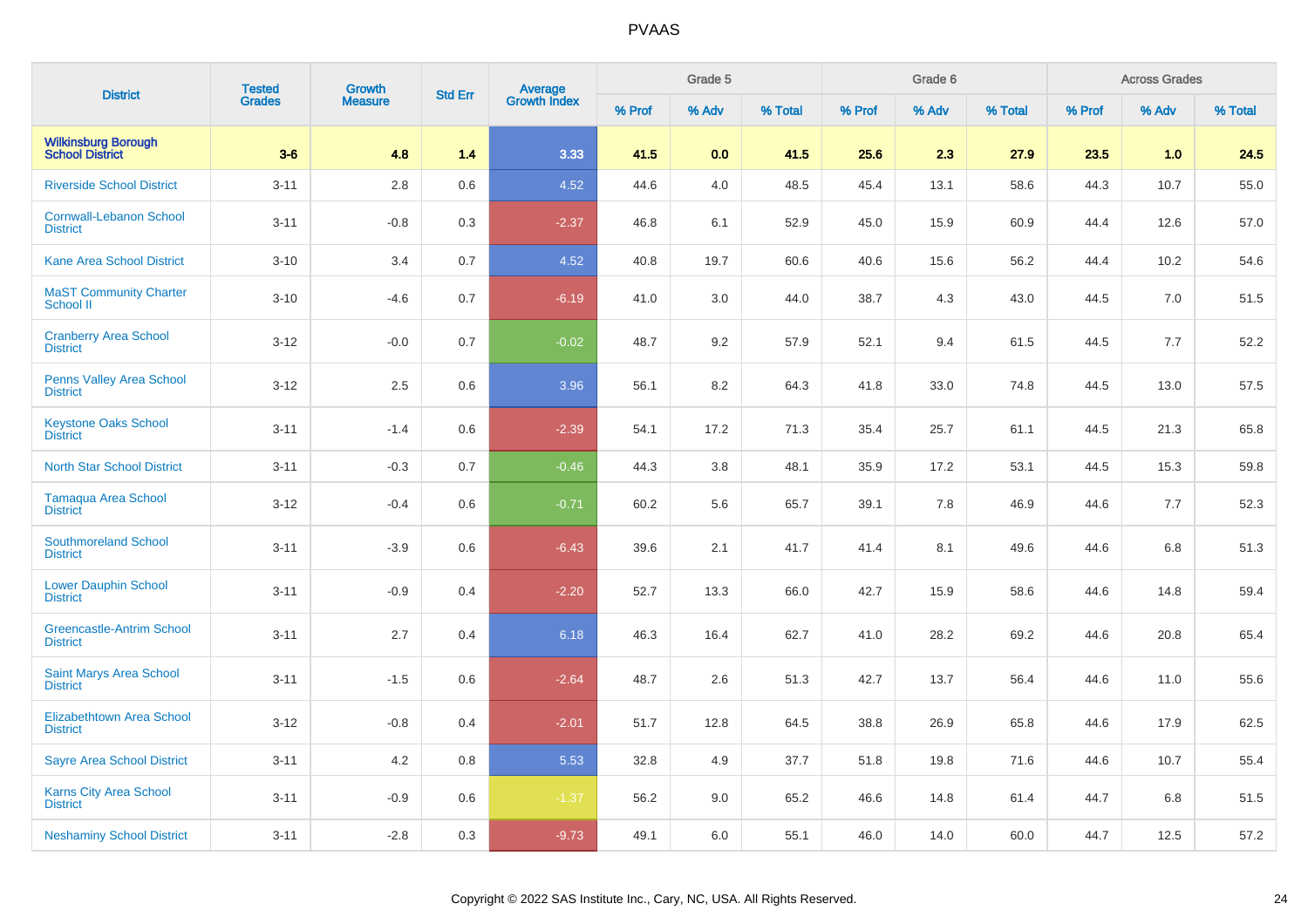| <b>District</b>                                         | <b>Tested</b> | Growth         | <b>Std Err</b> |                                |        | Grade 5 |         |        | Grade 6 |         |        | <b>Across Grades</b> |         |
|---------------------------------------------------------|---------------|----------------|----------------|--------------------------------|--------|---------|---------|--------|---------|---------|--------|----------------------|---------|
|                                                         | <b>Grades</b> | <b>Measure</b> |                | <b>Average</b><br>Growth Index | % Prof | % Adv   | % Total | % Prof | % Adv   | % Total | % Prof | % Adv                | % Total |
| <b>Wilkinsburg Borough</b><br><b>School District</b>    | $3-6$         | 4.8            | 1.4            | 3.33                           | 41.5   | 0.0     | 41.5    | 25.6   | 2.3     | 27.9    | 23.5   | 1.0                  | 24.5    |
| <b>Wallingford-Swarthmore</b><br><b>School District</b> | $3 - 10$      | $-1.1$         | 0.4            | $-2.53$                        | 52.6   | 26.1    | 78.7    | 42.2   | 32.8    | 75.0    | 44.7   | 32.4                 | 77.2    |
| <b>Ligonier Valley School</b><br><b>District</b>        | $3 - 11$      | $-0.8$         | 0.7            | $-1.21$                        | 43.8   | 7.5     | 51.2    | 46.0   | 16.0    | 62.0    | 44.7   | 12.8                 | 57.6    |
| <b>Lewisburg Area School</b><br><b>District</b>         | $3 - 11$      | 4.0            | 0.6            | 6.97                           | 53.1   | 21.2    | 74.3    | 38.8   | 38.8    | 77.7    | 44.8   | 30.1                 | 74.9    |
| <b>Dallastown Area School</b><br><b>District</b>        | $3 - 11$      | $-2.2$         | 0.3            | $-6.63$                        | 53.1   | 7.2     | 60.3    | 44.3   | 30.9    | 75.1    | 44.8   | 19.1                 | 63.9    |
| <b>Dunmore School District</b>                          | $3 - 11$      | $-2.2$         | 0.7            | $-3.28$                        | 47.2   | 8.3     | 55.6    | 48.9   | 14.1    | 63.0    | 44.8   | 9.4                  | 54.2    |
| <b>Bangor Area School District</b>                      | $3 - 12$      | 3.3            | 0.5            | 6.54                           | 38.6   | 14.4    | 52.9    | 45.3   | 16.7    | 62.0    | 44.8   | 13.6                 | 58.4    |
| <b>Dover Area School District</b>                       | $3 - 12$      | $-1.0$         | 0.4            | $-2.38$                        | 48.0   | 4.8     | 52.8    | 41.4   | 17.1    | 58.6    | 44.8   | 10.8                 | 55.6    |
| <b>Northern Tioga School</b><br><b>District</b>         | $3 - 12$      | 3.0            | 0.5            | 5.57                           | 45.2   | 2.6     | 47.7    | 48.2   | 9.8     | 58.0    | 44.8   | 9.6                  | 54.4    |
| <b>Selinsgrove Area School</b><br><b>District</b>       | $3 - 12$      | $-1.5$         | 0.5            | $-3.03$                        | 51.9   | 4.4     | 56.4    | 46.4   | 19.0    | 65.4    | 44.8   | 15.2                 | 60.0    |
| <b>Bellefonte Area School</b><br><b>District</b>        | $3 - 11$      | $-0.0$         | 0.5            | $-0.04$                        | 56.6   | 10.2    | 66.9    | 40.3   | 19.3    | 59.7    | 44.8   | 12.3                 | 57.1    |
| <b>Cocalico School District</b>                         | $3 - 11$      | $-2.5$         | 0.4            | $-5.75$                        | 50.2   | 11.9    | 62.2    | 46.0   | 22.6    | 68.5    | 44.9   | 15.8                 | 60.7    |
| <b>Central Cambria School</b><br><b>District</b>        | $3 - 11$      | $-3.0$         | 0.6            | $-5.07$                        | 59.8   | 11.1    | 70.9    | 33.6   | 13.3    | 46.9    | 44.9   | 10.7                 | 55.6    |
| <b>Southern York County</b><br><b>School District</b>   | $3 - 11$      | $-0.7$         | 0.5            | $-1.39$                        | 44.0   | 5.1     | 49.0    | 50.6   | 24.4    | 75.0    | 44.9   | 13.5                 | 58.4    |
| <b>Abington School District</b>                         | $3 - 10$      | $-2.8$         | 0.3            | $-8.59$                        | 49.8   | 10.0    | 59.7    | 44.9   | 27.5    | 72.5    | 44.9   | 18.8                 | 63.8    |
| <b>Halifax Area School District</b>                     | $3 - 11$      | 0.6            | 0.8            | 0.74                           | 52.9   | 8.6     | 61.4    | 51.8   | 20.4    | 72.2    | 44.9   | 10.1                 | 55.1    |
| <b>Gettysburg Area School</b><br><b>District</b>        | $3 - 11$      | 2.5            | 0.4            | 5.70                           | 52.6   | 9.8     | 62.3    | 42.6   | 22.5    | 65.1    | 45.0   | 16.0                 | 61.0    |
| <b>Manheim Township School</b><br><b>District</b>       | $3 - 12$      | $-2.7$         | 0.3            | $-8.26$                        | 48.2   | 17.7    | 65.9    | 40.2   | 34.8    | 75.0    | 45.0   | 24.3                 | 69.3    |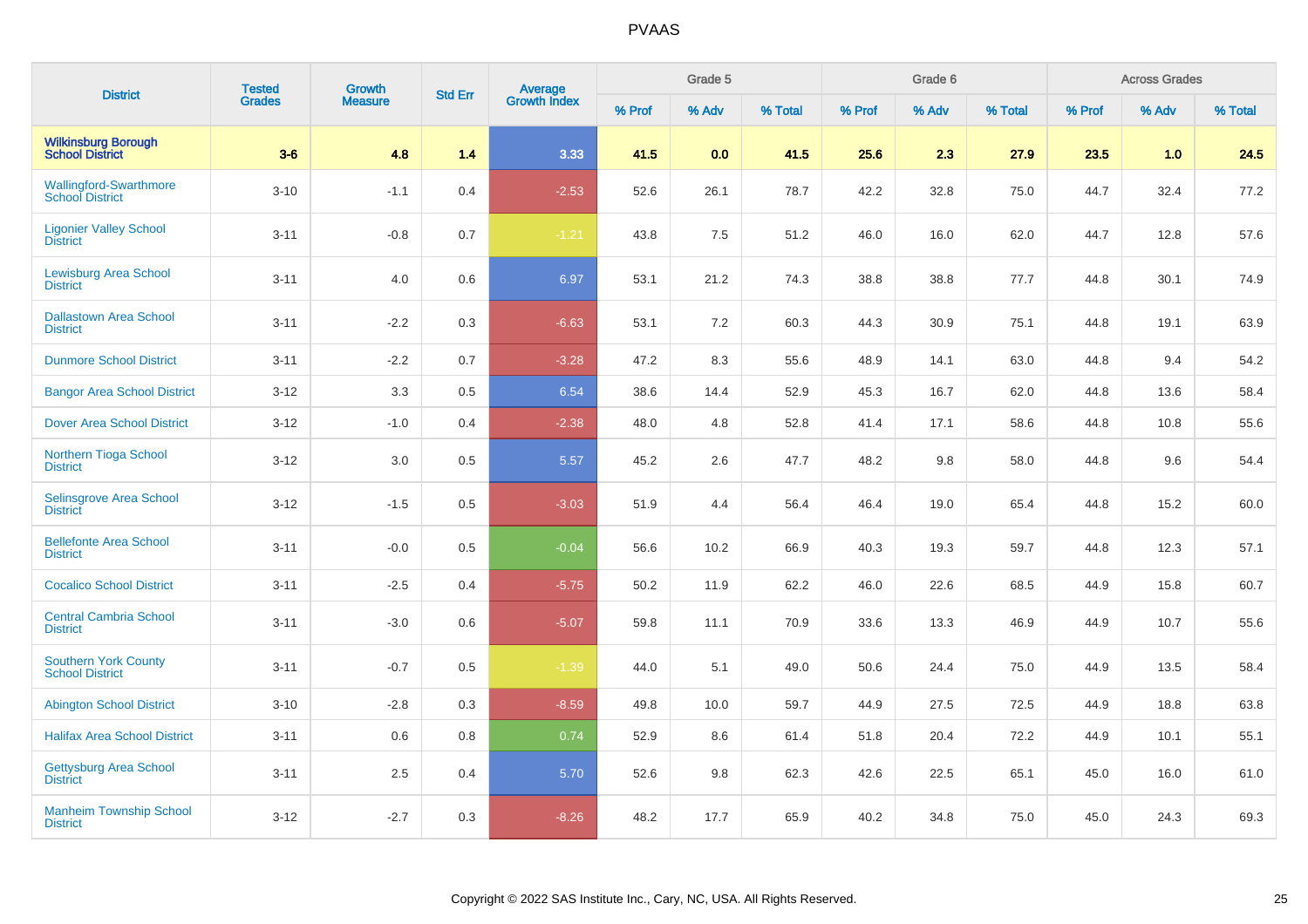| <b>District</b>                                              | <b>Tested</b> | <b>Growth</b>  | <b>Std Err</b> |                                |        | Grade 5 |         |        | Grade 6 |         |        | <b>Across Grades</b> |         |
|--------------------------------------------------------------|---------------|----------------|----------------|--------------------------------|--------|---------|---------|--------|---------|---------|--------|----------------------|---------|
|                                                              | <b>Grades</b> | <b>Measure</b> |                | <b>Average</b><br>Growth Index | % Prof | % Adv   | % Total | % Prof | % Adv   | % Total | % Prof | % Adv                | % Total |
| <b>Wilkinsburg Borough</b><br><b>School District</b>         | $3-6$         | 4.8            | 1.4            | 3.33                           | 41.5   | 0.0     | 41.5    | 25.6   | 2.3     | 27.9    | 23.5   | 1.0                  | 24.5    |
| <b>Fairfield Area School</b><br><b>District</b>              | $3 - 11$      | $-1.0$         | 0.8            | $-1.22$                        | 50.8   | 3.3     | 54.1    | 44.3   | 6.6     | 50.8    | 45.1   | 9.6                  | 54.6    |
| <b>Ephrata Area School</b><br><b>District</b>                | $3 - 11$      | $-0.2$         | 0.4            | $-0.50$                        | 50.5   | 10.3    | 60.8    | 47.6   | 12.7    | 60.4    | 45.1   | 12.6                 | 57.6    |
| <b>Conneaut School District</b>                              | $3-12$        | 0.1            | 0.5            | 0.24                           | 42.4   | 5.3     | 47.7    | 44.8   | 18.4    | 63.2    | 45.1   | 12.8                 | 57.9    |
| <b>Clarion Area School District</b>                          | $3 - 11$      | 1.1            | 0.9            | 1.25                           | 58.3   | 2.1     | 60.4    | 46.4   | 7.1     | 53.6    | 45.1   | 10.1                 | 55.2    |
| <b>Mountain View School</b><br><b>District</b>               | $3 - 11$      | 1.6            | $0.9\,$        | 1.87                           | 45.0   | 3.3     | 48.3    | 49.0   | 6.1     | 55.1    | 45.1   | 5.6                  | 50.7    |
| <b>Deer Lakes School District</b>                            | $3 - 11$      | $-0.4$         | 0.6            | $-0.76$                        | 52.0   | 5.5     | 57.5    | 47.2   | 22.0    | 69.1    | 45.1   | 14.9                 | 60.0    |
| <b>North Clarion County</b><br><b>School District</b>        | $3 - 12$      | 2.6            | $1.0$          | 2.73                           | 51.1   | 8.9     | 60.0    | 46.3   | 19.5    | 65.8    | 45.1   | 12.2                 | 57.3    |
| <b>Palmerton Area School</b><br><b>District</b>              | $3 - 11$      | 1.6            | 0.6            | 2.59                           | 54.9   | 3.7     | 58.5    | 47.3   | 14.6    | 61.8    | 45.2   | 11.6                 | 56.8    |
| <b>Tyrone Area School District</b>                           | $3 - 12$      | $-2.0$         | $0.6\,$        | $-3.48$                        | 50.4   | 3.0     | 53.3    | 43.4   | 10.1    | 53.5    | 45.2   | 12.0                 | 57.2    |
| <b>Schuylkill Valley School</b><br><b>District</b>           | $3 - 11$      | $0.6\,$        | $0.6\,$        | 1.09                           | 53.1   | 3.1     | 56.2    | 44.4   | 16.9    | 61.3    | 45.2   | 10.3                 | 55.6    |
| <b>Northeast Bradford School</b><br><b>District</b>          | $3 - 10$      | 3.0            | 0.9            | 3.25                           | 57.5   | 2.5     | 60.0    | 37.8   | 11.1    | 48.9    | 45.2   | 9.9                  | 55.1    |
| <b>Bear Creek Community</b><br><b>Charter School</b>         | $3-8$         | 5.5            | 0.9            | 6.44                           | 51.9   | 7.7     | 59.6    | 47.1   | 19.6    | 66.7    | 45.2   | 12.1                 | 57.4    |
| <b>Somerset Area School</b><br><b>District</b>               | $3 - 11$      | 0.7            | $0.6\,$        | 1.33                           | 48.3   | 5.8     | 54.2    | 42.4   | 28.8    | 71.2    | 45.3   | 16.7                 | 62.0    |
| <b>Commonwealth Charter</b><br><b>Academy Charter School</b> | $3 - 10$      | $-3.1$         | 0.9            | $-3.43$                        | 49.2   | 1.7     | 50.8    | 56.0   | 12.0    | 68.0    | 45.3   | 10.1                 | 55.4    |
| <b>Homer-Center School</b><br><b>District</b>                | $3 - 11$      | 6.3            | 0.8            | 7.72                           | 57.1   | 1.6     | 58.7    | 47.7   | 13.6    | 61.4    | 45.3   | 11.7                 | 56.9    |
| <b>Ellwood City Area School</b><br><b>District</b>           | $3 - 11$      | 0.6            | 0.6            | 1.00                           | 53.8   | 11.5    | 65.4    | 47.0   | 14.8    | 61.7    | 45.3   | 10.3                 | 55.6    |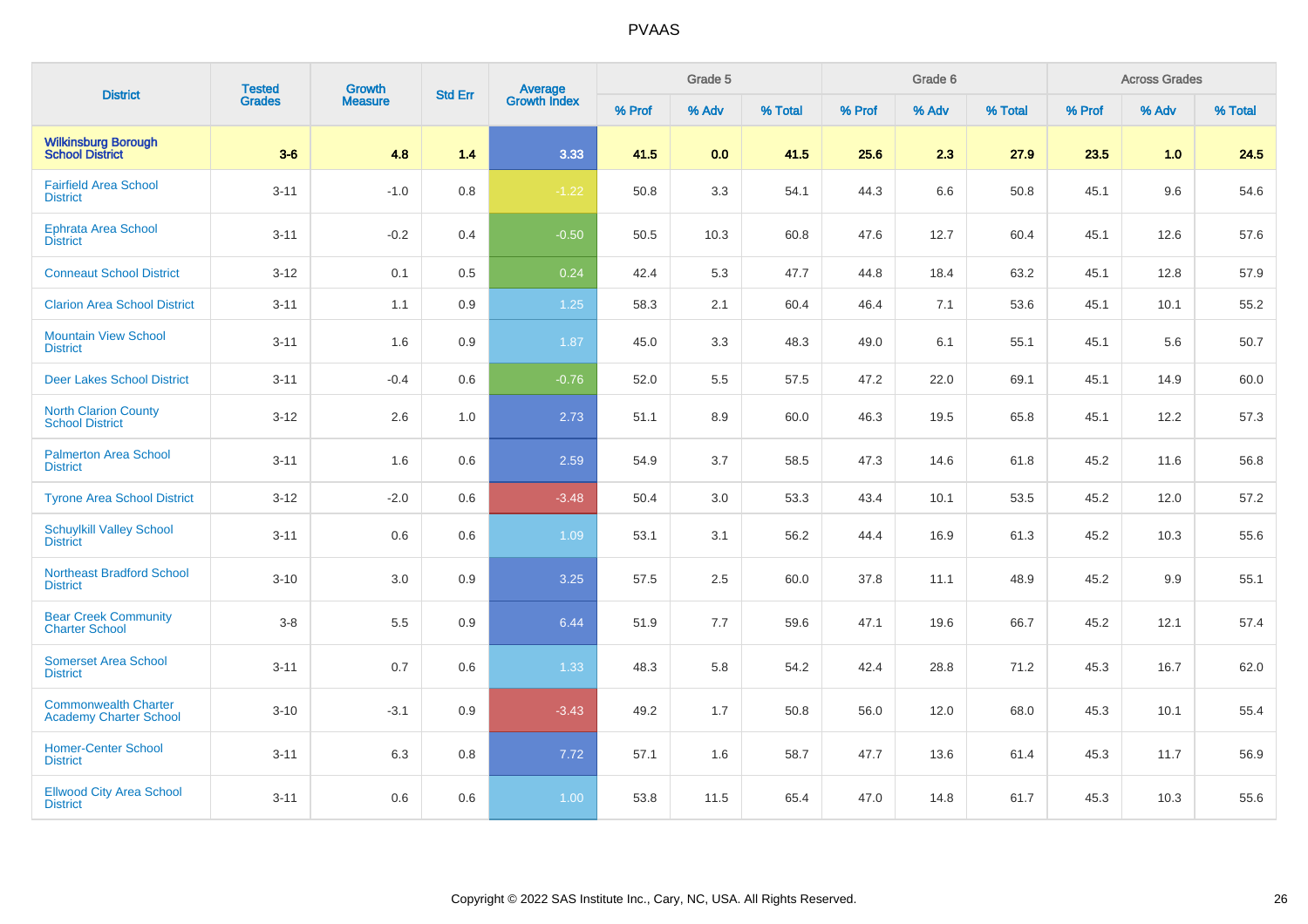| <b>District</b>                                          | <b>Tested</b> | <b>Growth</b>  |                |                         |        | Grade 5 |         |        | Grade 6 |         |        | <b>Across Grades</b> |         |
|----------------------------------------------------------|---------------|----------------|----------------|-------------------------|--------|---------|---------|--------|---------|---------|--------|----------------------|---------|
|                                                          | <b>Grades</b> | <b>Measure</b> | <b>Std Err</b> | Average<br>Growth Index | % Prof | % Adv   | % Total | % Prof | % Adv   | % Total | % Prof | % Adv                | % Total |
| <b>Wilkinsburg Borough<br/>School District</b>           | $3-6$         | 4.8            | 1.4            | 3.33                    | 41.5   | 0.0     | 41.5    | 25.6   | 2.3     | 27.9    | 23.5   | 1.0                  | 24.5    |
| <b>Jersey Shore Area School</b><br><b>District</b>       | $3 - 11$      | 1.7            | 0.5            | 3.47                    | 47.6   | 8.3     | 56.0    | 45.6   | 24.8    | 70.4    | 45.3   | 13.4                 | 58.7    |
| South Middleton School<br><b>District</b>                | $3 - 11$      | 0.8            | 0.5            | 1.43                    | 48.5   | 12.1    | 60.6    | 45.2   | 21.0    | 66.1    | 45.4   | 16.9                 | 62.3    |
| <b>Blue Ridge School District</b>                        | $3 - 11$      | 2.2            | $0.8\,$        | 2.90                    | 42.5   | 8.2     | 50.7    | 46.0   | 8.1     | 54.0    | 45.4   | 10.7                 | 56.1    |
| <b>Armstrong School District</b>                         | $3 - 11$      | 3.2            | 0.3            | 9.41                    | 46.0   | 6.3     | 52.3    | 44.4   | 17.4    | 61.8    | 45.4   | 12.6                 | 58.0    |
| <b>Fort Leboeuf School District</b>                      | $3 - 11$      | $0.0\,$        | 0.5            | 0.05                    | 47.7   | 21.9    | 69.7    | 39.4   | 26.8    | 66.2    | 45.4   | 23.3                 | 68.7    |
| Philadelphia Academy<br><b>Charter School</b>            | $3 - 11$      | 1.9            | 0.8            | 2.50                    | 42.3   | 9.0     | 51.3    | 48.0   | 28.6    | 76.6    | 45.5   | 14.9                 | 60.4    |
| <b>Loyalsock Township School</b><br><b>District</b>      | $3 - 12$      | 1.2            | 0.6            | 1.96                    | 48.3   | 12.9    | 61.2    | 43.9   | 17.4    | 61.2    | 45.5   | 13.2                 | 58.7    |
| <b>Girard School District</b>                            | $3 - 11$      | 1.9            | 0.6            | 3.15                    | 54.5   | 12.5    | 67.0    | 38.1   | 22.9    | 61.0    | 45.5   | 17.8                 | 63.3    |
| <b>Gateway School District</b>                           | $3 - 11$      | $-1.0$         | 0.4            | $-2.20$                 | 48.9   | 5.6     | 54.5    | 42.7   | 10.8    | 53.5    | 45.5   | 12.1                 | 57.7    |
| <b>Northgate School District</b>                         | $3 - 11$      | $-1.4$         | 0.8            | $-1.68$                 | 60.8   | 3.9     | 64.7    | 59.0   | 11.5    | 70.5    | 45.5   | 12.8                 | 58.3    |
| <b>Warwick School District</b>                           | $3 - 11$      | 0.0            | 0.4            | 0.03                    | 49.6   | 5.9     | 55.6    | 39.4   | 26.3    | 65.7    | 45.6   | 12.6                 | 58.2    |
| <b>Twin Valley School District</b>                       | $3-12$        | 2.3            | 0.5            | 5.04                    | 50.9   | 8.9     | 59.8    | 41.4   | 26.0    | 67.3    | 45.6   | 20.6                 | 66.2    |
| <b>Riverside Beaver County</b><br><b>School District</b> | $3 - 11$      | 2.3            | 0.6            | 3.62                    | 53.1   | 9.4     | 62.5    | 37.0   | 36.0    | 73.0    | 45.6   | 22.4                 | 68.1    |
| <b>Central Fulton School</b><br><b>District</b>          | $3 - 11$      | 0.7            | 0.8            | 0.95                    | 43.4   | 7.9     | 51.3    | 36.2   | 8.7     | 44.9    | 45.7   | 8.1                  | 53.8    |
| California Area School<br><b>District</b>                | $3 - 10$      | 1.5            | 0.8            | 1.83                    | 51.8   | 3.7     | 55.6    | 39.4   | 9.1     | 48.5    | 45.7   | 14.1                 | 59.8    |
| <b>Bradford Area School</b><br><b>District</b>           | $3 - 12$      | 3.9            | 0.5            | 7.92                    | 53.6   | 11.3    | 64.9    | 40.7   | 19.2    | 59.9    | 45.7   | 15.1                 | 60.8    |
| <b>Lakeview School District</b>                          | $3 - 11$      | $-3.2$         | 0.8            | $-3.93$                 | 63.3   | 10.2    | 73.5    | 46.5   | 16.9    | 63.4    | 45.7   | 15.4                 | 61.1    |
| <b>Allegheny Valley School</b><br><b>District</b>        | $3 - 11$      | $-2.6$         | 0.8            | $-3.15$                 | 56.1   | 7.0     | 63.2    | 44.4   | 9.3     | 53.7    | 45.7   | 8.9                  | 54.6    |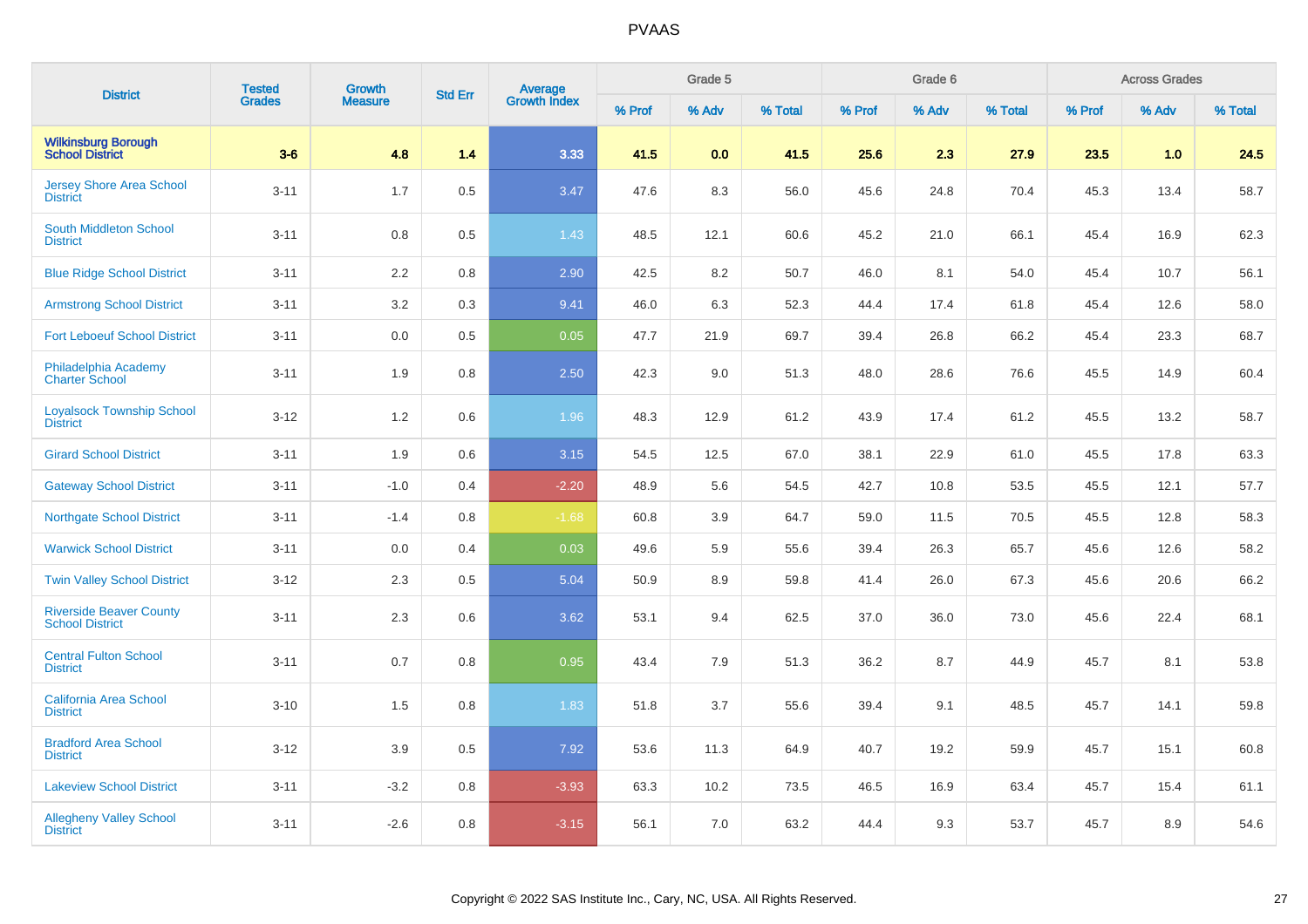| <b>District</b>                                          | <b>Tested</b> | <b>Growth</b>  | <b>Std Err</b> | Average<br>Growth Index |        | Grade 5 |         |        | Grade 6 |         |        | <b>Across Grades</b> |         |
|----------------------------------------------------------|---------------|----------------|----------------|-------------------------|--------|---------|---------|--------|---------|---------|--------|----------------------|---------|
|                                                          | <b>Grades</b> | <b>Measure</b> |                |                         | % Prof | % Adv   | % Total | % Prof | % Adv   | % Total | % Prof | % Adv                | % Total |
| <b>Wilkinsburg Borough<br/>School District</b>           | $3-6$         | 4.8            | 1.4            | 3.33                    | 41.5   | 0.0     | 41.5    | 25.6   | 2.3     | 27.9    | 23.5   | 1.0                  | 24.5    |
| <b>Littlestown Area School</b><br><b>District</b>        | $3 - 11$      | 4.6            | 0.6            | 7.92                    | 49.6   | 3.5     | 53.1    | 50.8   | 15.6    | 66.4    | 45.7   | 9.8                  | 55.5    |
| <b>Grove City Area School</b><br><b>District</b>         | $3 - 12$      | 1.6            | 0.6            | 2.68                    | 45.0   | 21.0    | 66.0    | 36.9   | 23.8    | 60.7    | 45.7   | 20.1                 | 65.8    |
| <b>Fort Cherry School District</b>                       | $3 - 10$      | $-2.2$         | 0.8            | $-2.84$                 | 61.4   | 8.8     | 70.2    | 31.6   | 33.3    | 64.9    | 45.7   | 16.8                 | 62.5    |
| <b>Western Wayne School</b><br><b>District</b>           | $3 - 11$      | $-0.5$         | 0.6            | $-0.81$                 | 56.6   | 7.6     | 64.2    | 43.0   | 21.5    | 64.5    | 45.8   | 18.1                 | 63.9    |
| <b>Athens Area School District</b>                       | $3 - 11$      | 3.5            | 0.6            | 6.17                    | 57.1   | 10.7    | 67.9    | 39.6   | 18.7    | 58.2    | 45.8   | 12.8                 | 58.6    |
| <b>Hempfield School District</b>                         | $3 - 11$      | 2.2            | 0.3            | 6.93                    | 52.4   | 9.3     | 61.6    | 44.6   | 23.5    | 68.1    | 45.8   | 20.4                 | 66.2    |
| <b>Wellsboro Area School</b><br><b>District</b>          | $3 - 11$      | $-0.6$         | 0.6            | $-0.91$                 | 62.1   | 6.9     | 69.0    | 41.8   | 15.3    | 57.1    | 45.8   | 12.9                 | 58.7    |
| <b>Millcreek Township School</b><br><b>District</b>      | $3 - 11$      | 2.0            | 0.3            | 6.27                    | 49.1   | 17.2    | 66.3    | 43.6   | 22.3    | 66.0    | 45.8   | 19.9                 | 65.8    |
| Leechburg Area School<br><b>District</b>                 | $3 - 11$      | $-2.3$         | 0.9            | $-2.40$                 | 46.7   | 2.2     | 48.9    | 29.7   | 2.7     | 32.4    | 45.8   | 7.9                  | 53.8    |
| <b>Burrell School District</b>                           | $3 - 11$      | $-3.3$         | 0.7            | $-4.68$                 | 50.0   | 0.9     | 50.9    | 46.2   | 7.7     | 53.8    | 45.9   | 7.5                  | 53.4    |
| <b>Upper Perkiomen School</b><br><b>District</b>         | $3 - 11$      | 0.7            | 0.4            | 1.64                    | 50.2   | 3.0     | 53.2    | 45.7   | 12.0    | 57.7    | 45.9   | 9.5                  | 55.3    |
| <b>Hollidaysburg Area School</b><br><b>District</b>      | $3 - 11$      | 1.1            | 0.4            | 2.72                    | 54.2   | 10.2    | 64.4    | 40.4   | 26.5    | 67.0    | 45.9   | 17.3                 | 63.2    |
| <b>Upper Saint Clair School</b><br><b>District</b>       | $3 - 11$      | 2.6            | 0.4            | 6.77                    | 49.8   | 35.9    | 85.7    | 47.4   | 39.0    | 86.5    | 46.0   | 42.0                 | 88.0    |
| Pen Argyl Area School<br><b>District</b>                 | $3 - 12$      | 2.2            | 0.6            | 3.36                    | 50.0   | 10.0    | 60.0    | 43.9   | 13.4    | 57.3    | 46.0   | 11.3                 | 57.2    |
| <b>Butler Area School District</b>                       | $3 - 11$      | 0.3            | 0.3            | 1.07                    | 49.8   | 12.2    | 61.9    | 43.8   | 18.2    | 62.0    | 46.0   | 14.0                 | 60.0    |
| <b>Upper Moreland Township</b><br><b>School District</b> | $3 - 11$      | $-0.3$         | 0.4            | $-0.57$                 | 54.1   | 10.5    | 64.6    | 42.4   | 21.0    | 63.4    | 46.0   | 16.1                 | 62.1    |
| <b>Ferndale Area School</b><br><b>District</b>           | $3 - 10$      | 1.9            | 1.0            | 1.95                    | 43.2   | 4.6     | 47.7    | 46.3   | 14.6    | 61.0    | 46.1   | 10.6                 | 56.6    |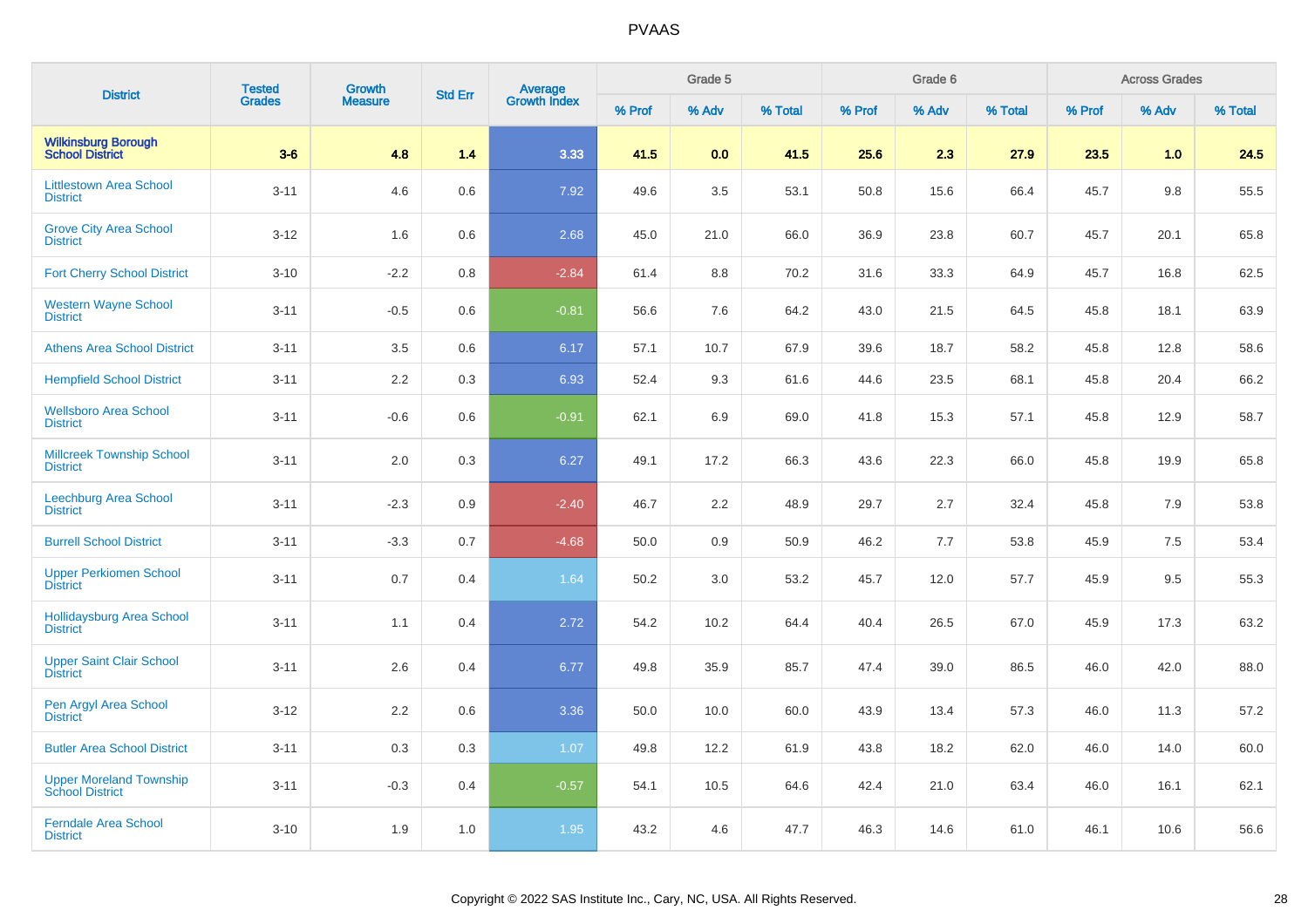| <b>District</b>                                                | <b>Tested</b> | <b>Growth</b>  | <b>Std Err</b> |                                |        | Grade 5 |         |        | Grade 6 |         |        | <b>Across Grades</b> |         |
|----------------------------------------------------------------|---------------|----------------|----------------|--------------------------------|--------|---------|---------|--------|---------|---------|--------|----------------------|---------|
|                                                                | <b>Grades</b> | <b>Measure</b> |                | <b>Average</b><br>Growth Index | % Prof | % Adv   | % Total | % Prof | % Adv   | % Total | % Prof | % Adv                | % Total |
| <b>Wilkinsburg Borough</b><br><b>School District</b>           | $3-6$         | 4.8            | 1.4            | 3.33                           | 41.5   | 0.0     | 41.5    | 25.6   | 2.3     | 27.9    | 23.5   | 1.0                  | 24.5    |
| <b>Penn-Delco School District</b>                              | $3 - 11$      | 1.3            | 0.4            | 2.89                           | 51.9   | 12.9    | 64.7    | 40.8   | 17.9    | 58.7    | 46.1   | 12.9                 | 59.0    |
| <b>Bedford Area School</b><br><b>District</b>                  | $3 - 11$      | 5.0            | 0.6            | 8.52                           | 54.2   | 3.4     | 57.6    | 37.1   | 16.4    | 53.4    | 46.2   | 12.2                 | 58.4    |
| <b>Bloomsburg Area School</b><br><b>District</b>               | $3 - 10$      | $-0.8$         | 0.7            | $-1.28$                        | 49.4   | 4.4     | 53.8    | 43.3   | 15.6    | 58.9    | 46.3   | 11.7                 | 57.9    |
| <b>Central Valley School</b><br><b>District</b>                | $3 - 10$      | $-2.0$         | 0.5            | $-3.83$                        | 44.1   | 4.2     | 48.2    | 39.3   | 25.0    | 64.3    | 46.3   | 13.9                 | 60.2    |
| <b>Midd-West School District</b>                               | $3 - 11$      | 1.2            | 0.6            | 2.04                           | 52.2   | 3.0     | 55.2    | 42.5   | 9.7     | 52.2    | 46.3   | 8.6                  | 55.0    |
| <b>Mechanicsburg Area</b><br><b>School District</b>            | $3 - 11$      | 0.3            | 0.4            | 0.82                           | 48.1   | 12.0    | 60.1    | 45.6   | 16.3    | 61.9    | 46.4   | 13.9                 | 60.2    |
| Schuylkill Haven Area<br><b>School District</b>                | $3 - 11$      | $-1.4$         | 0.7            | $-1.96$                        | 44.6   | 1.2     | 45.8    | 46.9   | 6.2     | 53.1    | 46.4   | 10.0                 | 56.4    |
| <b>Mohawk Area School</b><br><b>District</b>                   | $3 - 11$      | 0.9            | 0.6            | 1.42                           | 43.7   | 6.8     | 50.5    | 44.7   | 21.3    | 66.0    | 46.4   | 17.1                 | 63.5    |
| <b>Lehigh Valley Academy</b><br><b>Regional Charter School</b> | $3 - 11$      | 0.4            | 0.6            | 0.69                           | 50.0   | 5.8     | 55.8    | 38.3   | 18.8    | 57.0    | 46.4   | 11.0                 | 57.4    |
| <b>York Suburban School</b><br><b>District</b>                 | $3 - 11$      | 0.5            | 0.5            | 0.99                           | 62.8   | 13.7    | 76.5    | 45.3   | 23.4    | 68.7    | 46.4   | 23.5                 | 70.0    |
| <b>Wyomissing Area School</b><br><b>District</b>               | $3 - 12$      | $-1.6$         | 0.6            | $-2.77$                        | 47.3   | 14.7    | 62.0    | 50.5   | 21.8    | 72.3    | 46.4   | 19.4                 | 65.8    |
| <b>Baldwin-Whitehall School</b><br><b>District</b>             | $3 - 11$      | $-0.1$         | 0.4            | $-0.17$                        | 49.1   | 6.3     | 55.4    | 48.8   | 11.8    | 60.6    | 46.4   | 12.2                 | 58.7    |
| <b>Exeter Township School</b><br><b>District</b>               | $3 - 11$      | 3.1            | 0.4            | 7.45                           | 49.8   | 11.2    | 61.0    | 44.2   | 26.3    | 70.5    | 46.4   | 15.0                 | 61.4    |
| <b>Pine Grove Area School</b><br><b>District</b>               | $3 - 11$      | 0.9            | 0.6            | 1.50                           | 55.8   | 1.0     | 56.8    | 41.0   | 14.5    | 55.6    | 46.5   | 10.4                 | 56.9    |
| <b>Folk Arts-Cultural</b><br><b>Treasures Charter School</b>   | $3 - 7$       | 7.1            | 1.0            | 6.75                           | 50.0   | 6.8     | 56.8    | 42.2   | 37.8    | 80.0    | 46.5   | 14.6                 | 61.1    |
| <b>Spring Grove Area School</b><br><b>District</b>             | $3 - 11$      | $-0.1$         | 0.4            | $-0.23$                        | 49.1   | 16.7    | 65.7    | 40.9   | 25.0    | 65.9    | 46.5   | 19.3                 | 65.8    |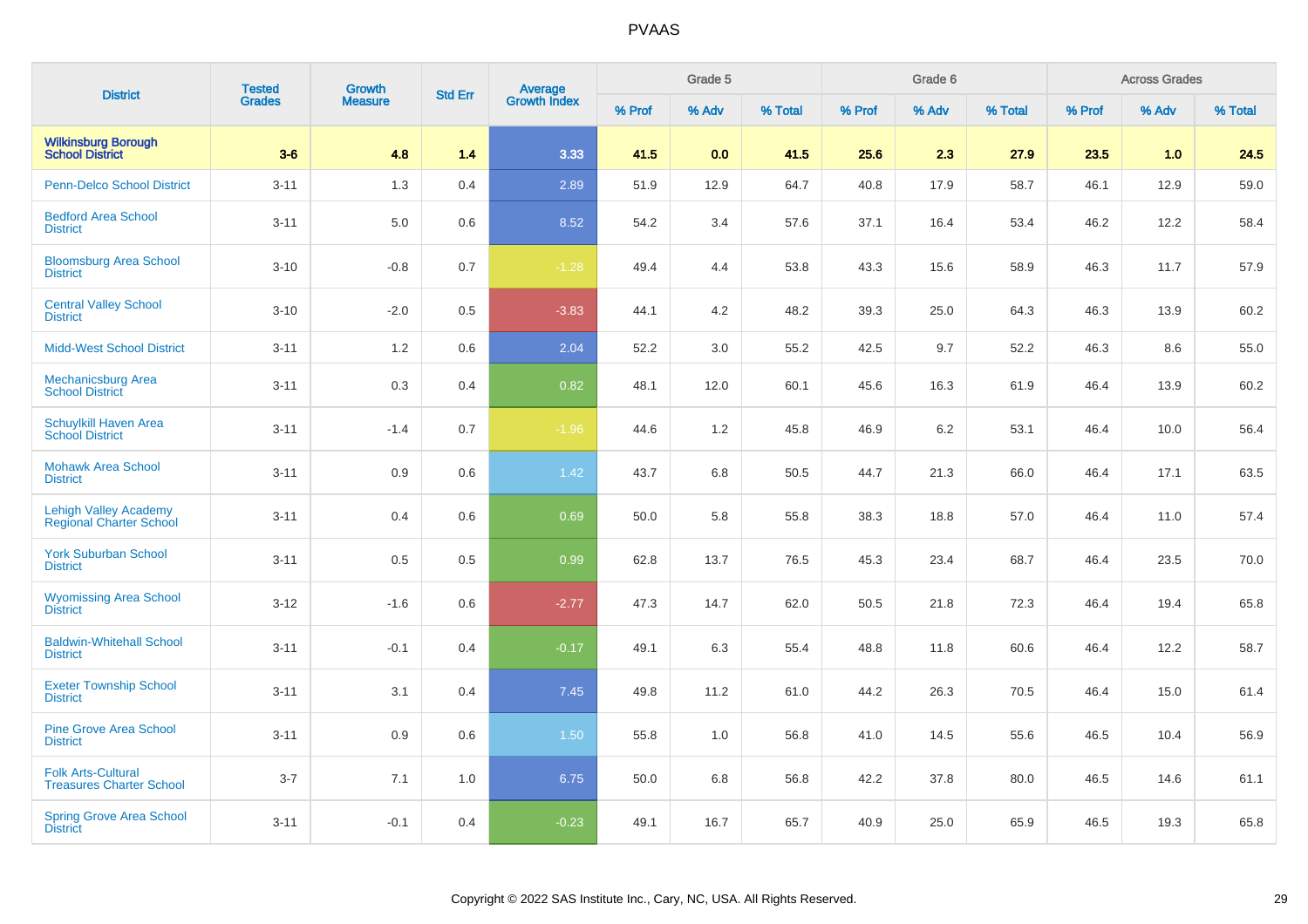| <b>District</b>                                          | <b>Tested</b> | <b>Growth</b>  | <b>Std Err</b> | <b>Average</b><br>Growth Index |        | Grade 5 |         |        | Grade 6 |         |        | <b>Across Grades</b> |         |
|----------------------------------------------------------|---------------|----------------|----------------|--------------------------------|--------|---------|---------|--------|---------|---------|--------|----------------------|---------|
|                                                          | <b>Grades</b> | <b>Measure</b> |                |                                | % Prof | % Adv   | % Total | % Prof | % Adv   | % Total | % Prof | % Adv                | % Total |
| <b>Wilkinsburg Borough<br/>School District</b>           | $3-6$         | 4.8            | 1.4            | 3.33                           | 41.5   | 0.0     | 41.5    | 25.6   | 2.3     | 27.9    | 23.5   | 1.0                  | 24.5    |
| <b>Keystone School District</b>                          | $3 - 11$      | 0.8            | 0.8            | 1.01                           | 49.2   | 26.9    | 76.1    | 50.0   | 17.3    | 67.3    | 46.5   | 21.0                 | 67.5    |
| <b>Brockway Area School</b><br><b>District</b>           | $3 - 11$      | 4.2            | 0.7            | 5.89                           | 61.5   | 14.1    | 75.6    | 40.6   | 34.8    | 75.4    | 46.6   | 17.4                 | 64.0    |
| <b>Arts Academy Charter</b><br><b>School</b>             | $5-8$         | $-3.5$         | 1.1            | $-3.11$                        | 41.2   | 0.0     | 41.2    | 46.7   | 2.2     | 48.9    | 46.6   | 2.0                  | 48.6    |
| <b>Danville Area School</b><br><b>District</b>           | $3 - 11$      | 2.1            | 0.5            | 4.02                           | 56.7   | 16.6    | 73.2    | 41.0   | 27.1    | 68.1    | 46.6   | 21.7                 | 68.3    |
| <b>Avon Grove School District</b>                        | $3 - 10$      | $-1.5$         | 0.4            | $-4.12$                        | 48.2   | 14.6    | 62.9    | 44.6   | 18.7    | 63.3    | 46.7   | 15.4                 | 62.1    |
| South Eastern School<br><b>District</b>                  | $3 - 11$      | 2.3            | 0.5            | 4.84                           | 55.2   | 6.3     | 61.5    | 42.2   | 16.2    | 58.4    | 46.7   | 14.1                 | 60.8    |
| <b>Central York School District</b>                      | $3-12$        | 5.2            | 0.3            | 15.18                          | 51.5   | 5.0     | 56.5    | 45.8   | 10.9    | 56.7    | 46.7   | 10.4                 | 57.1    |
| <b>Mercer Area School District</b>                       | $3 - 11$      | 1.5            | 0.8            | 1.89                           | 56.9   | 1.7     | 58.6    | 31.3   | 35.8    | 67.2    | 46.7   | 16.6                 | 63.3    |
| <b>Shaler Area School District</b>                       | $3 - 11$      | $-4.5$         | 0.4            | $-11.61$                       | 52.7   | 5.4     | 58.1    | 39.8   | 10.6    | 50.4    | 46.7   | 13.0                 | 59.7    |
| <b>Avella Area School District</b>                       | $3 - 12$      | 2.7            | 1.1            | 2.45                           | 42.5   | 2.5     | 45.0    | 42.4   | 18.2    | 60.6    | 46.7   | 12.6                 | 59.3    |
| <b>Reach Cyber Charter</b><br><b>School</b>              | $3 - 11$      | $-2.6$         | 0.9            | $-2.78$                        | 52.4   | 4.8     | 57.1    | 52.2   | 8.7     | 60.9    | 46.8   | 5.5                  | 52.3    |
| <b>Trinity Area School District</b>                      | $3 - 11$      | $-0.1$         | 0.4            | $-0.26$                        | 55.8   | 12.7    | 68.5    | 43.1   | 14.7    | 57.8    | 46.8   | 15.3                 | 62.1    |
| <b>Northern Bedford County</b><br><b>School District</b> | $3 - 11$      | $-0.1$         | 0.8            | $-0.10$                        | 46.9   | 14.3    | 61.2    | 57.6   | 28.8    | 86.4    | 46.8   | 20.5                 | 67.3    |
| Northeastern York School<br><b>District</b>              | $3 - 11$      | 1.5            | 0.4            | 3.51                           | 51.8   | 13.3    | 65.0    | 45.0   | 21.5    | 66.5    | 46.8   | 17.3                 | 64.1    |
| <b>Penn Manor School District</b>                        | $3 - 11$      | 2.1            | 0.3            | 6.05                           | 53.4   | 10.5    | 63.8    | 46.5   | 23.0    | 69.5    | 46.8   | 18.7                 | 65.6    |
| <b>Greater Latrobe School</b><br><b>District</b>         | $3 - 11$      | $-3.1$         | 0.4            | $-7.50$                        | 55.6   | 5.8     | 61.4    | 42.2   | 21.1    | 63.2    | 46.9   | 15.6                 | 62.5    |
| <b>Phoenixville Area School</b><br><b>District</b>       | $3 - 11$      | $-1.1$         | 0.4            | $-2.66$                        | 54.8   | 10.0    | 64.7    | 45.9   | 27.3    | 73.2    | 46.9   | 19.2                 | 66.1    |
| <b>Conewago Valley School</b><br><b>District</b>         | $3 - 12$      | 0.7            | 0.4            | 1.94                           | 52.1   | 3.4     | 55.5    | 44.7   | 14.0    | 58.7    | 46.9   | 10.0                 | 56.9    |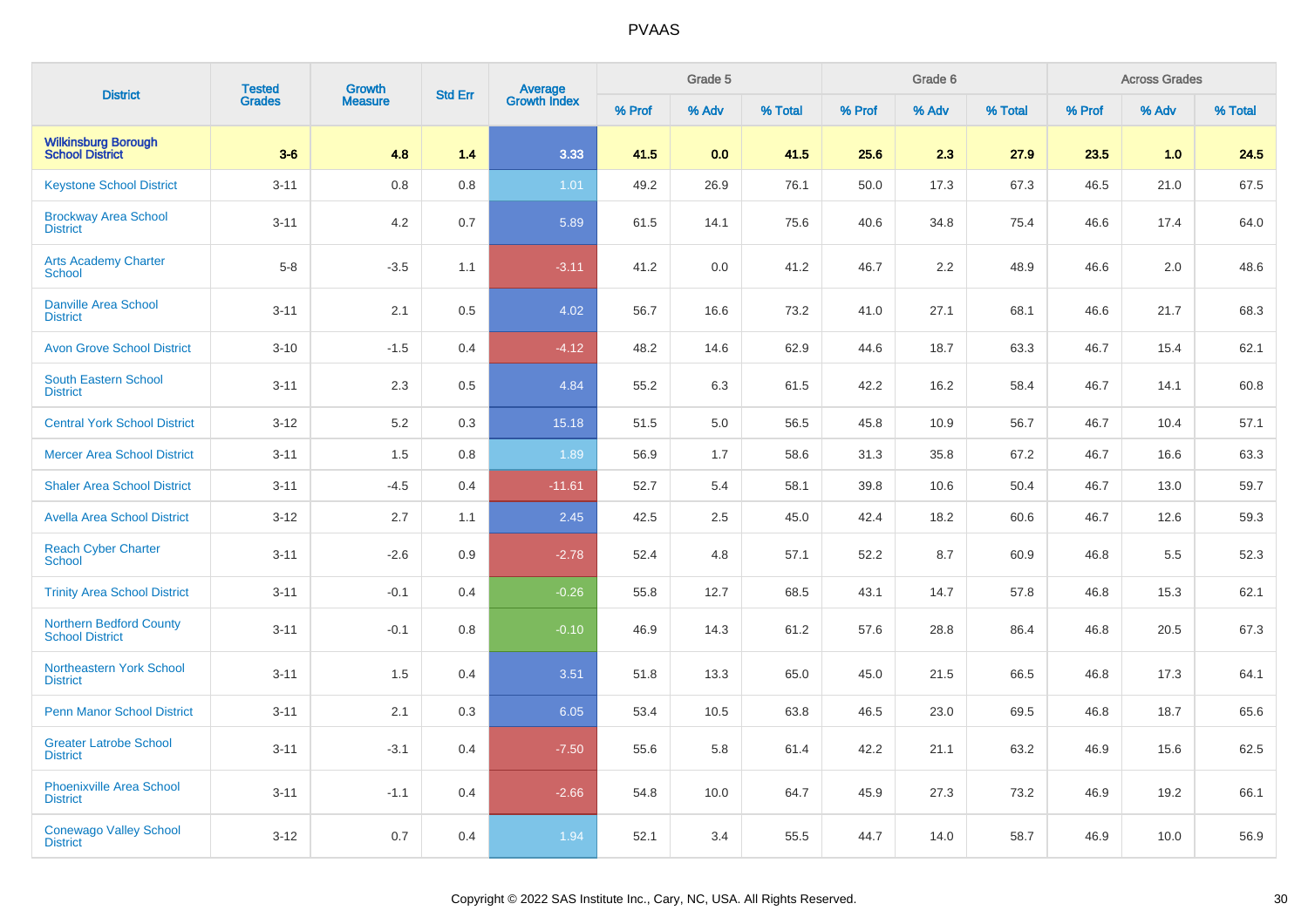| <b>District</b>                                         | <b>Tested</b> | <b>Growth</b><br><b>Measure</b> | <b>Std Err</b> | <b>Average</b><br>Growth Index |        | Grade 5 |         |        | Grade 6 |         |        | <b>Across Grades</b> |         |
|---------------------------------------------------------|---------------|---------------------------------|----------------|--------------------------------|--------|---------|---------|--------|---------|---------|--------|----------------------|---------|
|                                                         | Grades        |                                 |                |                                | % Prof | % Adv   | % Total | % Prof | % Adv   | % Total | % Prof | % Adv                | % Total |
| <b>Wilkinsburg Borough</b><br><b>School District</b>    | $3-6$         | 4.8                             | 1.4            | 3.33                           | 41.5   | 0.0     | 41.5    | 25.6   | 2.3     | 27.9    | 23.5   | 1.0                  | 24.5    |
| <b>Wilson School District</b>                           | $3 - 12$      | $-3.7$                          | 0.5            | $-7.41$                        | 49.3   | 4.2     | 53.5    | 52.1   | 11.6    | 63.7    | 47.0   | 13.2                 | 60.1    |
| <b>Clarion-Limestone Area</b><br><b>School District</b> | $3 - 12$      | 1.8                             | 0.9            | 1.94                           | 54.6   | 29.1    | 83.6    | 57.7   | 26.9    | 84.6    | 47.0   | 20.8                 | 67.7    |
| <b>Hermitage School District</b>                        | $3 - 12$      | 2.9                             | 0.5            | 5.57                           | 52.9   | 7.9     | 60.7    | 33.3   | 40.3    | 73.6    | 47.0   | 22.0                 | 69.0    |
| <b>Kiski Area School District</b>                       | $3 - 11$      | $-2.3$                          | 0.4            | $-5.07$                        | 50.9   | 4.2     | 55.2    | 41.3   | 18.4    | 59.6    | 47.0   | 13.3                 | 60.4    |
| <b>Parkland School District</b>                         | $3 - 11$      | $-2.9$                          | 0.3            | $-10.53$                       | 55.6   | 16.6    | 72.1    | 42.4   | 30.0    | 72.4    | 47.1   | 23.4                 | 70.5    |
| <b>United School District</b>                           | $3 - 11$      | 0.7                             | 0.8            | 0.86                           | 52.4   | 0.0     | 52.4    | 54.0   | 14.3    | 68.2    | 47.1   | 12.4                 | 59.5    |
| <b>Seneca Valley School</b><br><b>District</b>          | $3 - 11$      | $-3.6$                          | 0.3            | $-12.57$                       | 52.6   | 9.8     | 62.4    | 44.4   | 27.6    | 72.0    | 47.2   | 20.2                 | 67.4    |
| <b>Slippery Rock Area School</b><br><b>District</b>     | $3 - 11$      | 0.3                             | 0.6            | 0.49                           | 61.1   | 15.1    | 76.2    | 42.1   | 32.3    | 74.4    | 47.2   | 24.9                 | 72.1    |
| <b>Glendale School District</b>                         | $3 - 10$      | 3.8                             | 0.9            | 4.33                           | 50.0   | 12.5    | 62.5    | 40.7   | 24.1    | 64.8    | 47.2   | 15.2                 | 62.4    |
| <b>Wayne Highlands School</b><br><b>District</b>        | $3 - 11$      | 2.9                             | 0.5            | 5.65                           | 54.3   | 11.4    | 65.7    | 49.3   | 20.3    | 69.6    | 47.2   | 17.9                 | 65.1    |
| <b>Colonial School District</b>                         | $3 - 11$      | 0.7                             | 0.4            | 1.85                           | 55.2   | 20.3    | 75.4    | 43.0   | 38.9    | 81.8    | 47.2   | 26.2                 | 73.5    |
| Wallenpaupack Area<br><b>School District</b>            | $3 - 11$      | 1.8                             | 0.5            | 3.49                           | 54.8   | 4.2     | 59.0    | 52.1   | 8.5     | 60.6    | 47.2   | 10.0                 | 57.2    |
| <b>Chartiers Valley School</b><br><b>District</b>       | $3 - 11$      | $-3.4$                          | 0.4            | $-8.00$                        | 51.3   | 6.5     | 57.8    | 45.9   | 15.3    | 61.2    | 47.3   | 10.0                 | 57.4    |
| <b>North Penn School District</b>                       | $3 - 11$      | 1.5                             | 0.2            | 6.31                           | 53.0   | 12.7    | 65.7    | 41.4   | 33.0    | 74.4    | 47.4   | 19.9                 | 67.3    |
| <b>Forbes Road School District</b>                      | $3 - 11$      | 1.3                             | 1.4            | 0.89                           | 61.3   | 3.2     | 64.5    | 40.0   | 6.7     | 46.7    | 47.4   | 7.3                  | 54.7    |
| <b>Plum Borough School</b><br><b>District</b>           | $3 - 11$      | $-5.8$                          | 0.4            | $-13.65$                       | 53.7   | 6.3     | 60.0    | 45.8   | 25.1    | 70.9    | 47.5   | 15.8                 | 63.2    |
| <b>Union Area School District</b>                       | $3 - 11$      | $-1.4$                          | 0.9            | $-1.52$                        | 66.7   | 7.7     | 74.4    | 41.4   | 15.5    | 56.9    | 47.6   | 12.4                 | 60.1    |
| <b>Belle Vernon Area School</b><br><b>District</b>      | $3 - 11$      | $-0.1$                          | 0.6            | $-0.10$                        | 52.2   | 6.3     | 58.6    | 49.6   | 14.8    | 64.4    | 47.7   | 8.9                  | 56.6    |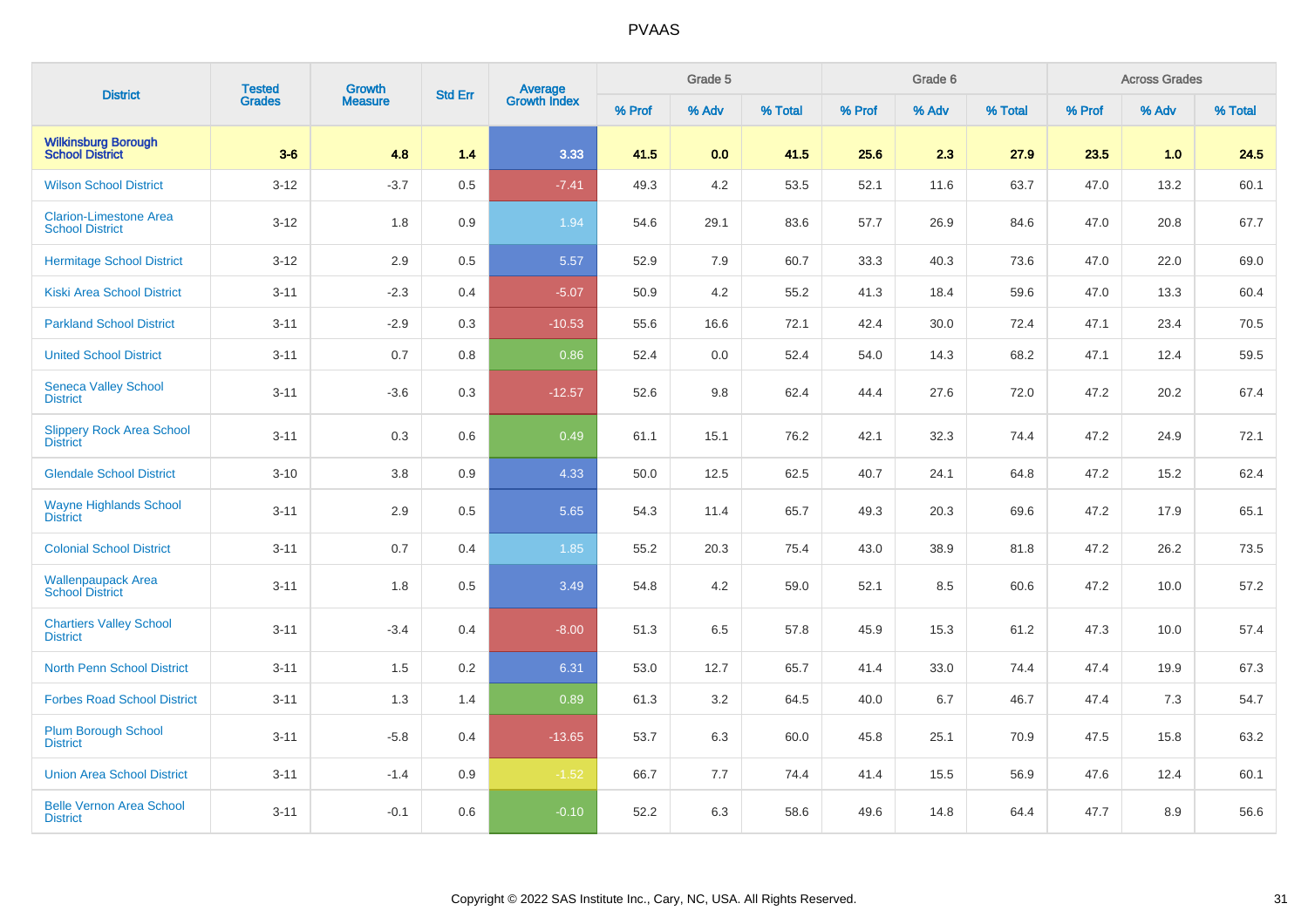| <b>District</b>                                         | <b>Tested</b> | Growth         | <b>Std Err</b> |                                |        | Grade 5 |         |        | Grade 6 |         |        | <b>Across Grades</b> |         |
|---------------------------------------------------------|---------------|----------------|----------------|--------------------------------|--------|---------|---------|--------|---------|---------|--------|----------------------|---------|
|                                                         | <b>Grades</b> | <b>Measure</b> |                | <b>Average</b><br>Growth Index | % Prof | % Adv   | % Total | % Prof | % Adv   | % Total | % Prof | % Adv                | % Total |
| <b>Wilkinsburg Borough</b><br><b>School District</b>    | $3-6$         | 4.8            | 1.4            | 3.33                           | 41.5   | 0.0     | 41.5    | 25.6   | 2.3     | 27.9    | 23.5   | 1.0                  | 24.5    |
| <b>East Lycoming School</b><br><b>District</b>          | $3 - 11$      | $-0.6$         | 0.6            | $-1.07$                        | 63.9   | 6.7     | 70.6    | 45.3   | 24.5    | 69.8    | 47.7   | 14.9                 | 62.6    |
| <b>Upper Merion Area School</b><br><b>District</b>      | $3 - 11$      | 3.6            | 0.5            | 7.75                           | 55.7   | $7.0\,$ | 62.7    | 45.2   | 26.4    | 71.6    | 47.7   | 19.3                 | 67.0    |
| <b>Franklin Regional School</b><br><b>District</b>      | $3 - 11$      | 1.8            | 0.4            | 4.20                           | 51.5   | 28.2    | 79.7    | 36.5   | 42.3    | 78.8    | 47.8   | 29.9                 | 77.6    |
| <b>Lower Merion School</b><br><b>District</b>           | $3 - 11$      | 1.5            | 0.3            | 5.53                           | 56.1   | 29.4    | 85.5    | 43.9   | 40.6    | 84.5    | 47.8   | 36.9                 | 84.6    |
| <b>Big Spring School District</b>                       | $3 - 11$      | $-0.3$         | 0.5            | $-0.69$                        | 50.0   | 14.6    | 64.6    | 45.6   | 12.0    | 57.6    | 47.8   | 15.2                 | 63.0    |
| Southern Columbia Area<br><b>School District</b>        | $3 - 11$      | 1.6            | 0.7            | 2.45                           | 56.2   | 5.5     | 61.6    | 46.9   | 25.0    | 71.9    | 47.9   | 16.1                 | 64.0    |
| <b>Greenwood School District</b>                        | $3 - 11$      | 4.5            | $0.8\,$        | 5.44                           | 51.5   | 3.0     | 54.6    | 45.3   | 28.3    | 73.6    | 47.9   | 19.4                 | 67.3    |
| <b>Chestnut Ridge School</b><br><b>District</b>         | $3 - 12$      | 1.2            | 0.7            | 1.83                           | 53.8   | 4.4     | 58.2    | 42.0   | 19.8    | 61.7    | 47.9   | 11.6                 | 59.5    |
| <b>Quaker Valley School</b><br><b>District</b>          | $3 - 11$      | 2.7            | 0.6            | 4.90                           | 56.0   | 24.1    | 80.1    | 33.6   | 45.4    | 79.0    | 47.9   | 33.9                 | 81.8    |
| <b>Seven Generations Charter</b><br><b>School</b>       | $3-5$         | 5.1            | 2.1            | 2.46                           | 62.2   | 2.7     | 64.9    |        |         |         | 48.0   | 8.8                  | 56.8    |
| Northwestern Lehigh<br><b>School District</b>           | $3 - 11$      | $-1.5$         | 0.5            | $-2.87$                        | 55.9   | 5.5     | 61.4    | 46.0   | 15.3    | 61.3    | 48.0   | 12.1                 | 60.1    |
| <b>Unionville-Chadds Ford</b><br><b>School District</b> | $3 - 11$      | 0.8            | 0.4            | 2.19                           | 61.2   | 24.6    | 85.8    | 48.8   | 36.0    | 84.8    | 48.0   | 37.1                 | 85.2    |
| Sharpsville Area School<br><b>District</b>              | $3 - 11$      | $-0.5$         | 0.8            | $-0.58$                        | 54.8   | 4.8     | 59.7    | 52.9   | 19.1    | 72.1    | 48.0   | 14.5                 | 62.5    |
| <b>Blackhawk School District</b>                        | $3 - 11$      | $-3.2$         | 0.5            | $-6.30$                        | 58.7   | 1.4     | 60.1    | 43.4   | 16.4    | 59.8    | 48.1   | 10.9                 | 59.0    |
| <b>Pleasant Valley School</b><br><b>District</b>        | $3 - 11$      | 1.4            | 0.5            | 2.99                           | 52.2   | 0.9     | 53.1    | 50.0   | 8.3     | 58.3    | 48.1   | 6.4                  | 54.6    |
| Mt Lebanon School District                              | $3 - 11$      | 0.4            | 0.4            | 1.19                           | 60.1   | 27.2    | 87.2    | 39.7   | 50.2    | 89.8    | 48.2   | 38.9                 | 87.0    |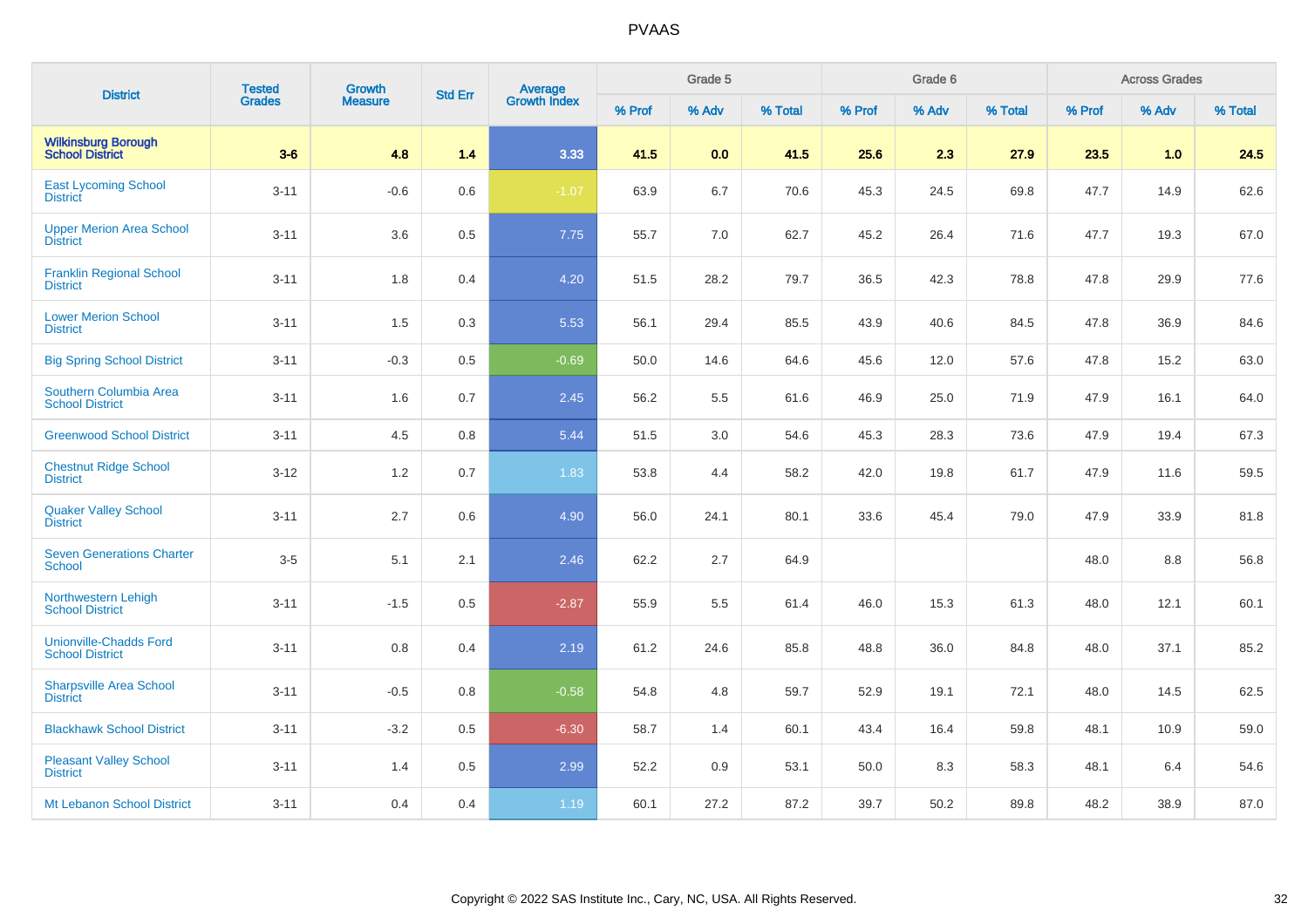| <b>District</b>                                        | <b>Tested</b> | Growth         | <b>Std Err</b> |                                |        | Grade 5 |         |        | Grade 6 |         |        | <b>Across Grades</b> |         |
|--------------------------------------------------------|---------------|----------------|----------------|--------------------------------|--------|---------|---------|--------|---------|---------|--------|----------------------|---------|
|                                                        | <b>Grades</b> | <b>Measure</b> |                | <b>Average</b><br>Growth Index | % Prof | % Adv   | % Total | % Prof | % Adv   | % Total | % Prof | % Adv                | % Total |
| <b>Wilkinsburg Borough</b><br><b>School District</b>   | $3-6$         | 4.8            | 1.4            | 3.33                           | 41.5   | 0.0     | 41.5    | 25.6   | 2.3     | 27.9    | 23.5   | 1.0                  | 24.5    |
| <b>Hopewell Area School</b><br><b>District</b>         | $3 - 11$      | $-0.3$         | 0.6            | $-0.58$                        | 53.8   | 3.0     | 56.8    | 50.4   | 19.0    | 69.4    | 48.2   | 11.9                 | 60.1    |
| <b>North Allegheny School</b><br><b>District</b>       | $3 - 11$      | 1.3            | 0.3            | 5.13                           | 55.4   | 31.5    | 87.0    | 44.4   | 33.0    | 77.4    | 48.3   | 33.7                 | 82.0    |
| <b>Valley Grove School District</b>                    | $3 - 10$      | $0.6\,$        | 0.8            | 0.74                           | 56.2   | 8.3     | 64.6    | 55.9   | 8.5     | 64.4    | 48.3   | 9.3                  | 57.6    |
| <b>Berlin Brothersvalley</b><br><b>School District</b> | $3 - 11$      | $-1.0$         | 0.8            | $-1.17$                        | 60.4   | 1.9     | 62.3    | 42.4   | 15.2    | 57.6    | 48.4   | 8.4                  | 56.8    |
| <b>Wattsburg Area School</b><br><b>District</b>        | $3 - 11$      | 3.0            | 0.6            | 4.61                           | 48.9   | 9.1     | 58.0    | 52.1   | 18.1    | 70.2    | 48.4   | 12.4                 | 60.8    |
| <b>Kutztown Area School</b><br><b>District</b>         | $3 - 12$      | $-0.3$         | 0.8            | $-0.40$                        | 59.7   | 6.0     | 65.7    | 46.0   | 17.5    | 63.5    | 48.4   | 17.0                 | 65.5    |
| <b>Montoursville Area School</b><br><b>District</b>    | $3 - 12$      | $-1.3$         | 0.5            | $-2.40$                        | 54.2   | 10.7    | 64.9    | 55.2   | 16.8    | 72.0    | 48.5   | 14.2                 | 62.6    |
| <b>Curwensville Area School</b><br><b>District</b>     | $3 - 11$      | 4.2            | 0.8            | 5.23                           | 46.3   | 19.5    | 65.8    | 40.0   | 30.0    | 70.0    | 48.5   | 17.9                 | 66.4    |
| <b>Palisades School District</b>                       | $3 - 11$      | 0.4            | 0.6            | 0.65                           | 53.1   | 13.5    | 66.7    | 48.5   | 19.2    | 67.7    | 48.5   | 17.4                 | 65.9    |
| <b>Crestwood School District</b>                       | $3 - 11$      | $-0.8$         | 0.5            | $-1.58$                        | 50.0   | 6.1     | 56.1    | 48.2   | 26.2    | 74.4    | 48.5   | 14.6                 | 63.2    |
| <b>Nazareth Area School</b><br><b>District</b>         | $3 - 11$      | $-2.5$         | 0.4            | $-6.40$                        | 49.2   | 5.5     | 54.7    | 43.3   | 23.0    | 66.3    | 48.6   | 14.4                 | 63.0    |
| <b>Commodore Perry School</b><br><b>District</b>       | $3 - 11$      | $-0.7$         | 1.1            | $-0.58$                        | 64.5   | 12.9    | 77.4    | 41.9   | 6.4     | 48.4    | 48.6   | 13.1                 | 61.8    |
| <b>Eastern York School District</b>                    | $3 - 11$      | $3.8\,$        | 0.5            | 7.92                           | 50.9   | 9.2     | 60.1    | 49.3   | 23.0    | 72.3    | 48.6   | 16.2                 | 64.8    |
| <b>Hempfield Area School</b><br><b>District</b>        | $3 - 12$      | $-0.3$         | 0.3            | $-1.06$                        | 55.2   | 8.7     | 63.9    | 41.4   | 20.3    | 61.6    | 48.7   | 16.2                 | 64.9    |
| Lake-Lehman School<br><b>District</b>                  | $3 - 11$      | 2.0            | 0.6            | 3.41                           | 46.8   | 4.5     | 51.4    | 42.9   | 10.5    | 53.3    | 48.7   | 10.4                 | 59.1    |
| <b>Harbor Creek School</b><br><b>District</b>          | $3 - 11$      | $-2.4$         | 0.5            | $-4.77$                        | 61.7   | 20.8    | 82.5    | 37.4   | 36.3    | 73.7    | 48.7   | 24.9                 | 73.6    |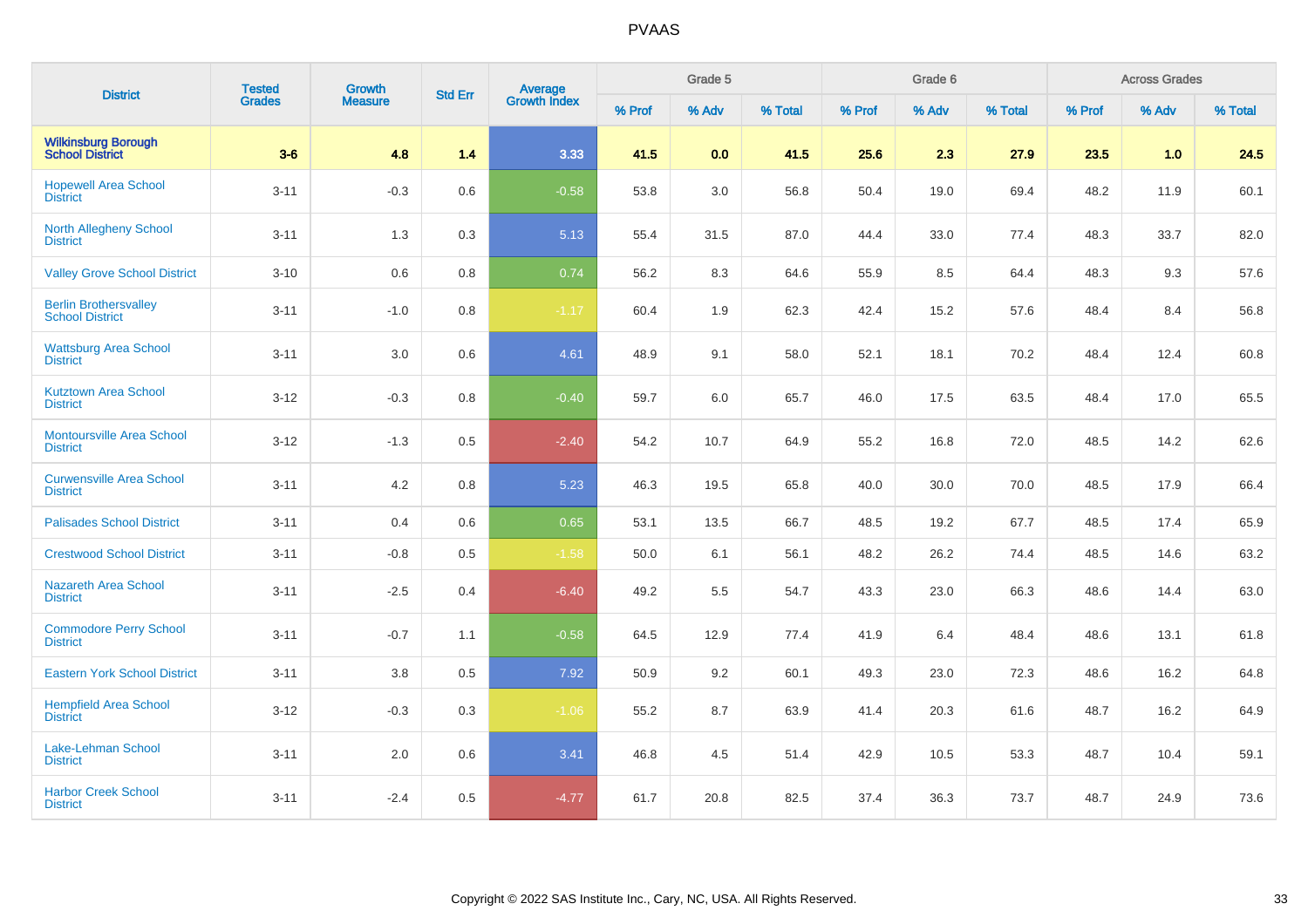| <b>District</b>                                               | <b>Tested</b> | <b>Growth</b>  | <b>Std Err</b> | Average<br>Growth Index |        | Grade 5 |         |        | Grade 6 |         |        | <b>Across Grades</b> |         |
|---------------------------------------------------------------|---------------|----------------|----------------|-------------------------|--------|---------|---------|--------|---------|---------|--------|----------------------|---------|
|                                                               | <b>Grades</b> | <b>Measure</b> |                |                         | % Prof | % Adv   | % Total | % Prof | % Adv   | % Total | % Prof | % Adv                | % Total |
| <b>Wilkinsburg Borough</b><br><b>School District</b>          | $3-6$         | 4.8            | 1.4            | 3.33                    | 41.5   | 0.0     | 41.5    | 25.6   | 2.3     | 27.9    | 23.5   | 1.0                  | 24.5    |
| <b>Penn Cambria School</b><br><b>District</b>                 | $3 - 11$      | $-0.4$         | 0.6            | $-0.63$                 | 56.8   | 0.9     | 57.7    | 46.5   | 7.1     | 53.5    | 48.8   | 9.2                  | 58.0    |
| <b>Delaware Valley School</b><br><b>District</b>              | $3 - 11$      | 1.2            | 0.4            | 2.98                    | 55.0   | 9.2     | 64.3    | 46.5   | 15.6    | 62.1    | 48.8   | 17.1                 | 65.9    |
| <b>Howard Gardner Multiple</b><br>Intelligence Charter School | $3 - 8$       | $-1.2$         | 1.2            | $-1.03$                 | 41.4   | 10.3    | 51.7    | 39.4   | 3.0     | 42.4    | 48.8   | 7.1                  | 55.9    |
| <b>Central Columbia School</b><br><b>District</b>             | $3 - 12$      | 3.0            | 0.5            | 5.60                    | 58.7   | 17.3    | 76.0    | 32.1   | 33.6    | 65.7    | 48.9   | 24.7                 | 73.6    |
| <b>Riverview School District</b>                              | $3 - 11$      | $-2.8$         | 0.8            | $-3.56$                 | 71.2   | 9.6     | 80.8    | 39.7   | 29.5    | 69.2    | 48.9   | 19.2                 | 68.1    |
| <b>Pennsbury School District</b>                              | $3 - 11$      | 0.6            | 0.3            | 2.44                    | 56.7   | 12.6    | 69.3    | 48.5   | 21.9    | 70.3    | 49.0   | 20.2                 | 69.1    |
| <b>Cambria Heights School</b><br><b>District</b>              | $3 - 10$      | 1.6            | 0.6            | 2.49                    | 62.9   | 5.6     | 68.5    | 42.6   | 24.8    | 67.3    | 49.1   | 11.7                 | 60.8    |
| <b>Marion Center Area School</b><br><b>District</b>           | $3 - 10$      | 2.0            | 0.7            | 2.95                    | 52.6   | 10.3    | 62.8    | 45.6   | 22.3    | 68.0    | 49.1   | 13.2                 | 62.3    |
| <b>Derry Township School</b><br><b>District</b>               | $3 - 10$      | $-1.3$         | 1.3            | $-0.99$                 | 57.1   | 20.9    | 78.0    | 38.2   | 44.1    | 82.4    | 49.1   | 29.0                 | 78.2    |
| <b>Shanksville-Stonycreek</b><br><b>School District</b>       | $3 - 10$      | 0.6            | 1.4            | 0.43                    | 28.6   | 0.0     | 28.6    | 41.7   | 16.7    | 58.3    | 49.2   | 8.5                  | 57.6    |
| <b>Wissahickon School District</b>                            | $3 - 10$      | 2.9            | 0.3            | 8.48                    | 58.6   | 18.8    | 77.4    | 42.2   | 37.2    | 79.4    | 49.2   | 28.7                 | 77.9    |
| <b>Haverford Township School</b><br><b>District</b>           | $3 - 11$      | 0.2            | 0.3            | 0.49                    | 55.4   | 23.8    | 79.2    | 51.1   | 27.6    | 78.7    | 49.2   | 29.5                 | 78.6    |
| <b>Cumberland Valley School</b><br><b>District</b>            | $3 - 12$      | 0.2            | 0.2            | 0.84                    | 59.3   | 12.9    | 72.1    | 45.0   | 24.7    | 69.7    | 49.2   | 22.4                 | 71.6    |
| <b>Indiana Area School District</b>                           | $3 - 11$      | 1.1            | 0.5            | 2.37                    | 57.2   | 12.8    | 70.0    | 37.5   | 22.5    | 60.0    | 49.3   | 18.5                 | 67.7    |
| <b>Midland Borough School</b><br><b>District</b>              | $3-8$         | 0.1            | 1.3            | 0.07                    | 58.6   | 0.0     | 58.6    | 52.4   | 9.5     | 61.9    | 49.3   | 5.7                  | 55.0    |
| <b>Muncy School District</b>                                  | $3 - 11$      | 0.3            | 0.7            | 0.39                    | 49.2   | 11.5    | 60.7    | 48.7   | 30.8    | 79.5    | 49.3   | 16.0                 | 65.3    |
| <b>Downingtown Area School</b><br><b>District</b>             | $3 - 11$      | $-0.3$         | 0.4            | $-0.85$                 | 56.2   | 27.7    | 83.8    | 42.9   | 39.9    | 82.8    | 49.4   | 33.5                 | 82.9    |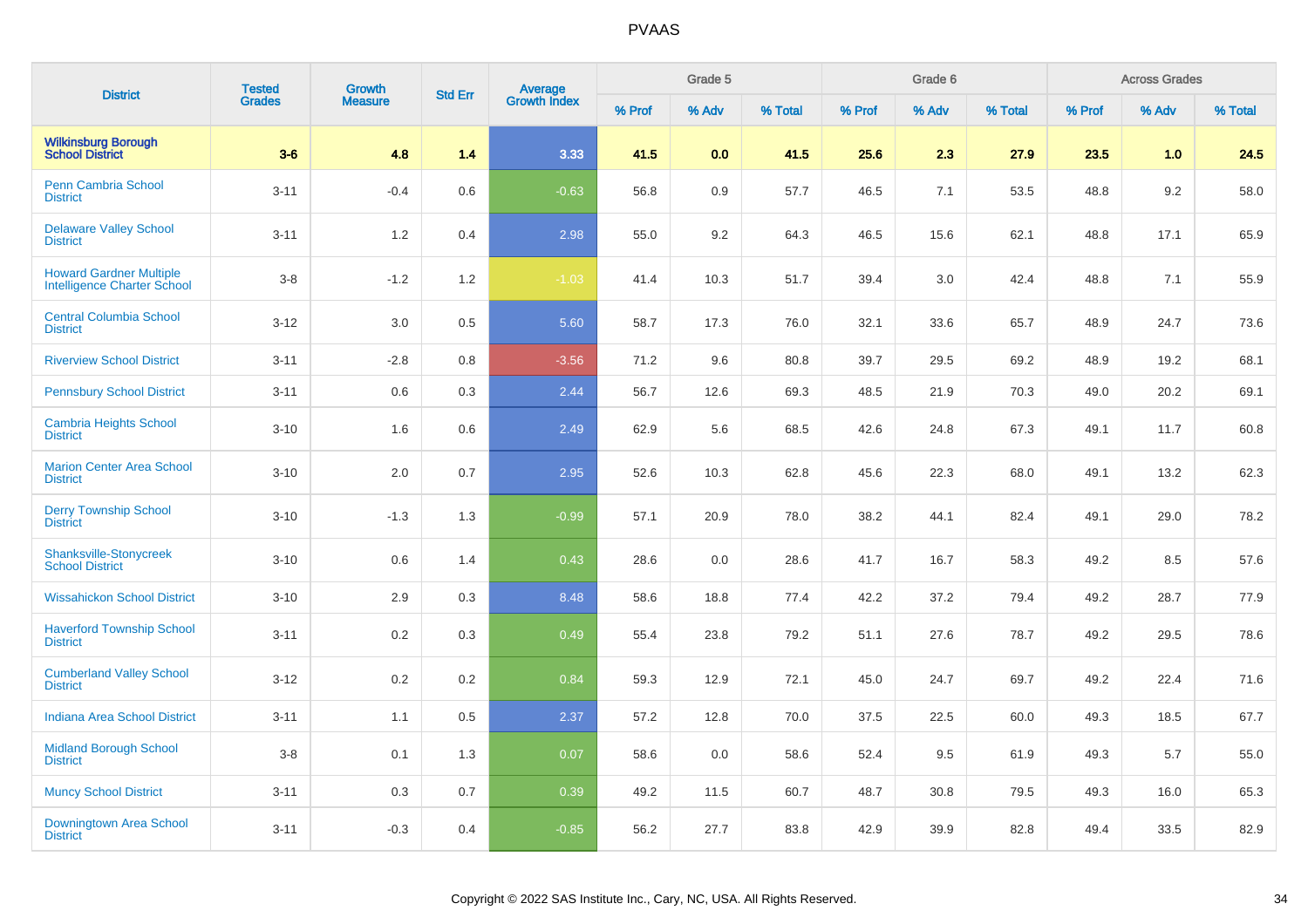| <b>District</b>                                        | <b>Tested</b> | <b>Growth</b>  | <b>Std Err</b> |                                |        | Grade 5 |         |        | Grade 6 |         |        | <b>Across Grades</b> |         |
|--------------------------------------------------------|---------------|----------------|----------------|--------------------------------|--------|---------|---------|--------|---------|---------|--------|----------------------|---------|
|                                                        | <b>Grades</b> | <b>Measure</b> |                | <b>Average</b><br>Growth Index | % Prof | % Adv   | % Total | % Prof | % Adv   | % Total | % Prof | % Adv                | % Total |
| <b>Wilkinsburg Borough</b><br><b>School District</b>   | $3-6$         | 4.8            | 1.4            | 3.33                           | 41.5   | 0.0     | 41.5    | 25.6   | 2.3     | 27.9    | 23.5   | 1.0                  | 24.5    |
| <b>Montour School District</b>                         | $3 - 11$      | 2.4            | 0.5            | 5.10                           | 61.9   | 17.1    | 79.0    | 49.0   | 25.0    | 74.0    | 49.5   | 25.4                 | 74.9    |
| South Fayette Township<br><b>School District</b>       | $3 - 11$      | 1.9            | 0.4            | 4.89                           | 60.2   | 23.2    | 83.4    | 44.7   | 39.0    | 83.7    | 49.6   | 35.9                 | 85.4    |
| <b>Pennridge School District</b>                       | $3 - 10$      | $-4.2$         | 0.3            | $-14.02$                       | 58.0   | 5.4     | 63.4    | 42.6   | 18.6    | 61.3    | 49.6   | 11.6                 | 61.1    |
| <b>Oley Valley School District</b>                     | $3 - 11$      | $-0.0$         | 0.6            | $-0.04$                        | 53.5   | 5.0     | 58.4    | 40.0   | 19.0    | 59.0    | 49.6   | 9.0                  | 58.6    |
| Pennsylvania Leadership<br><b>Charter School</b>       | $3 - 11$      | $-1.6$         | 0.5            | $-3.13$                        | 59.1   | 11.7    | 70.8    | 51.3   | 16.2    | 67.5    | 49.6   | 15.0                 | 64.6    |
| <b>Radnor Township School</b><br><b>District</b>       | $3 - 12$      | 1.9            | 0.4            | 4.23                           | 54.7   | 29.0    | 83.7    | 53.9   | 37.8    | 91.7    | 49.6   | 36.7                 | 86.4    |
| Mifflinburg Area School<br><b>District</b>             | $3 - 11$      | 1.9            | 0.6            | 3.25                           | 60.8   | 8.0     | 68.8    | 47.8   | 20.7    | 68.5    | 49.7   | 13.0                 | 62.7    |
| Palmyra Area School<br><b>District</b>                 | $3 - 11$      | $-0.7$         | 0.4            | $-1.68$                        | 54.6   | 19.4    | 74.0    | 44.9   | 24.2    | 69.1    | 49.8   | 21.3                 | 71.1    |
| Hatboro-Horsham School<br><b>District</b>              | $3 - 11$      | 1.3            | 0.4            | 3.29                           | 55.0   | 7.8     | 62.7    | 49.0   | 19.5    | 68.5    | 49.9   | 13.8                 | 63.7    |
| <b>East Penn School District</b>                       | $3 - 11$      | 1.0            | 0.3            | 3.50                           | 59.9   | 7.4     | 67.3    | 45.2   | 18.0    | 63.2    | 49.9   | 15.8                 | 65.7    |
| <b>General Mclane School</b><br><b>District</b>        | $3 - 11$      | 0.2            | 0.5            | 0.42                           | 57.7   | 8.0     | 65.8    | 45.4   | 23.3    | 68.7    | 49.9   | 16.3                 | 66.2    |
| <b>Windber Area School</b><br><b>District</b>          | $3 - 11$      | $-1.4$         | 0.7            | $-1.99$                        | 49.4   | 13.9    | 63.3    | 49.2   | 14.9    | 64.2    | 49.9   | 11.8                 | 61.7    |
| <b>Valley View School District</b>                     | $3 - 11$      | $1.0$          | 0.8            | 1.30                           | 62.4   | 1.8     | 64.2    | 41.4   | 10.3    | 51.7    | 49.9   | 7.2                  | 57.1    |
| <b>Lampeter-Strasburg School</b><br><b>District</b>    | $3 - 12$      | $-1.0$         | 0.5            | $-2.24$                        | 56.5   | 14.9    | 71.4    | 48.5   | 27.4    | 76.0    | 50.0   | 20.6                 | 70.5    |
| <b>Western Beaver County</b><br><b>School District</b> | $3 - 11$      | $-1.5$         | 1.2            | $-1.25$                        | 37.5   | 12.5    | 50.0    | 57.1   | 31.0    | 88.1    | 50.0   | 17.8                 | 67.8    |
| <b>Millville Area School District</b>                  | $3 - 12$      | $5.0\,$        | 1.0            | 5.28                           | 63.8   | 2.1     | 66.0    | 43.4   | 22.6    | 66.0    | 50.2   | 13.2                 | 63.4    |
| <b>North Hills School District</b>                     | $3 - 11$      | $-1.2$         | 0.4            | $-3.31$                        | 59.2   | 11.6    | 70.8    | 45.2   | 26.0    | 71.2    | 50.2   | 22.0                 | 72.3    |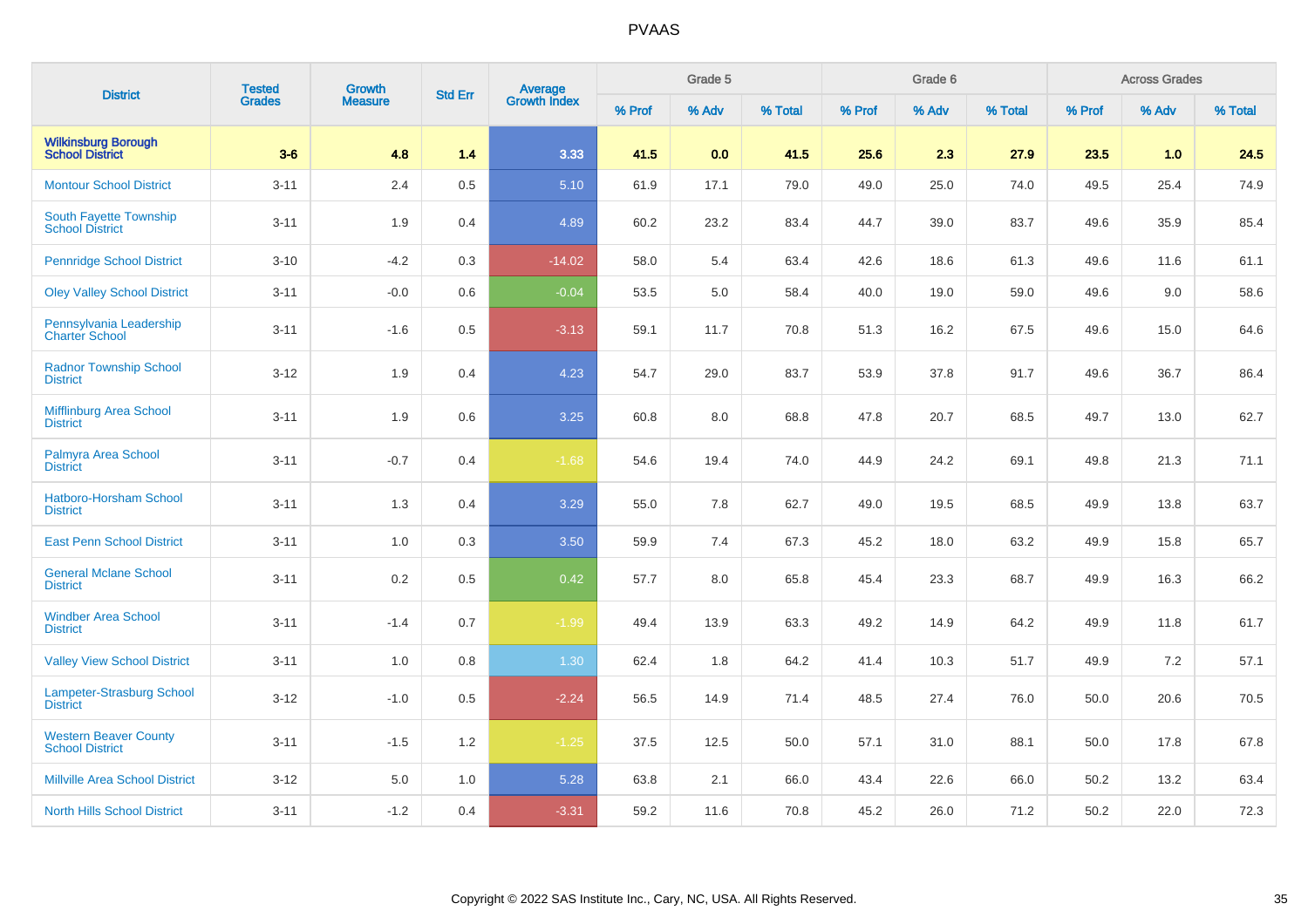| <b>District</b>                                           | <b>Tested</b> | Growth         | <b>Std Err</b> | <b>Average</b><br>Growth Index |        | Grade 5 |         |        | Grade 6 |         |        | <b>Across Grades</b> |         |
|-----------------------------------------------------------|---------------|----------------|----------------|--------------------------------|--------|---------|---------|--------|---------|---------|--------|----------------------|---------|
|                                                           | <b>Grades</b> | <b>Measure</b> |                |                                | % Prof | % Adv   | % Total | % Prof | % Adv   | % Total | % Prof | % Adv                | % Total |
| <b>Wilkinsburg Borough</b><br><b>School District</b>      | $3-6$         | 4.8            | 1.4            | 3.33                           | 41.5   | 0.0     | 41.5    | 25.6   | 2.3     | 27.9    | 23.5   | 1.0                  | 24.5    |
| <b>Souderton Area School</b><br><b>District</b>           | $3 - 11$      | $-0.1$         | 0.3            | $-0.36$                        | 56.4   | 17.7    | 74.1    | 48.0   | 16.2    | 64.2    | 50.2   | 17.4                 | 67.7    |
| <b>Beaver Area School District</b>                        | $3 - 10$      | $-1.0$         | 0.6            | $-1.67$                        | 56.2   | 21.5    | 77.7    | 40.0   | 48.3    | 88.3    | 50.4   | 29.6                 | 79.9    |
| <b>Cameron County School</b><br><b>District</b>           | $3-12$        | $-2.6$         | 1.0            | $-2.51$                        | 73.3   | 3.3     | 76.7    | 48.7   | 25.6    | 74.4    | 50.4   | 14.0                 | 64.4    |
| <b>Dallas School District</b>                             | $3 - 11$      | $-5.2$         | 0.5            | $-9.60$                        | 58.5   | 8.8     | 67.3    | 50.7   | 12.7    | 63.4    | 50.5   | 13.7                 | 64.2    |
| South Butler County School<br><b>District</b>             | $3 - 10$      | 1.0            | 0.5            | 1.87                           | 59.9   | 14.3    | 74.2    | 50.7   | 14.5    | 65.2    | 50.5   | 17.8                 | 68.3    |
| <b>South Park School District</b>                         | $3 - 11$      | $-0.8$         | 0.6            | $-1.21$                        | 61.4   | 2.4     | 63.9    | 40.6   | 13.2    | 53.8    | 50.5   | 13.2                 | 63.8    |
| <b>Great Valley School District</b>                       | $3 - 11$      | $-2.0$         | 0.4            | $-5.13$                        | 57.8   | 13.0    | 70.8    | 43.6   | 32.2    | 75.8    | 50.6   | 21.7                 | 72.3    |
| Philadelphia Performing<br><b>Arts Charter School</b>     | $3-9$         | 4.0            | 0.8            | 3.78                           | 42.9   | 9.1     | 52.0    | 54.6   | 18.2    | 72.7    | 50.6   | 15.6                 | 66.2    |
| <b>Owen J Roberts School</b><br><b>District</b>           | $3 - 11$      | $-2.3$         | 0.3            | $-6.54$                        | 59.8   | 15.0    | 74.8    | 41.4   | 38.7    | 80.1    | 50.6   | 21.3                 | 71.8    |
| <b>Franklin Towne Charter</b><br><b>Elementary School</b> | $3-8$         | $-3.1$         | 1.2            | $-2.56$                        | 46.4   | 7.1     | 53.6    | 48.2   | 7.4     | 55.6    | 50.6   | 6.8                  | 57.4    |
| <b>Redbank Valley School</b><br><b>District</b>           | $3 - 11$      | 2.3            | 0.7            | 3.22                           | 64.3   | 4.3     | 68.6    | 38.8   | 13.8    | 52.5    | 50.6   | 13.7                 | 64.4    |
| <b>Laurel School District</b>                             | $3 - 11$      | $-0.0$         | 0.7            | $-0.04$                        | 54.0   | 6.8     | 60.8    | 35.7   | 21.4    | 57.1    | 50.7   | 14.6                 | 65.3    |
| <b>Souderton Charter School</b><br>Collaborative          | $3-8$         | 4.3            | 1.3            | 3.24                           | 74.1   | 25.9    | 100.0   | 48.0   | 48.0    | 96.0    | 50.7   | 40.8                 | 91.6    |
| <b>West Allegheny School</b><br><b>District</b>           | $3-12$        | 0.3            | 0.4            | 0.75                           | 60.9   | 19.8    | 80.6    | 44.4   | 28.3    | 72.6    | 50.7   | 26.1                 | 76.8    |
| <b>Fairview School District</b>                           | $3 - 11$      | $-1.8$         | 0.5            | $-3.35$                        | 61.9   | 9.5     | 71.4    | 47.8   | 30.6    | 78.4    | 50.8   | 23.7                 | 74.4    |
| <b>Council Rock School</b><br><b>District</b>             | $3 - 11$      | $-2.3$         | 0.2            | $-9.78$                        | 58.1   | $8.8\,$ | 66.9    | 49.7   | 26.1    | 75.9    | 50.8   | 17.6                 | 68.4    |
| <b>State College Area School</b><br><b>District</b>       | $3 - 11$      | 1.7            | 0.4            | 4.53                           | 58.6   | 18.2    | 76.8    | 47.1   | 26.1    | 73.2    | 50.8   | 22.8                 | 73.6    |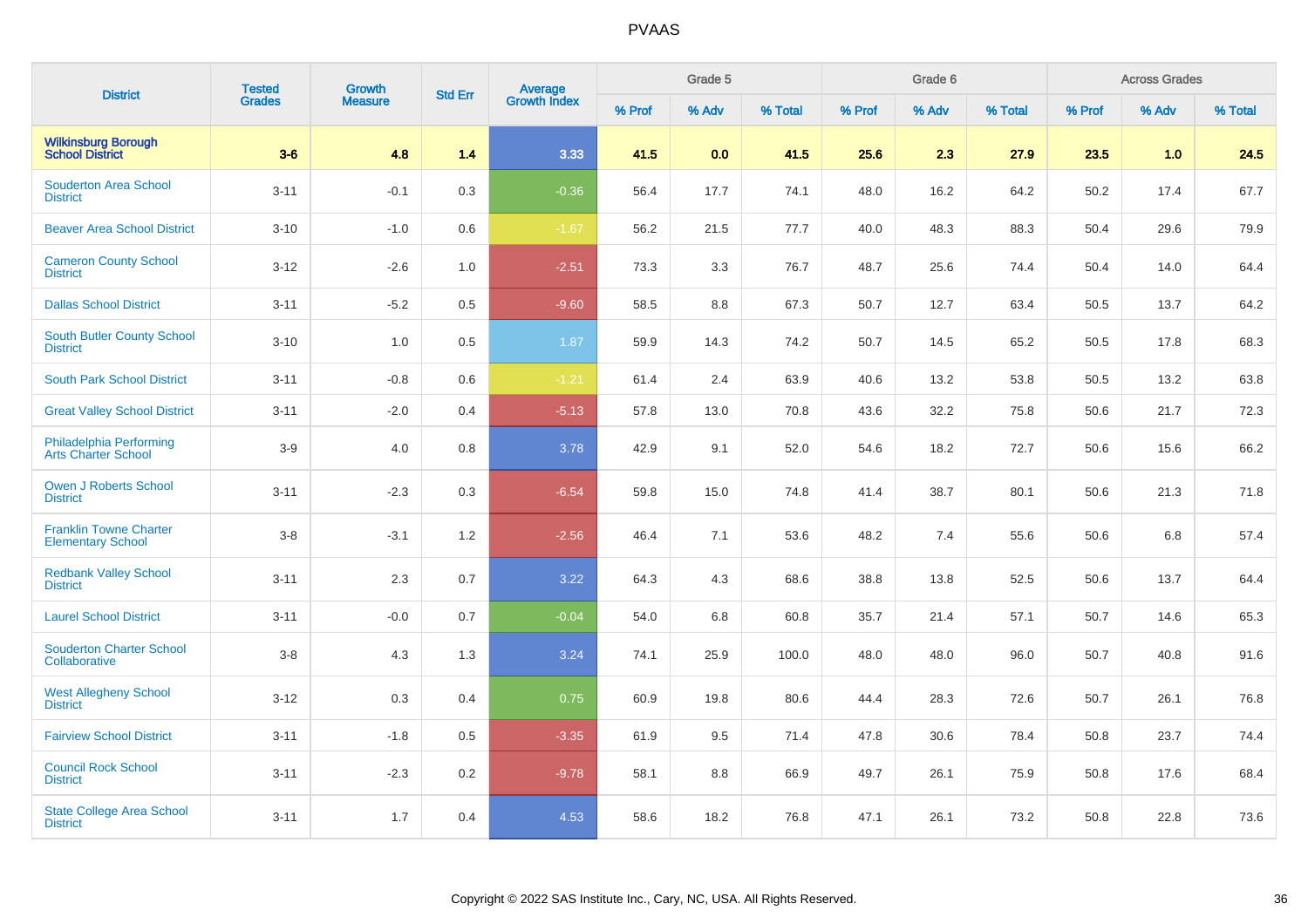| <b>District</b>                                          | <b>Tested</b> | <b>Growth</b>  | <b>Std Err</b> | <b>Average</b><br>Growth Index |        | Grade 5 |         |        | Grade 6 |         |        | <b>Across Grades</b> |         |
|----------------------------------------------------------|---------------|----------------|----------------|--------------------------------|--------|---------|---------|--------|---------|---------|--------|----------------------|---------|
|                                                          | Grades        | <b>Measure</b> |                |                                | % Prof | % Adv   | % Total | % Prof | % Adv   | % Total | % Prof | % Adv                | % Total |
| <b>Wilkinsburg Borough</b><br><b>School District</b>     | $3-6$         | 4.8            | 1.4            | 3.33                           | 41.5   | 0.0     | 41.5    | 25.6   | 2.3     | 27.9    | 23.5   | 1.0                  | 24.5    |
| <b>Circle Of Seasons Charter</b><br>School               | $3-8$         | 11.4           | 1.3            | 9.02                           | 65.7   | 11.4    | 77.1    | 50.0   | 20.0    | 70.0    | 50.8   | 18.6                 | 69.5    |
| <b>Conemaugh Township Area</b><br><b>School District</b> | $3 - 12$      | 2.5            | 0.8            | 3.18                           | 53.2   | 22.6    | 75.8    | 36.1   | 36.1    | 72.1    | 50.9   | 24.8                 | 75.7    |
| <b>Canon-Mcmillan School</b><br><b>District</b>          | $3 - 11$      | $2.0\,$        | 0.3            | 5.77                           | 60.2   | 11.0    | 71.3    | 41.6   | 31.2    | 72.8    | 50.9   | 21.6                 | 72.5    |
| <b>Richland School District</b>                          | $3 - 11$      | 3.6            | 0.6            | 5.79                           | 51.5   | 18.4    | 69.9    | 54.7   | 20.0    | 74.7    | 51.0   | 18.8                 | 69.8    |
| <b>Ridgway Area School</b><br><b>District</b>            | $3 - 11$      | 2.8            | 0.8            | 3.38                           | 57.4   | 6.6     | 63.9    | 45.9   | 32.8    | 78.7    | 51.0   | 16.6                 | 67.6    |
| <b>Penn-Trafford School</b><br><b>District</b>           | $3 - 11$      | 0.1            | 0.4            | 0.36                           | 59.8   | 20.9    | 80.7    | 45.7   | 34.7    | 80.4    | 51.0   | 27.6                 | 78.6    |
| <b>MaST Community Charter</b><br>School                  | $3 - 10$      | $-4.3$         | 0.6            | $-7.06$                        | 56.4   | 9.9     | 66.3    | 45.3   | 21.7    | 67.0    | 51.0   | 14.1                 | 65.2    |
| <b>Bucks County Montessori</b><br><b>Charter School</b>  | $3-6$         | 10.3           | 1.9            | 5.31                           | 64.5   | 19.4    | 83.9    | 35.7   | 57.1    | 92.9    | 51.1   | 35.1                 | 86.2    |
| <b>Perkiomen Valley School</b><br><b>District</b>        | $3 - 11$      | $-3.7$         | 0.3            | $-11.07$                       | 53.1   | 15.9    | 69.0    | 52.5   | 21.5    | 74.0    | 51.1   | 18.7                 | 69.8    |
| <b>Elizabeth Forward School</b><br><b>District</b>       | $3 - 11$      | $-0.3$         | 0.5            | $-0.64$                        | 55.7   | 11.4    | 67.0    | 47.5   | 18.5    | 66.0    | 51.2   | 14.0                 | 65.2    |
| <b>Marple Newtown School</b><br><b>District</b>          | $3 - 11$      | $-4.5$         | 0.5            | $-9.87$                        | 57.0   | 10.9    | 67.8    | 47.9   | 22.8    | 70.6    | 51.2   | 18.8                 | 69.9    |
| <b>Lower Moreland Township</b><br><b>School District</b> | $3 - 11$      | $-2.1$         | 0.5            | $-4.36$                        | 53.0   | 10.2    | 63.2    | 50.0   | 25.9    | 75.9    | 51.2   | 19.3                 | 70.5    |
| Johnsonburg Area School<br><b>District</b>               | $3 - 11$      | $-1.6$         | 1.0            | $-1.64$                        | 42.5   | 7.5     | 50.0    | 60.6   | 12.1    | 72.7    | 51.3   | 10.3                 | 61.5    |
| <b>Mars Area School District</b>                         | $3 - 10$      | $-1.1$         | 0.4            | $-2.41$                        | 66.5   | 10.4    | 76.9    | 45.1   | 33.8    | 79.0    | 51.3   | 23.7                 | 75.1    |
| <b>Upper Dublin School</b><br><b>District</b>            | $3 - 12$      | 2.0            | 0.4            | 4.78                           | 62.0   | 16.3    | 78.3    | 45.4   | 34.4    | 79.8    | 51.4   | 27.8                 | 79.3    |
| <b>Moon Area School District</b>                         | $3 - 11$      | $-0.1$         | 0.4            | $-0.18$                        | 57.7   | 16.7    | 74.4    | 49.6   | 19.3    | 68.9    | 51.5   | 19.8                 | 71.3    |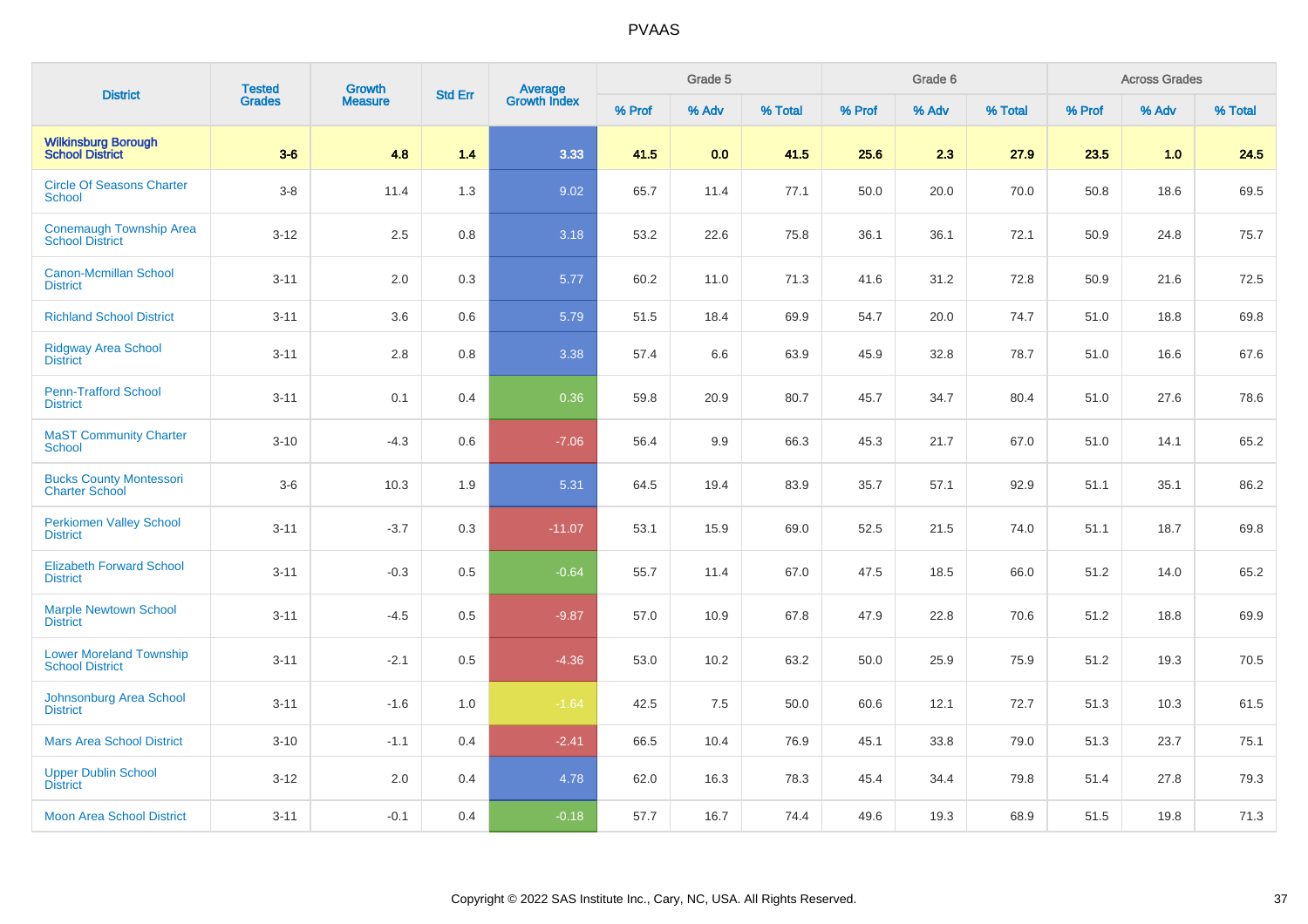| <b>District</b>                                           | <b>Tested</b> | <b>Growth</b>  | <b>Std Err</b> | <b>Average</b><br>Growth Index |        | Grade 5 |         |        | Grade 6 |         |        | <b>Across Grades</b> |         |
|-----------------------------------------------------------|---------------|----------------|----------------|--------------------------------|--------|---------|---------|--------|---------|---------|--------|----------------------|---------|
|                                                           | <b>Grades</b> | <b>Measure</b> |                |                                | % Prof | % Adv   | % Total | % Prof | % Adv   | % Total | % Prof | % Adv                | % Total |
| <b>Wilkinsburg Borough</b><br><b>School District</b>      | $3-6$         | 4.8            | 1.4            | 3.33                           | 41.5   | 0.0     | 41.5    | 25.6   | 2.3     | 27.9    | 23.5   | 1.0                  | 24.5    |
| <b>Central Bucks School</b><br><b>District</b>            | $3 - 11$      | $-1.3$         | 0.2            | $-7.12$                        | 57.2   | 12.0    | 69.2    | 48.3   | 28.7    | 76.9    | 51.5   | 19.8                 | 71.4    |
| Portage Area School<br><b>District</b>                    | $3 - 10$      | 1.0            | 0.9            | $1.16$                         | 50.0   | 9.5     | 59.5    | 52.0   | 28.0    | 80.0    | 51.5   | 15.6                 | 67.2    |
| <b>Garnet Valley School</b><br><b>District</b>            | $3 - 10$      | $-3.6$         | 0.4            | $-9.46$                        | 53.3   | 14.4    | 67.6    | 51.3   | 23.0    | 74.4    | 51.6   | 17.8                 | 69.4    |
| New Hope-Solebury School<br><b>District</b>               | $3 - 11$      | 2.7            | 0.6            | 4.24                           | 63.4   | 11.8    | 75.3    | 46.1   | 25.5    | 71.6    | 51.8   | 23.2                 | 75.0    |
| <b>Norwin School District</b>                             | $3 - 11$      | $-0.6$         | 0.3            | $-1.62$                        | 59.5   | 18.6    | 78.1    | 40.9   | 36.6    | 77.4    | 51.8   | 24.9                 | 76.7    |
| <b>Centre Learning</b><br><b>Community Charter School</b> | $5 - 8$       | $-1.3$         | 2.1            | $-0.60$                        |        |         |         |        |         |         | 51.8   | 16.7                 | 68.5    |
| <b>Spring-Ford Area School</b><br><b>District</b>         | $3 - 11$      | 2.9            | 0.3            | 10.53                          | 62.0   | 13.4    | 75.4    | 51.9   | 27.2    | 79.1    | 51.9   | 24.7                 | 76.6    |
| <b>Southern Lehigh School</b><br><b>District</b>          | $3 - 11$      | 0.9            | 0.5            | 1.99                           | 57.9   | 13.1    | 71.0    | 37.4   | 44.8    | 82.2    | 51.9   | 24.2                 | 76.1    |
| <b>Rose Tree Media School</b><br><b>District</b>          | $3 - 10$      | 0.1            | 0.4            | 0.29                           | 62.5   | 14.0    | 76.5    | 41.0   | 44.4    | 85.4    | 51.9   | 27.9                 | 79.8    |
| <b>Blue Mountain School</b><br><b>District</b>            | $3 - 10$      | 0.0            | 0.5            | 0.07                           | 60.1   | 12.0    | 72.2    | 50.9   | 12.4    | 63.3    | 52.0   | 15.0                 | 67.0    |
| <b>Tredyffrin-Easttown School</b><br><b>District</b>      | $3 - 10$      | 0.5            | 0.4            | 1.21                           | 65.0   | 22.0    | 87.0    | 47.7   | 39.5    | 87.2    | 52.0   | 36.6                 | 88.6    |
| <b>Springfield Township</b><br><b>School District</b>     | $3 - 11$      | $-1.2$         | 0.5            | $-2.35$                        | 52.0   | 13.4    | 65.4    | 51.4   | 15.0    | 66.5    | 52.1   | 16.5                 | 68.6    |
| <b>Bethel Park School District</b>                        | $3 - 11$      | 0.5            | 0.4            | 1.18                           | 59.3   | 14.8    | 74.2    | 44.6   | 30.2    | 74.9    | 52.1   | 24.5                 | 76.6    |
| <b>Bentworth School District</b>                          | $3 - 11$      | 2.1            | 0.7            | 2.98                           | 60.3   | 15.4    | 75.6    | 46.1   | 6.7     | 52.8    | 52.1   | 16.1                 | 68.2    |
| <b>Springfield School District</b>                        | $3 - 11$      | $-0.9$         | 0.4            | $-2.40$                        | 58.3   | 23.8    | 82.1    | 53.6   | 25.6    | 79.2    | 52.1   | 26.9                 | 78.9    |
| <b>Rockwood Area School</b><br><b>District</b>            | $3 - 11$      | 1.8            | 0.9            | 2.02                           | 65.8   | 2.4     | 68.3    | 38.1   | 31.0    | 69.0    | 52.2   | 13.4                 | 65.7    |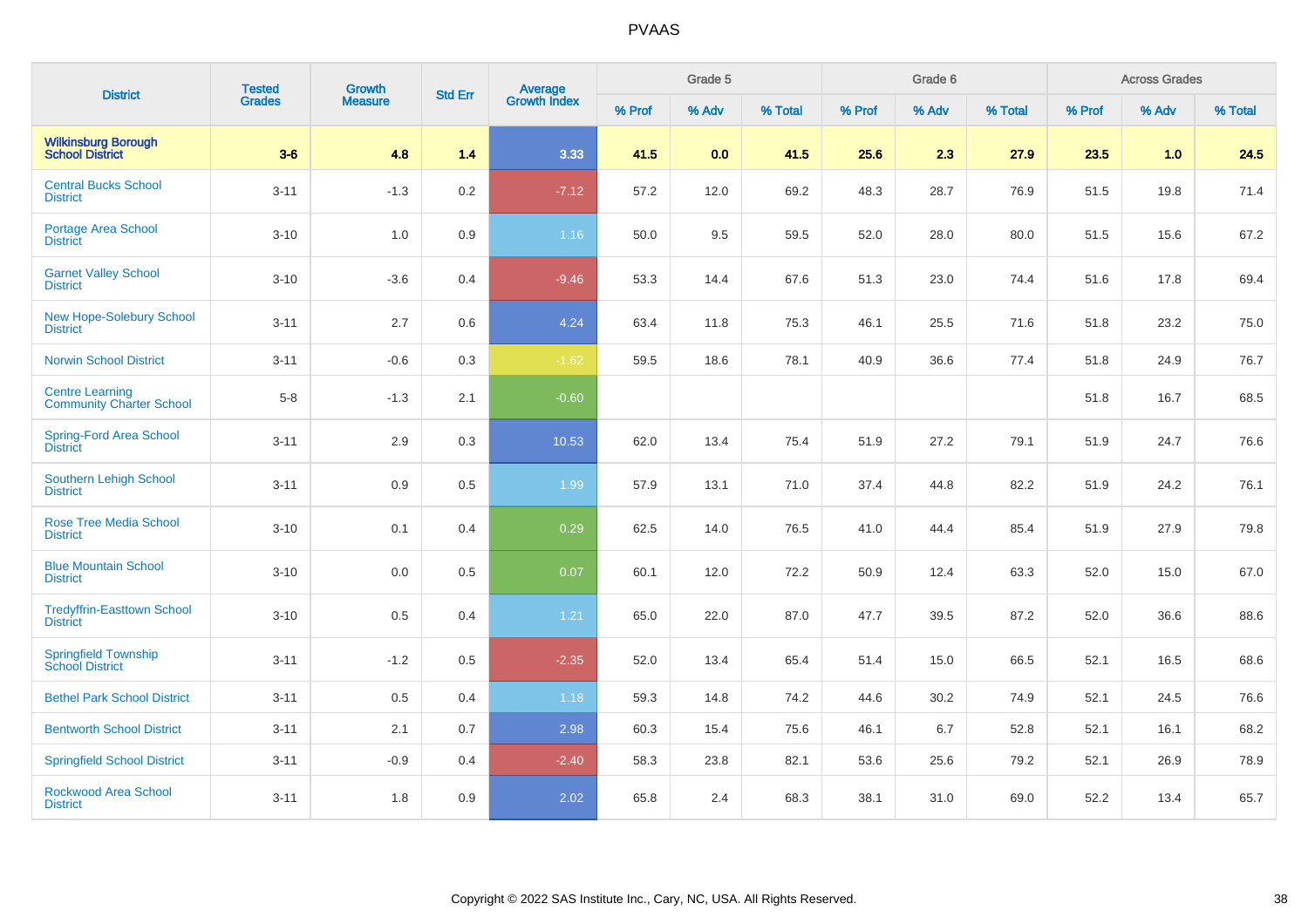| <b>District</b>                                       | <b>Tested</b> | <b>Growth</b>  | <b>Std Err</b> | Average<br>Growth Index |        | Grade 5 |         |        | Grade 6 |         |        | <b>Across Grades</b> |         |
|-------------------------------------------------------|---------------|----------------|----------------|-------------------------|--------|---------|---------|--------|---------|---------|--------|----------------------|---------|
|                                                       | <b>Grades</b> | <b>Measure</b> |                |                         | % Prof | % Adv   | % Total | % Prof | % Adv   | % Total | % Prof | % Adv                | % Total |
| <b>Wilkinsburg Borough<br/>School District</b>        | $3-6$         | 4.8            | 1.4            | 3.33                    | 41.5   | 0.0     | 41.5    | 25.6   | 2.3     | 27.9    | 23.5   | 1.0                  | 24.5    |
| <b>Abington Heights School</b><br><b>District</b>     | $3 - 11$      | $-0.6$         | 0.5            | $-1.31$                 | 57.0   | 8.7     | 65.6    | 50.7   | 19.1    | 69.8    | 52.3   | 18.0                 | 70.3    |
| <b>Avonworth School District</b>                      | $3 - 10$      | $-0.8$         | 0.5            | $-1.38$                 | 49.6   | 18.0    | 67.6    | 49.6   | 25.6    | 75.2    | 52.4   | 20.5                 | 72.8    |
| <b>Peters Township School</b><br><b>District</b>      | $3 - 11$      | $-0.2$         | 0.4            | $-0.46$                 | 62.9   | 24.3    | 87.3    | 48.1   | 33.6    | 81.7    | 52.4   | 33.7                 | 86.1    |
| <b>Meyersdale Area School</b><br><b>District</b>      | $3 - 11$      | 2.0            | 0.8            | 2.33                    | 51.8   | 13.0    | 64.8    | 55.4   | 12.3    | 67.7    | 52.4   | 10.9                 | 63.3    |
| <b>Freeport Area School</b><br><b>District</b>        | $3 - 10$      | 0.2            | 0.6            | 0.30                    | 65.4   | 10.0    | 75.4    | 35.8   | 23.6    | 59.4    | 52.5   | 17.7                 | 70.1    |
| <b>West Chester Area School</b><br><b>District</b>    | $3 - 11$      | $-1.6$         | 0.3            | $-5.58$                 | 58.7   | 13.5    | 72.2    | 51.5   | 23.7    | 75.1    | 52.6   | 21.5                 | 74.0    |
| <b>North East School District</b>                     | $3 - 11$      | 0.8            | 0.6            | 1.42                    | 61.2   | 9.5     | 70.7    | 44.8   | 21.6    | 66.4    | 52.6   | 15.4                 | 68.0    |
| <b>Camp Hill School District</b>                      | $3 - 12$      | $-2.3$         | 0.7            | $-3.41$                 | 65.4   | 17.3    | 82.7    | 53.3   | 8.0     | 61.3    | 52.7   | 18.6                 | 71.3    |
| <b>Pine-Richland School</b><br><b>District</b>        | $3 - 11$      | $-3.0$         | 0.3            | $-8.46$                 | 58.0   | 19.8    | 77.8    | 55.8   | 26.4    | 82.2    | 52.7   | 28.2                 | 80.9    |
| <b>West Jefferson Hills School</b><br><b>District</b> | $3 - 11$      | 0.0            | 0.4            | 0.03                    | 58.9   | 14.8    | 73.8    | 50.5   | 19.9    | 70.4    | 53.0   | 20.4                 | 73.4    |
| <b>Jenkintown School District</b>                     | $3 - 11$      | 1.5            | 1.0            | 1.51                    | 68.0   | 8.0     | 76.0    | 54.0   | 18.9    | 73.0    | 53.1   | 25.8                 | 78.9    |
| <b>Chartiers-Houston School</b><br><b>District</b>    | $3 - 10$      | $-1.5$         | 0.7            | $-2.07$                 | 58.4   | 10.1    | 68.5    | 55.8   | 18.2    | 74.0    | 53.8   | 14.2                 | 68.0    |
| 21st Century Cyber Charter<br>School                  | $6 - 12$      | $-2.2$         | 0.7            | $-3.12$                 |        |         |         | 48.2   | 16.7    | 64.9    | 54.2   | 10.8                 | 65.0    |
| <b>North Pocono School</b><br><b>District</b>         | $3 - 11$      | 0.3            | 0.6            | 0.52                    | 55.8   | 8.5     | 64.3    | 57.8   | 12.1    | 69.8    | 54.2   | 17.4                 | 71.6    |
| <b>Oswayo Valley School</b><br><b>District</b>        | $3 - 12$      | $-0.7$         | 1.2            | $-0.62$                 | 62.1   | 13.8    | 75.9    | 40.7   | 18.5    | 59.3    | 54.7   | 11.8                 | 66.5    |
| <b>Methacton School District</b>                      | $3 - 11$      | 0.4            | 0.4            | 1.17                    | 64.7   | 8.3     | 73.0    | 54.9   | 21.0    | 75.9    | 55.3   | 17.3                 | 72.6    |
| <b>Neshannock Township</b><br><b>School District</b>  | $3 - 10$      | $-3.2$         | 0.7            | $-4.59$                 | 56.7   | 8.9     | 65.6    | 57.4   | 20.6    | 77.9    | 55.4   | 13.5                 | 68.9    |